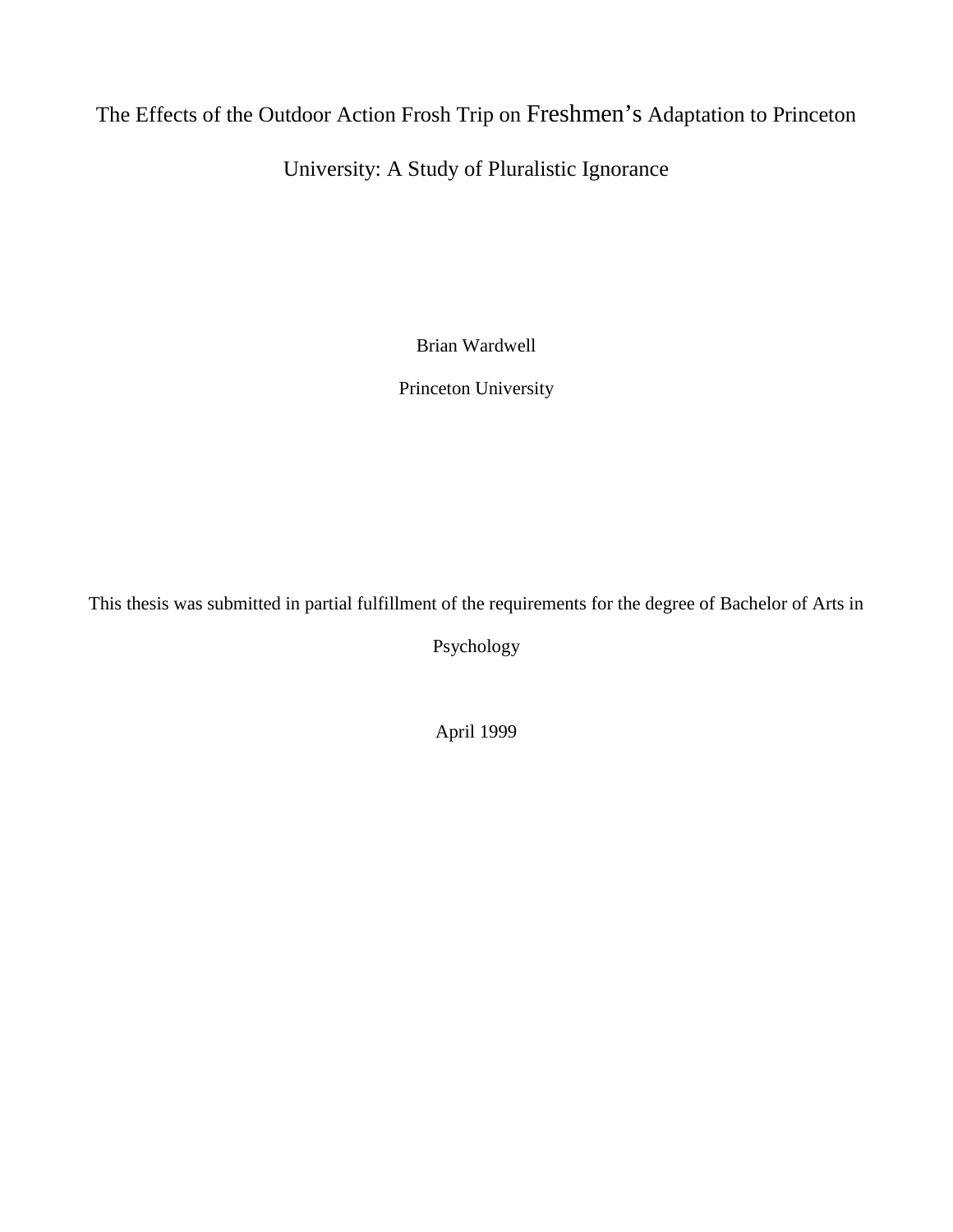#### ABSTRACT

The purpose of this experiment was to (a) examine incoming freshmen's expectations about Princeton University for self-other discrepancies, and (b) measure the effects of the Outdoor Action Frosh Trip Program in helping freshmen adapt to Princeton. Self-other discrepancies were the focus of this study because pluralistic ignorance research has identified some interesting consequences that arise when individuals misperceive group norms. These consequences include (a) changing one's behavior to be more in line with the perceived norm even if the behavior was previously viewed as unacceptable and (b) a general sense of alienation from the group. The Outdoor Action Frosh Trip is a pre-registration wilderness orientation trip. Groups of approximately 10 freshmen spend 6 days hiking through the woods with two upper-classmen leaders. The trip helps freshmen adapt to Princeton in two ways. First of all, freshmen are introduced to a new group of friends. Second of all, the discussions on the trip provide an excellent opportunity for the freshmen's misperceptions to be corrected because students are continually talking about their expectations and anxieties. This study showed that the Outdoor Action Frosh Trip helps to correct student's misperceptions about the alcohol norms on campus and it is speculated that the Trip helps students to fit in better socially.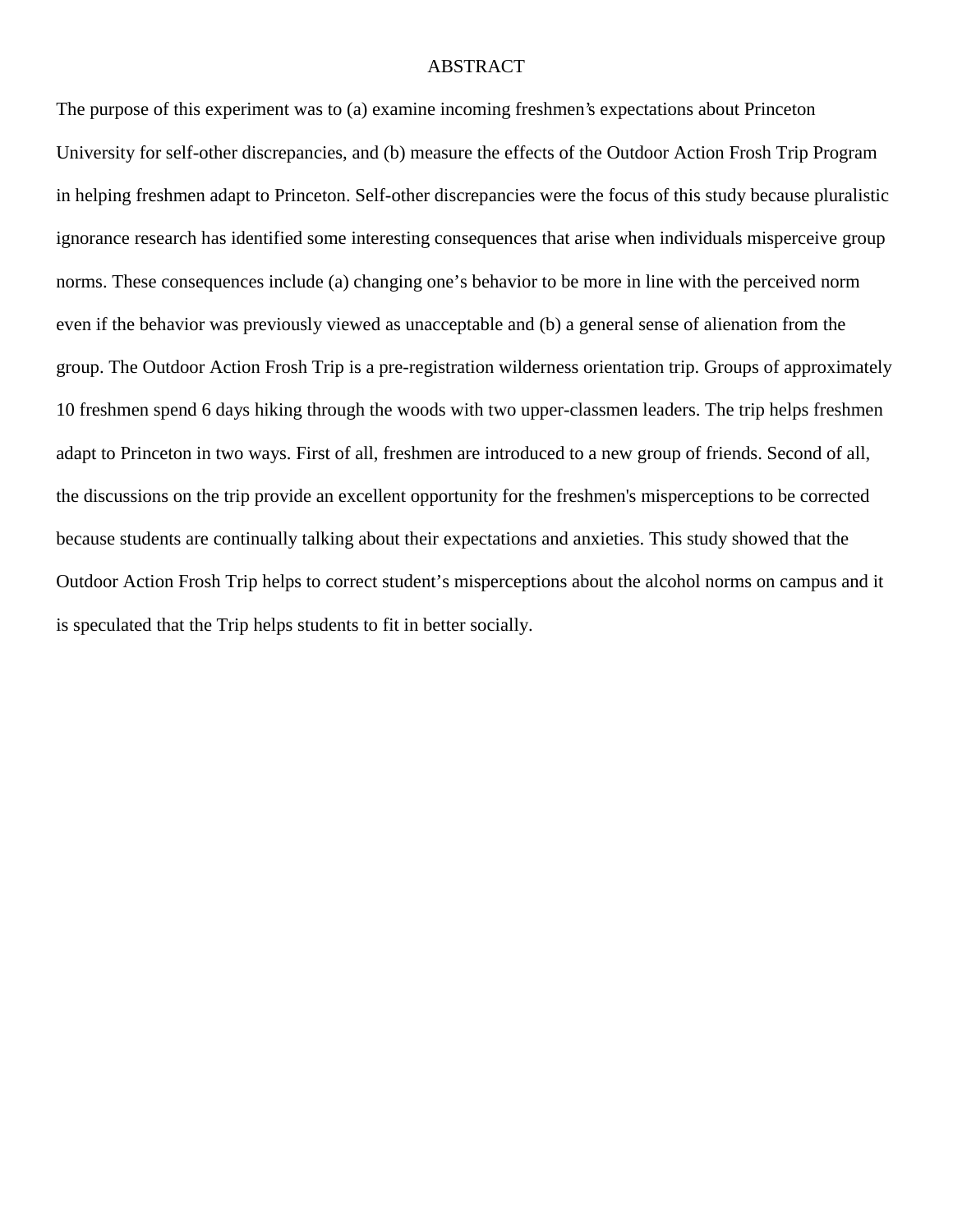#### INTRODUCTION

I still remember the day that the "YES!" letter from Dean Hargadon arrived in the mail. I had been getting the mail every day for the past week because it was mid-December and I knew that I would be finding out very soon whether I was going to be spending the next four years of my life in the Garden State. I noticed a small envelope from Princeton and my first thought was of disappointment; many of my friends had heard from schools and I knew that small equaled "No thanks," whereas large meant "Yes please." I examined the letter more closely; trying to read through the envelope and noticing that it had some depth when I looked at it from the side. This could mean good news, but I wasn't about to get my hopes up. Full of anxiety, hope and fear, I brought it inside and told my Mom that I had received something from Princeton.

What this letter said was either going to validate four years of hard work, or force me to complete the applications for my back-up schools. My Mom, who may have been more excited than I, was looking over my shoulder as I opened the envelope. It was funny because the "YES!" was above the crease and I started reading the body of the letter which said something like, "We are pleased to tell you…" My Mom, on the other hand, saw the "YES!", immediately knew what it meant, and screamed out loud with excitement – she knew what the letter said before I did.

Well, needless to say, that was a very happy day in my life. I was finally rewarded for all the hard work that I had done in high school. These feelings of accomplishment and pride, however, quickly gave way to other, more conflicting and confusing feelings. I didn't know what to expect from Princeton and this worried me. My concerns were of two varieties: academic concerns and social concerns. Princeton is obviously an intellectually challenging institution, but I was confident that I would be able to do the work. For instance, I knew that I compared favorably with the rest of the class on SAT scores and Advance Placement Exams. My worries about fitting in socially were not as easily dealt with; there is no numerical comparison that one can do to see how well they are going to fit in.

My worries were exacerbated by the fact that I believed I had little knowledge of Princeton compared to the average student. In my distorted view of Princeton, I falsely thought that all of the other students had either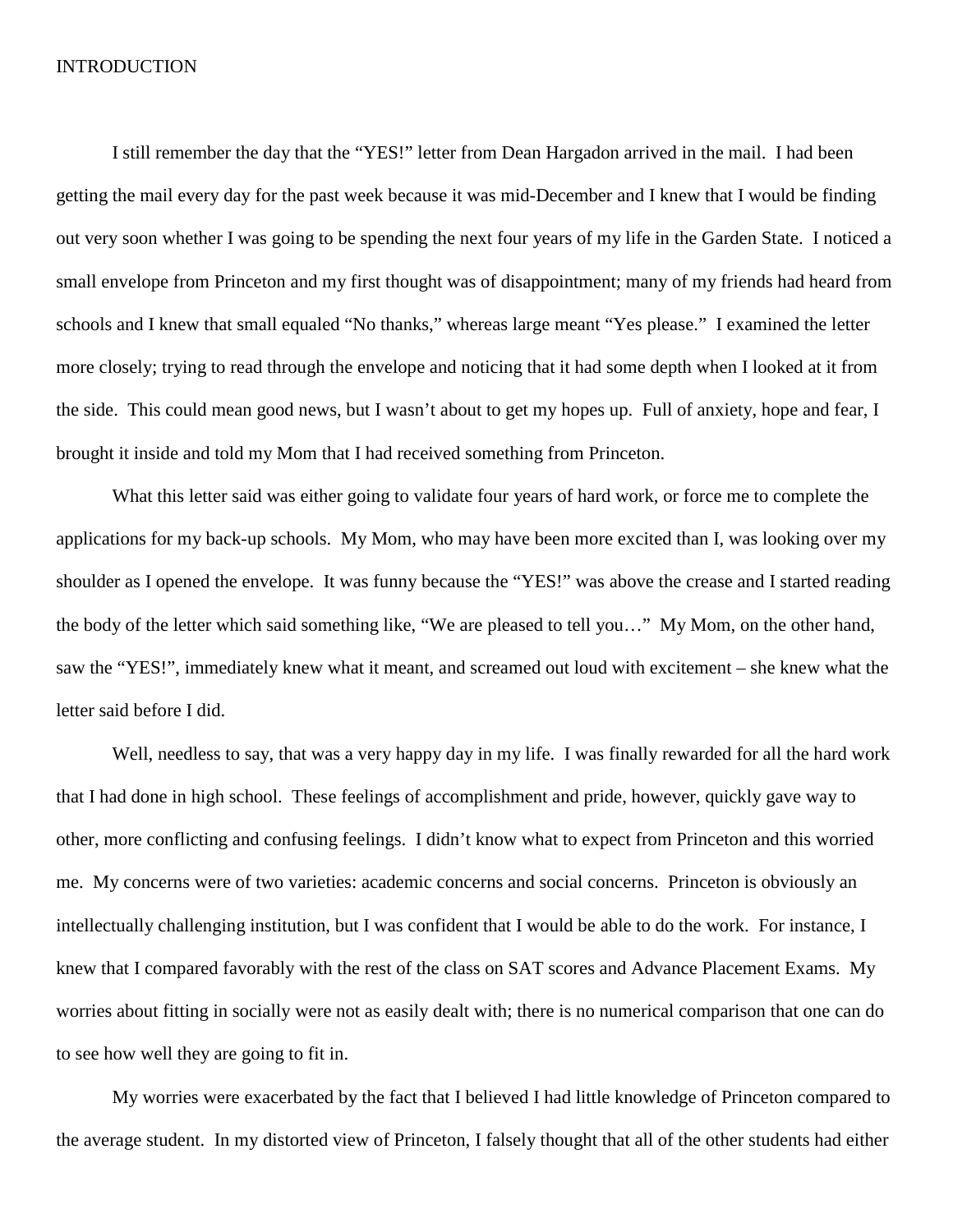gone to prep-school, had family members who were alumni, or had friends or other students from their high school who had attended Princeton. In addition to having these connections, I felt that every other student had, through these connections, been informed of what to expect of the Princeton social scene. Coming from a public high school, and not knowing anyone who had gone to Princeton except for a friend of my mother, I had no source of information about the school. It came down to the fact that I thought I wasn't going to fit in as well as the other freshmen.

If I came to campus with this misperception, I may misattribute other student's behavior and further strengthen my own misperception without even being aware of the trap that I had laid for myself. Let's go through a quick hypothetical situation to explain this point. Many students, like myself, arrive on campus unsure of how well they are going to fit in socially. From the start, freshmen are doing two things: (1) presenting themselves as fitting in so as not to stand out, and (2) attempting to gauge how well other students are fitting in. In this environment, I would consequently interpret other student's actions as proof they were fitting in, and attribute my own actions to the fact that I am trying not to stand out. This is an example of pluralistic ignorance.

#### Pluralistic Ignorance

Pluralistic ignorance is defined as a state where one "believes that their private thoughts, feelings, and behaviors are different from those of others, even though one's public behavior is identical" (Miller & McFarland, 1991, p.287). The classic example of pluralistic ignorance, and a situation almost everyone has experienced, is called the silent classroom scenario. A teacher has just finished presenting a confusing lecture and asks the class if they have any questions. The inwardly confused, but outwardly composed, students look around to see what others think about the lecture. What they see are other students acting just as composed as themselves. Now comes the interesting part. Students misinterpret the silence of the other students to mean that their classmates understood the lecture and they alone are confused.

The term pluralistic ignorance was first introduced by Floyd Allport (Katz & Allport, 1928) to describe a situation in which members of a group privately reject group norms, but publicly accept them. This situation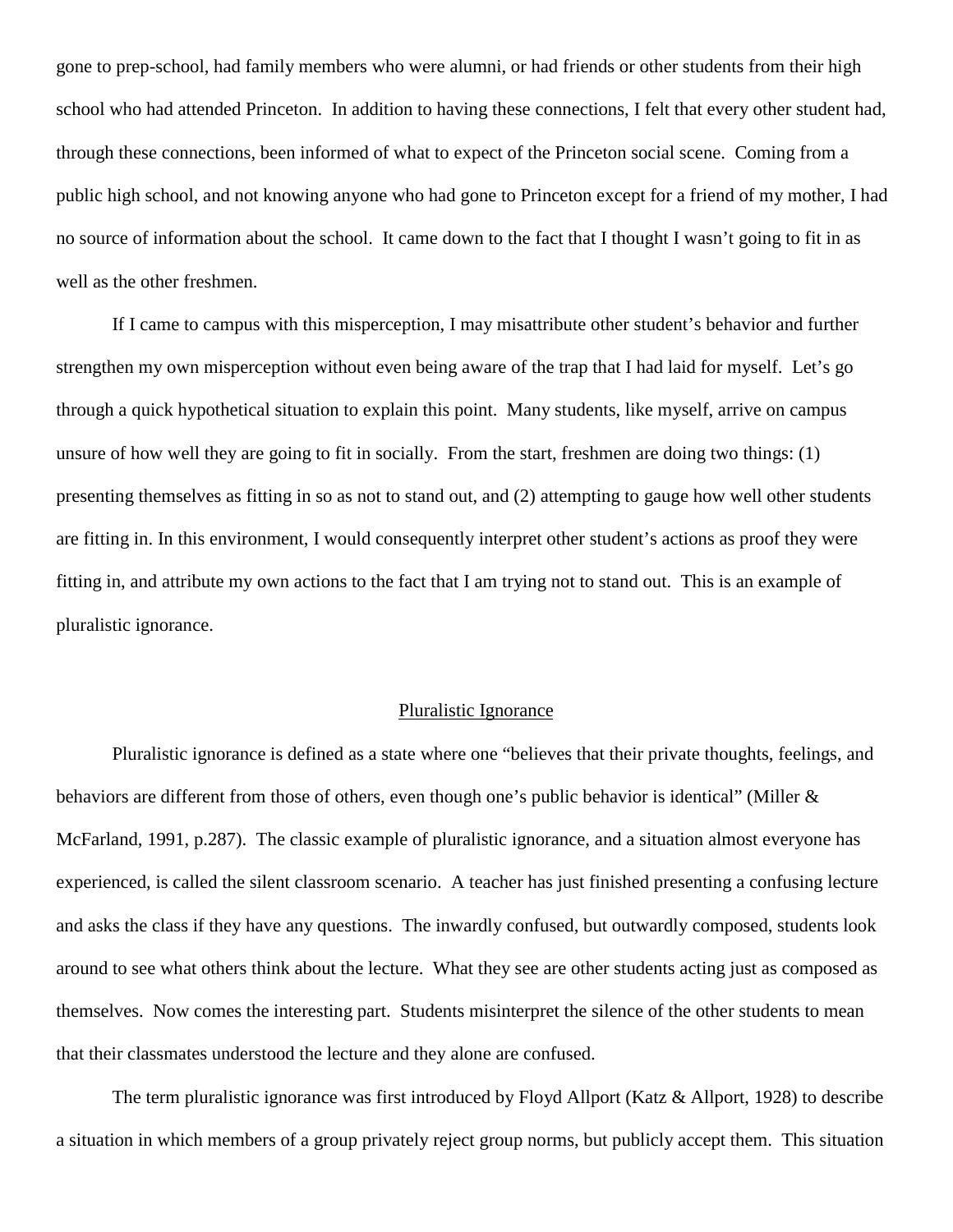leads to the perpetuation of group norms in the absence of strong private support because group members are conforming to what they think the other group members support.

In the classroom example, students are afraid to ask the teacher a question because they fear the embarrassment that would accompany their admittance of confusion. A situation that is similar, but more serious in context, is bystander intervention in the face of an emergency. Latane and Darley (1968) showed that bystanders in a group of apparently unconcerned others are less likely to help in an in emergency than if they were alone. This inaction was attributed to a "diffusion of responsibility" and a case of "social influence". It could also be explained by pluralistic ignorance. Bystanders in a group, when confronted with an emergency situation, mask their internal confusion and fear while they try to draw an understanding of the situation from others around them. If the other people in the group are also presenting a façade, the bystander will incorrectly interpret their appearance of unconcern as a lack of concern.

Both the classroom and emergency examples lead to a situation of pluralistic ignorance because participants are presenting a false façade and interpreting other's façade as truth. Another situation that leads to pluralistic ignorance occurs when individuals believe the public actions of others are a truthful representation of their private beliefs. Pluralistic ignorance will only occur in this case when public actions are deviant from private positions.

One such example was reported by Schanck (1932) in his study of the fictitiously named community of Elm Hollow. In this town, the Baptist church exerted great influence and its leaders enjoyed high status in the community. One such church leader was "Mrs. Salt" who was outspoken in her conservative attitudes. Because she was rarely confronted in public, members of Elm Hollow, falsely believed that everyone else endorsed Mrs. Salt's statements. Interviews by Schanck revealed that members of the church believed that other members held private views much closer to those of Mrs. Salt than their own. By not confronting Mrs. Salt, church members are in effect perpetuating attitudes that they do not support.

Building on these studies, Miller and McFarland (1991) articulated a theory of pluralistic ignorance based on self-other differences. They reasoned that "pluralistic ignorance may arise when people mistakenly believe that they differ form others on a dimension that is causally related to the actions they have performed"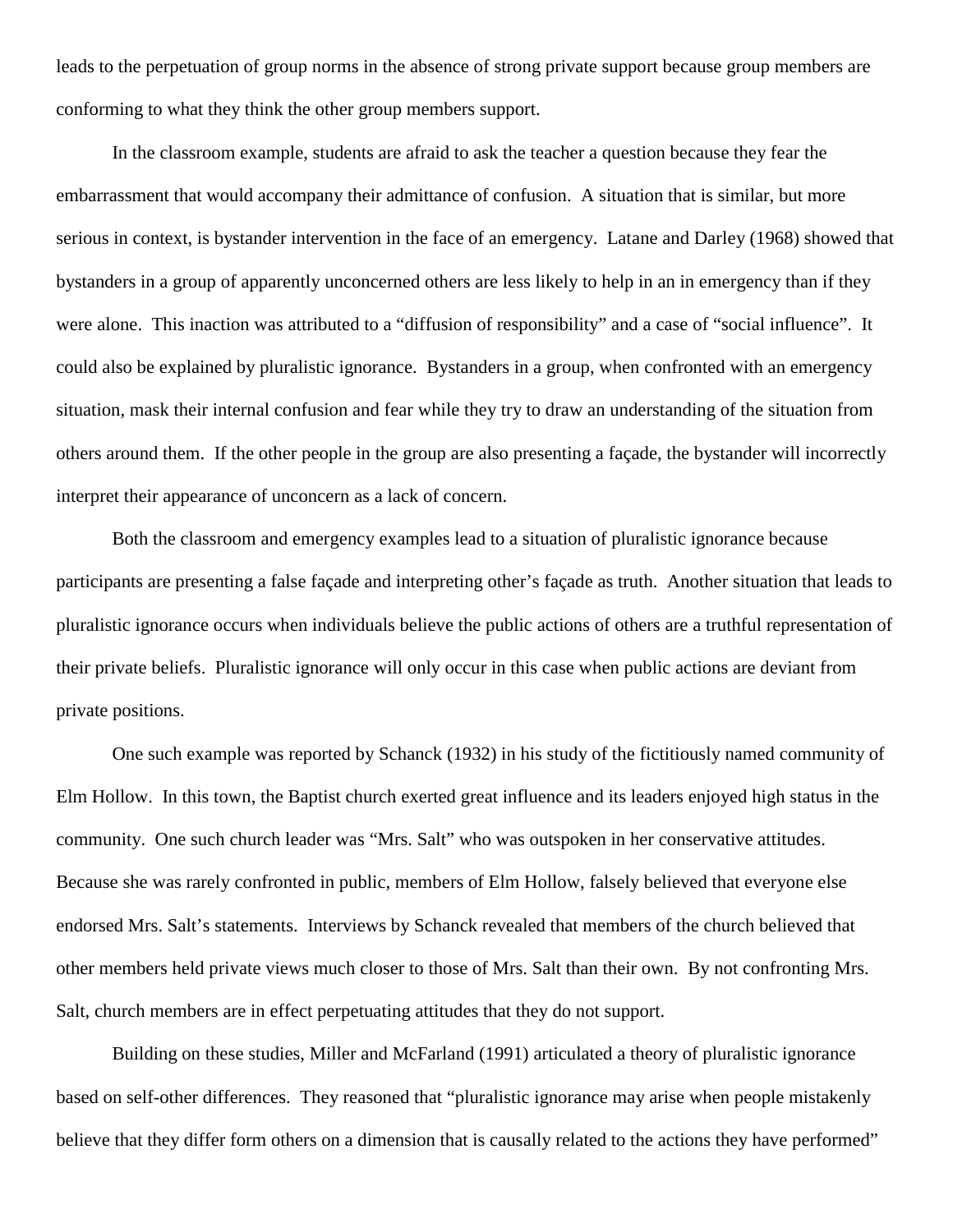(Miller & McFarland, 1991, p.297). They further speculated that the dimension where the self-other differences occur is social inhibition. In other words, actions that are engaged to avoid embarrassment by the self are attributed to different factors in others. The key to this theory of pluralistic ignorance is the divergence of selfother perceptions of similar actions that leads to erroneous attributions.

Miller and McFarland (1991) conducted three experiments to test their theory. The first experiment was designed to test the assumption that seems to be obvious in the silent classroom: individuals will underestimate the percentage of others who will attempt to avoid an embarrassing situation. Participants were brought into the laboratory alone and asked to read an almost incomprehensible paper that they were told would later be the subject of a group discussion. The experimenter then told the participants that they could come and find her if they had "any really serious problems understanding the paper." After reading the paper, participants were asked how many people they thought would ask the experimenter for help. Participants reported that 37% of other participants would ask the experimenter for help, when in fact none of the participants sought assistance. This clearly supported the hypothesis and demonstrates a clear divergence in self-other perceptions.

Whereas the first experiment examined how individuals *thought* others would act, the second experiment looked at how individuals perceive other's actual actions. This experiment was conducted in an identical manner to the first with two exceptions. First of all, participants read the article in groups of 3-8. The second difference was the addition of another condition. In the unconstrained condition, participants were told that they could ask the experimenter for help if they needed it; this condition being similar to the first experiment except that the addition of others results in greater embarrassment for someone who has to ask for help. In the constrained condition, participants were not told that they could ask for help. In neither condition did participants ask the experimenter for help in clarifying the article. After reading the article, participants were asked various questions to assess whether pluralistic ignorance was at work. Supporting the hypothesis, participants in the unconstrained condition evaluated themselves as understanding the paper significantly worse relative to others than participants in the constrained condition. It seems that subjects in the unconstrained condition perceived the other group member's inaction as a sign of comprehension and their own inaction as an attempt to avoid embarrassment.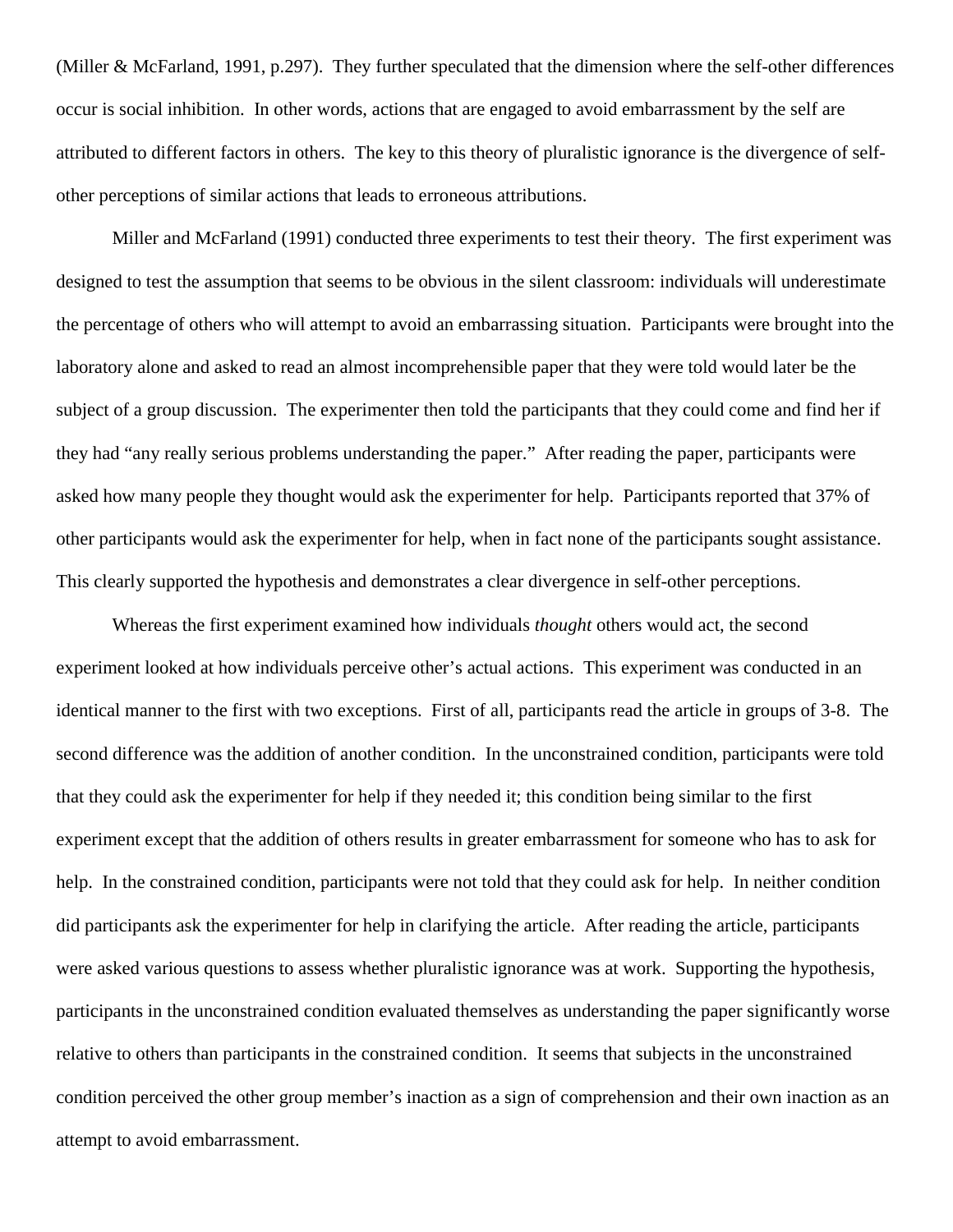The third study built upon the first two and addressed the assumption that people believe they are more socially inhibited than others. This assumption, much like the assumption concerning the silent classroom, is crucial to Miller and McFarland's (1991) theory of pluralistic ignorance. To test their hypothesis that people overestimate their own level of social inhibition relative to the other, participants were given a list of 20 trait adjectives and asked to indicate the extant to which each trait described themselves and the average student. Confirming the hypothesis, students judged themselves to exhibit more of the social inhibitive traits than the average other. This study demonstrates that people believe themselves to more socially inhibited than others. Miller and McFarland (1991) propose that this incorrect belief in one's social inhibition is what causes individuals to misinterpret others actions in situations of pluralistic ignorance.

The foundation of Miller and McFarland's (1991) theory of pluralistic ignorance is self-other differences. Individuals think that they are more socially inhibited than others and their similar actions are being done for different reasons. The three studies conducted to support this theory provide two major insights. First of all, individuals feel that their actions are more influenced by fear of embarrassment than the average other's. Secondly, individuals feel that they posses more traits that lead to social inhibition and that these feelings of bashfulness and self-consciousness lead to the fear of embarrassment mentioned above. These findings paint a picture of an individual who is highly susceptible to the double-edged sword that leads to pluralistic ignorance. This individual believes that (a) they are more socially inhibited than others, and (b) because of this they are more likely to engage in actions to avoid embarrassment. Miller and McFarland (1991) articulated a concise and well thought out definition of pluralistic ignorance; the next step is to take a closer look at the consequences of pluralistic ignorance.

### *Consequences of Pluralistic Ignorance*

Two fine examples of pluralistic ignorance have already been mentioned: the silent classroom and emergency situations. In both cases individuals suffer from pluralistic ignorance because they (and the others in the group) are trying to hide their true feelings. It would logically follow that any situation where individuals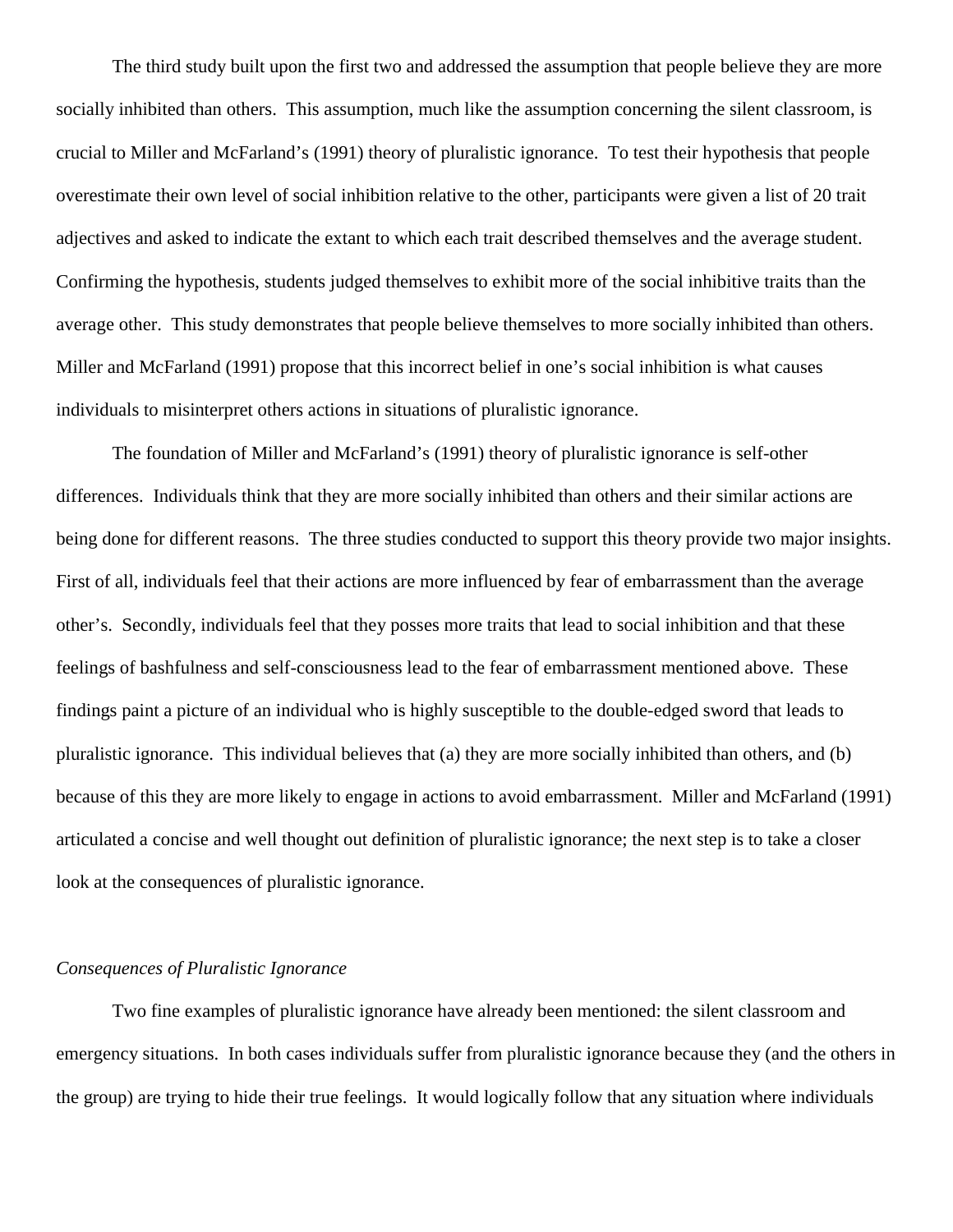are actively presenting a false exterior would be fertile ground for pluralistic ignorance. Prentice and Miller (1993) found such a situation in the drinking attitudes of students at Princeton University.

Prentice and Miller (1993) reasoned that an examination of drinking attitudes at Princeton would yield pluralistic ignorance for a couple of reasons. First of all, drinking is a very important part of social life at Princeton. The majority of upperclassmen are members of eating clubs, which function as the center of social life on campus. These clubs each contain a tap-room that dispenses free alcohol Thursday through Saturday nights. Princeton reunions reinforce the association of alcohol with socializing when alumni return to party with old classmates in an alcohol filled environment. It short, alcohol is closely associated with socializing at Princeton.

In this environment that strongly promotes alcohol use, it is likely that many students would not be comfortable with the amount of drinking on campus. These attitudes could come from seeing the consequences of their friend's abuse of alcohol or from their own. Dealing with drunk roommates, or nursing them the morning after, are not uncommon activities for freshman at college. Furthermore, students could find their own experiences with alcohol unpleasant as they see its effects on their body, relationships, and academic performance. These personal experiences with alcohol probably will affect the student's attitude towards alcohol but not what they perceive to be the social norm. Students, who think that others are more comfortable with alcohol, will present a sense of acceptance of the alcohol environment so as to fit in. Prentice and Miller (1993) hypothesized that if this reasoning were correct, they would find that student's attitudes towards alcohol are characterized by pluralistic ignorance. Furthermore, it was hypothesized that the misperceived norms would be pervaded with an illusion of universality, or the belief that everyone else supports the group's social norm (Allport 1924; as cited in Prentice & Miller, 1993). In addition to investigating whether pluralistic ignorance pervades alcohol use on campus, Prentice and Miller (1993) also wished to measure the consequences of this misperception of the social norm.

 In their first study, Prentice and Miller (1993) demonstrated a marked deviation between student's private attitudes toward alcohol use and their perception of the social norm. Students were asked two questions: (1) How comfortable do you feel with the alcohol drinking habits of Princeton students? and (2) How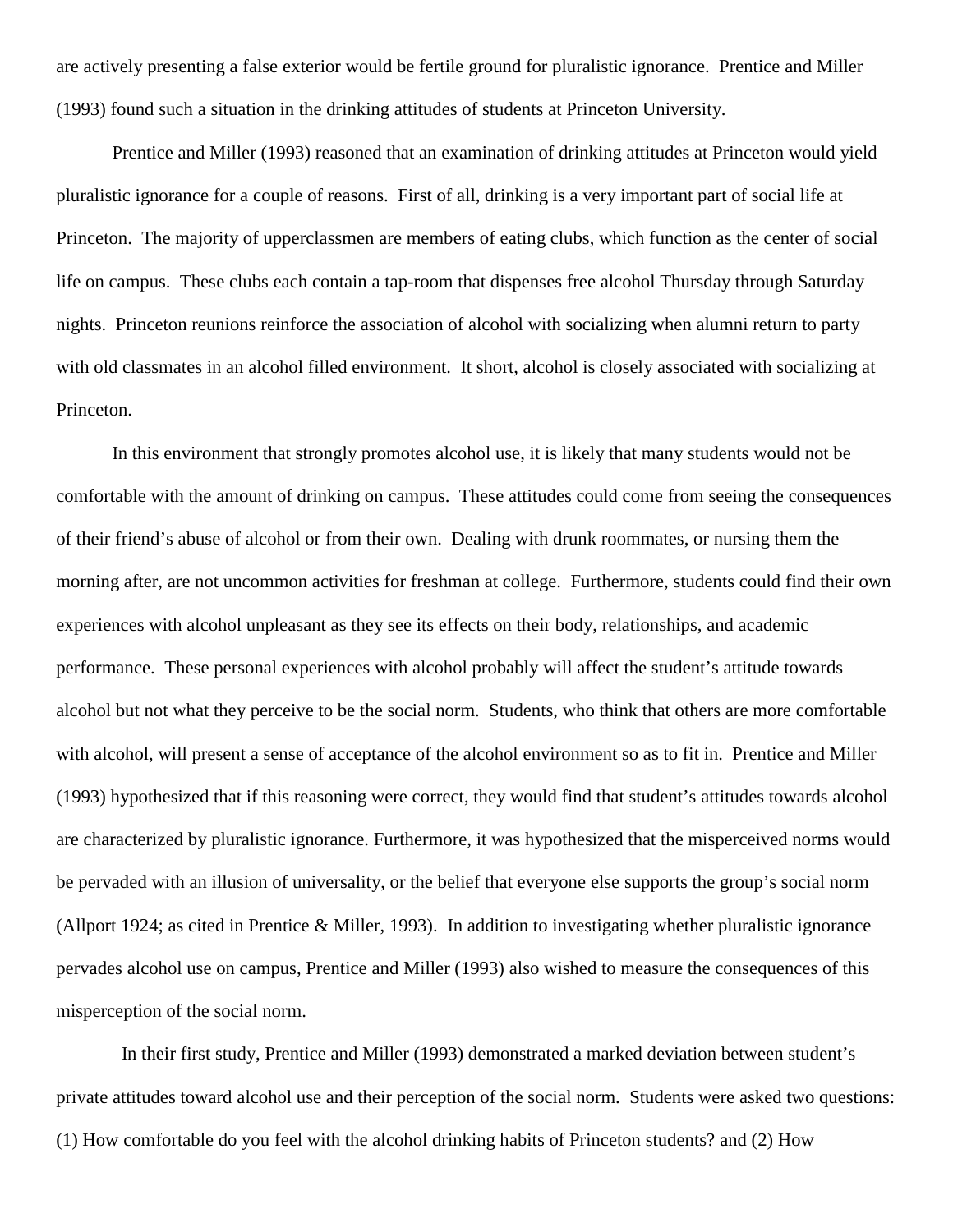comfortable does the average Princeton undergraduate feel with the alcohol drinking habits of students at Princeton? Students were also asked to rate the variability of their answers to the two questions above. Students' ratings on these two questions indicated that students are much less comfortable with the alcohol use on campus than they think the average student is. Results also indicated that there was less variability in the typical student's comfort level than in the student's own comfort level.

This experiment provided clear evidence of pluralistic ignorance and the illusion of universality, but two experimental design features allowed for alternative interpretations. First of all, the order of the questions was fixed so that participants may have rated the average student as more comfortable simply because they answered that question second. Secondly, the term "average student" may have been too vague for the participants and not grounded in reality. These two flaws were corrected in the second study by having half of the participants answer the self question first and the other half answer the other question first. Also in the second study, "average student" was replaced with "friend" so that students would be thinking of a less hypothetical and more concrete other. With these improvements on Study 1, the results of Study 2 also indicated that student's attitudes toward drinking exhibit pluralistic ignorance.

Now that Studies 1 and 2 had established that students think they are more uncomfortable than other Princeton students with the drinking habits on campus, studies 3 and 4 were designed to examine the consequences of pluralistic ignorance. Study 3 examined how student's attitudes and practices towards drinking change over time as a result of pluralistic ignorance. Participants in this study were  $2<sup>nd</sup>$ -year students for an important reason. Sophomores have been exposed to the drinking norms on campus, but they have not firmly established their own drinking habits. In other words, sophomores know what drinking habits are socially acceptable and still may be influenced by the social norms regarding alcohol. In September, participants were asked four questions regarding their attitudes and practices concerning alcohol. The first two questions were taken from Study 1 and addressed the student's personal attitude and what they think the average student's attitude toward alcohol use is. The next two questions addressed the student's use of alcohol. Participants were asked how many drinks they had in the last week and how many drinks they have in a typical week. Approximately 8 weeks later, in December, participants were asked the same four questions again.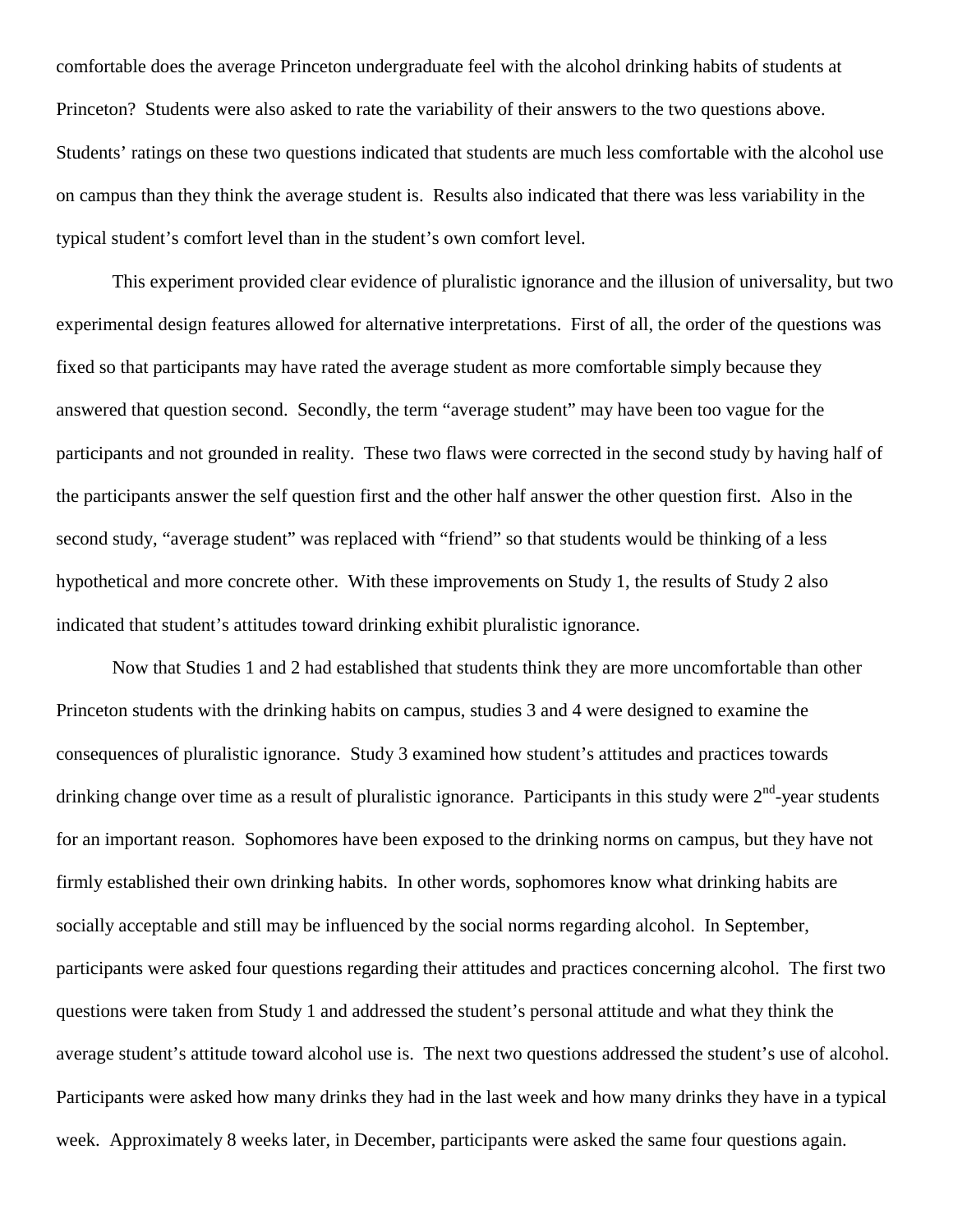The results showed very interesting differences between the sexes. Men for example, brought their attitudes and behavior more in line with what they perceived to be the social norm. Women, on the other hand, responded to the discrepancy between their personal attitudes and their perception of the social norm by feeling more alienated over the course of the semester. Study 3 provides clear evidence that a misperceived social norm can have very negative consequences; men decide to internalize the norm and act more in line with it, whereas women become more alienated because they refuse to change their behavior.

Study 4 examined the effect pluralistic ignorance has on people's willingness to express views counter to what they perceive to be socially accepted by their peer group. In the context of pluralistic ignorance, people may be afraid to express their viewpoints, which are shared by the majority, because they are under the impression that those viewpoints are deviant. A recent keg ban on the Princeton campus provided an excellent opportunity to measure people's attitudes toward an unpopular, yet relatively inconsequential issue. Prentice and Miller (1993) hypothesized that there would be evidence of pluralistic ignorance on the keg ban issue, with students thinking their attitudes to be more positive toward the ban than other's. Furthermore, it was postulated that this deviation would inhibit students from taking action against the keg ban, regardless of their actual attitude toward the ban, and also may cause students to feel a sense of alienation from the University.

To explore whether pluralistic ignorance characterized attitudes toward the keg ban, students were asked how they felt about the new ban on kegs, and how the average student feels about the ban. Students were then asked questions to measure their willingness to actively protest the ban. Participants were asked how many signatures they would be willing to collect and how many hours they would be willing to spend discussing ways to protest the ban. To measure the student's level of alienation they were asked what percentage of reunions they planned on attending and how likely would they be to donate money in the future.

In support of the hypotheses, student's attitudes towards the keg ban revealed evidence of pluralistic ignorance. Students thought that the average student felt more negatively towards the ban than they did. Furthermore, students suffering from pluralistic ignorance were less likely to actively protest the ban and felt more alienated from the university, as indicate by their likelihood to attend reunions and donate money. Study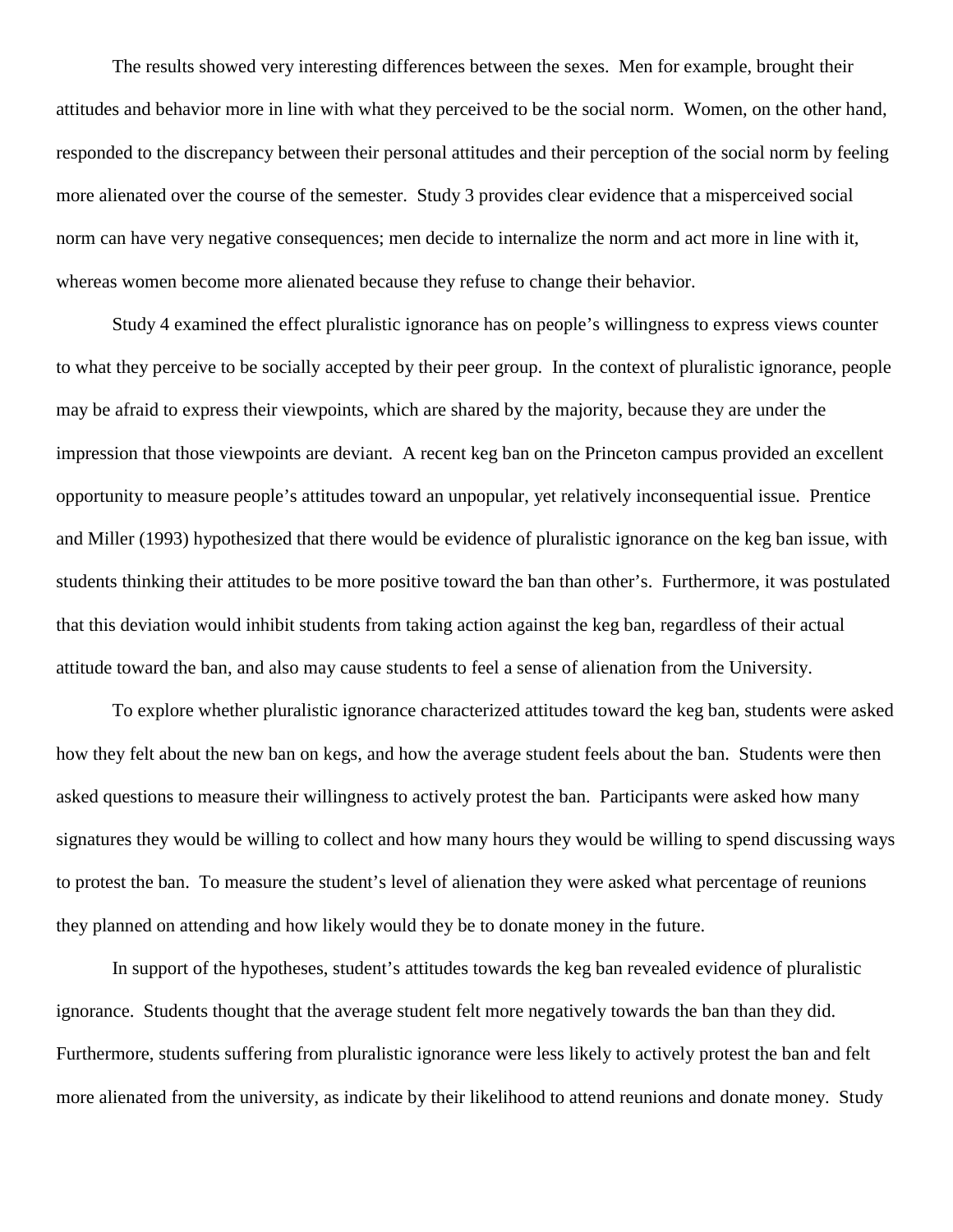4 provides strong evidence that pluralistic ignorance will inhibit individuals from acting on their attitudes if they perceive them to be deviant, and that this deviation leads to a sense of alienation.

These four studies provide strong evidence concerning the consequences of pluralistic ignorance. Studies 1 and 2 established that attitudes towards drinking are characterized by pluralistic ignorance; students think that they are less comfortable with drinking than the average student and their friends. Attitudes toward drinking were also characterized by an illusion of universality in that there was less variability in the typical student's attitudes than in the student's private attitude. Study 3 demonstrated that men respond to this selfother discrepancy by changing their behavior to fit in with the perceived norm, whereas women will simply become more alienated. Study 4 showed that the sense of personal deviation from the norm that accompanies pluralistic ignorance inhibits one's expression of their views and also produces a sense of alienation.

Prentice and Miller (1993) concluded that these consequence of pluralistic ignorance result from the fact the students believe that even though they are acting similarly to other students their reasons for doing so are different. They also concluded that the illusion of universality gives these misperceived norms their strength because individuals do not want to conflict with strongly supported group norms. Now that pluralistic ignorance has been defined, and the consequences of norm misperception have been examined, it is time to focus the discussion on diffusing pluralistic ignorance.

#### *Diffusing Pluralistic Ignorance*

The consequences of pluralistic ignorance are clear and disturbing. At Princeton University, a false norm concerning drinking habits is being perpetuated because students think that support for this norm is universally shared by their classmates. Because of this misperceived norm, male students are drinking more and female students are feeling alienated. Examining this situation, Schroeder and Prentice (in press) attempted to reduce alcohol use among Princeton students by exposing them to the reality of pluralistic ignorance and how it may affect their decisions.

Schroeder and Prentice (in press) reasoned that an effective way to change student's alcohol use would be to reveal that the assumptions they hold about the attitudes of their peers are incorrect (see Prentice &Miller,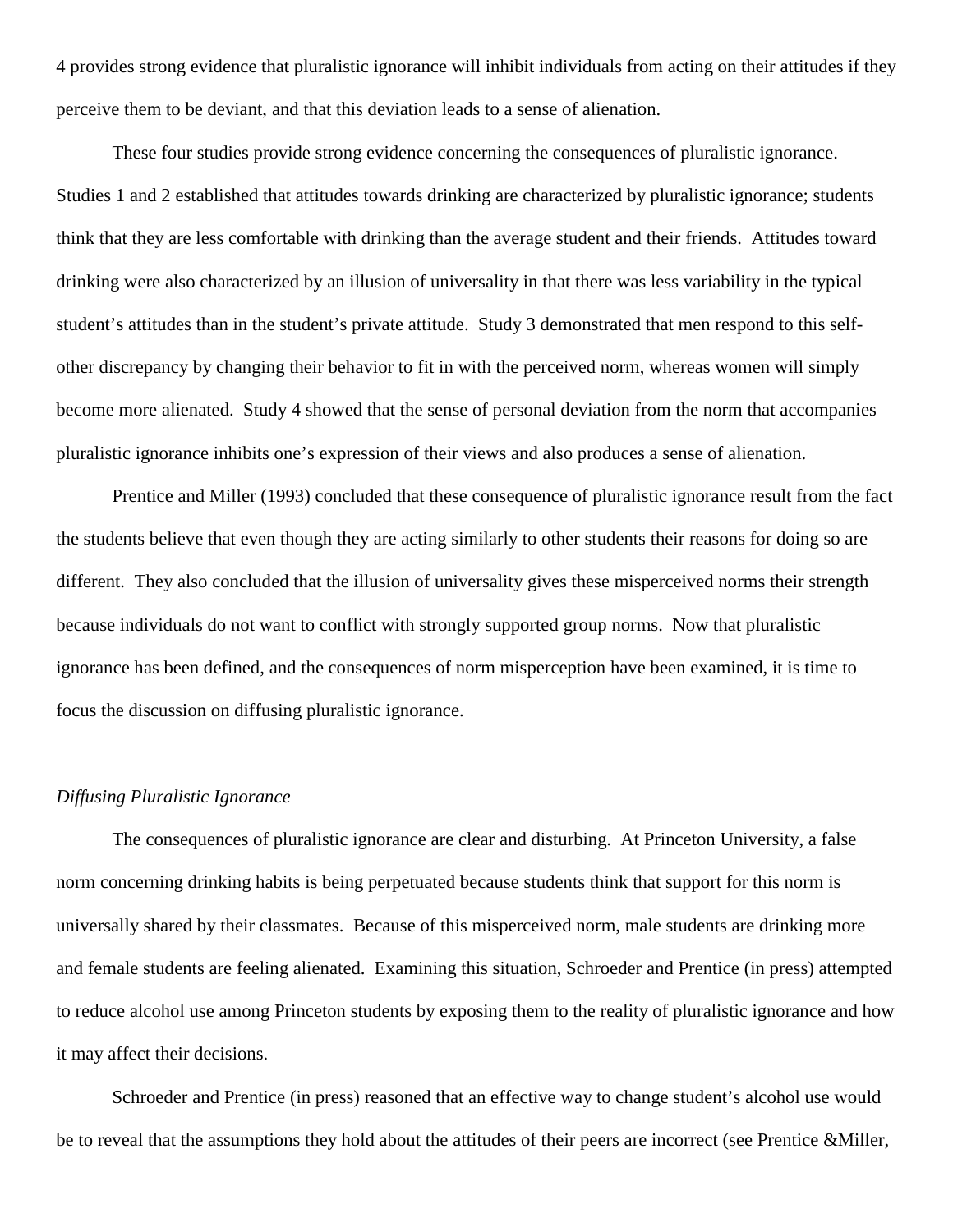1993). By revealing student's true feelings, the illusion of universality surrounding the drinking norm on campus would be shattered. This in turn would lower the prescriptive strength of the norm so that students would not feel as compelled to bring their own alcohol use in line with the campus norm. The goal of the study was to decrease alcohol among students through weakening the prescriptive strength of the drinking norm.

The participants in this study were entering freshmen who were randomly assigned to participate in one of two types of discussions on alcohol use during their first week on campus. In the peer-orientated condition, students were exposed to the concept of pluralistic ignorance and encouraged to discuss ways in which it may effect one's drinking habits. In the individual-orientated condition, students were asked to discuss ways in which they could make responsible personal decisions in drinking situations. Prior to the discussion, participants were asked to report their own and the average student's comfort with alcohol use on campus, as in Prentice and Miller (1993). Approximately four to six months after the discussion, students were again asked to rate their own and the average student's comfort with alcohol and to report their drinking habits. Schroeder and Prentice (in press) hypothesized that the students in the peer-orientated condition would report lower levels of pluralistic ignorance and alcohol use than students in the individual-orientated discussion.

Results indicate that educating students about pluralistic ignorance had no effect on their construction of the social norm; both conditions exhibited a decrease in self-other discrepancy over time. There was however a difference between conditions in the prescriptive strength of the norm. Students who had been exposed to pluralistic ignorance were less influenced by the social norm and correspondingly drank less. Even though exposing students to pluralistic ignorance did not change their perception of the drinking norms on campus, the fact that it did affect the prescriptive strength of the norm is promising news.

 In summary, pluralistic ignorance is a situation where individuals misperceive a social norm because they and everyone else are masking their true feelings for fear of embarrassment (Miller & McFarland, 1991). Most import to this discussion, pluralistic ignorance has been linked to college drinking attitudes (Prentice & Miller, 1993). Furthermore, the misperception of the alcohol norm influences male students to drink more and female students to feel alienated (Prentice & Miller, 1993). Exposing students to pluralistic ignorance,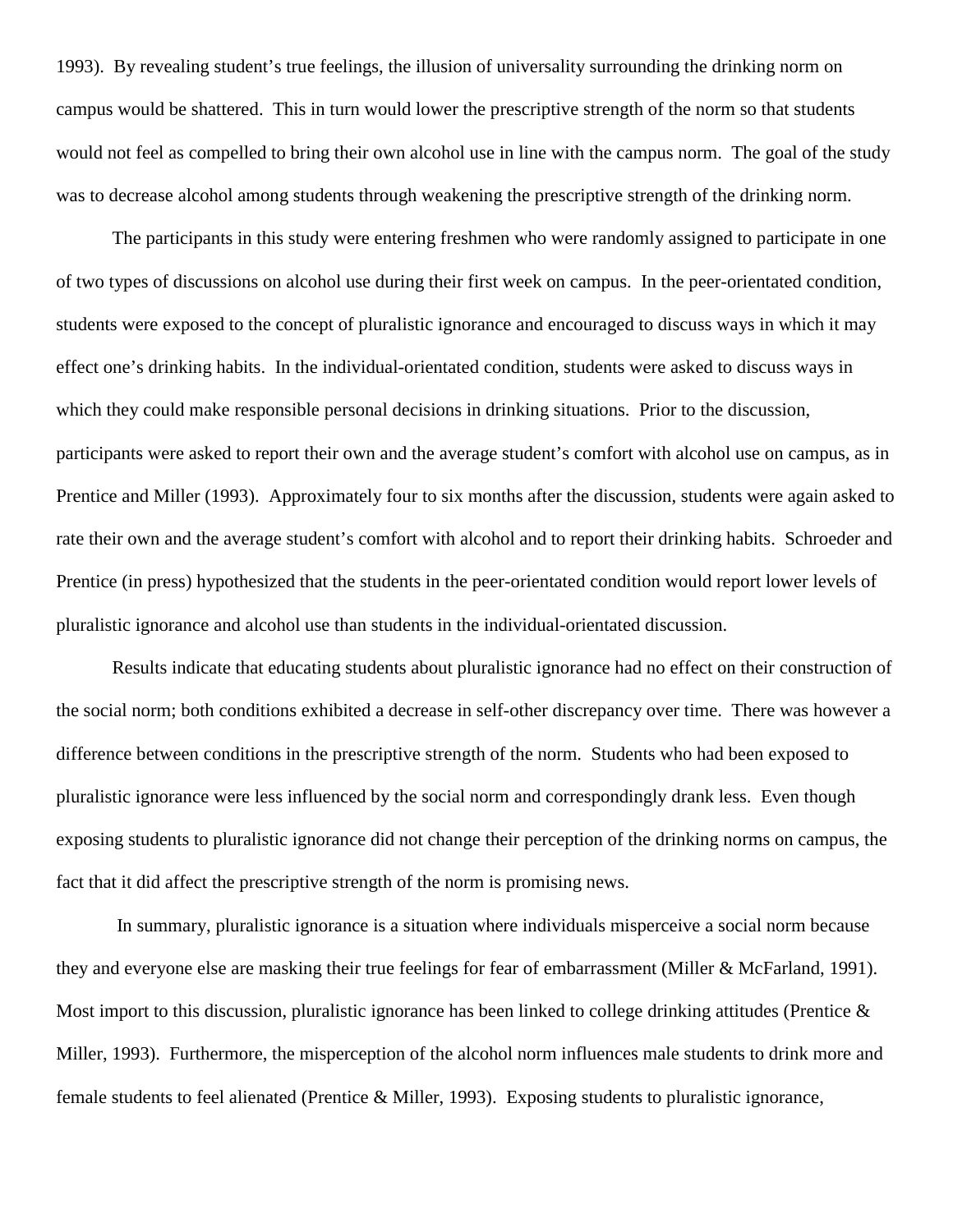however, is effective in weakening the prescriptive strength of the norm thereby reducing alcohol use (Schroeder & Prentice, in press).

#### The Administration's Role in the Transition from High School to College

Now that pluralistic ignorance has been thoroughly investigated, let's get back to the story of my apprehension about coming to Princeton. I am certainly not the only student who has felt anxious about entering college. The transition from high school to college is a stressful one and it is the goal of college administrations across the country to make this transition as easy as possible. Looking at entering freshmen from the administration's viewpoint leads to two very interesting questions that pertain to the investigation of this thesis. First of all, what are the main concerns of the Princeton University Administration in regard to the transition that freshmen face? Secondly, what programs and support networks are in place to make sure these concerns do not become reality? The answers to these questions will lead us to the purpose of this investigation.

An obvious aim of the Princeton administration is that students feel comfortable in their new environment. In addition to earning a superb education, Princeton realizes that is very important for students to feel like they fit in socially. The high priority paid to helping freshmen adapt to college life is attested to by the number of support programs and personnel in place. At Princeton University, there is a one-week orientation program that takes place after registration, but before classes begin, that helps to acclimate students to college life. Various speeches and assemblies are held during this week that help to introduce freshmen to Princeton. Each student is assigned to a Resident Advisor group that consists of approximately 10-12 freshmen and an upper-class advisor. Each student is also assigned to a Minority Affairs Advisor (no matter the student's racial or ethnic background). Both of these advisors are thoroughly trained to deal with any type of situation that may confront freshmen. The purpose of these advisors and programs is to unsure that freshmen make a smooth transition from high school to college.

Another concern of the Administration that has drawn lots of attention recently is the alcohol problem on the Princeton campus. This study is primarily concerned with how freshmen react to the drinking scene at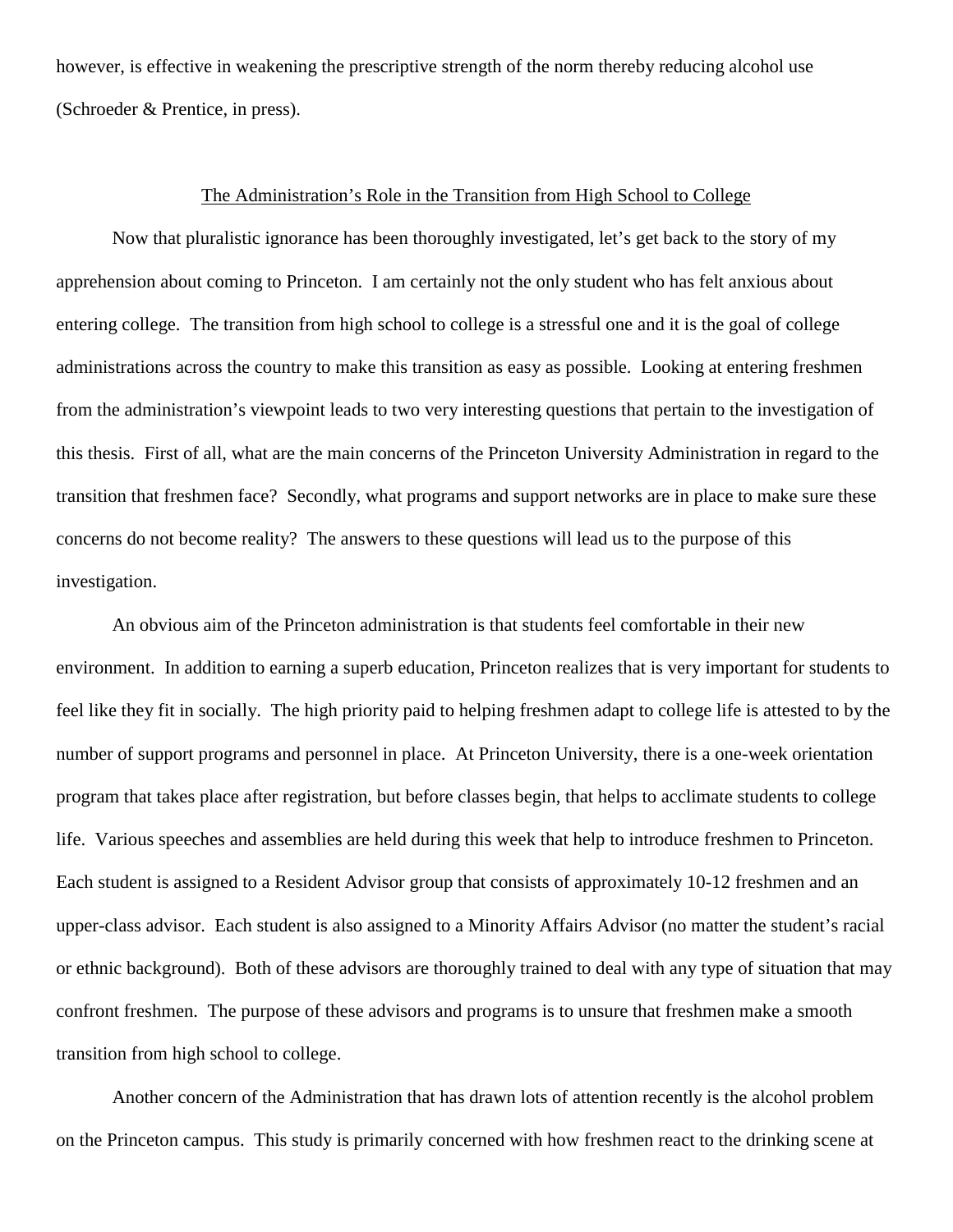Princeton, but a quick review of the Administration's current steps toward reducing alcohol abuse on campus would be informative. The most controversial action taken thus far by the University has been to ban all future Nude Olympics (Tucker, 1999). It has been a Princeton tradition that on the night of the first snowfall, the sophomore class throws clothes and caution to the wind, and runs around Holder courtyard naked. Many students, however, are too inhibited to run without first consuming excessive amounts of alcohol. This year, the alcohol consumption was taken to extremes; 6 students were taken to the area hospital to be treated for alcohol poisoning, urine and feces were smeared along the hallways of Holder Hall, and numerous alcohol related injuries were reported. The Board of Trustees decided that it could not wait for a student to die from alcohol poisoning so they recommended to the President that the event be canceled and 1-year suspensions be imposed on students who do run. President Shapiro approved the ban and the event has been effectively cancelled.

The proposal to ban the Nude Olympics came from a subcommittee of The Board of Trustees called the Trustee Committee on Student Life, Health and Athletics. Over the past two years this subcommittee has been formulating strategies to deal with the problem of alcohol abuse (Tooke, 1999). The subcommittee has approached virtually every group on campus to submit a proposal as to how that group can address some aspect of the alcohol problem. This alcohol initiative is expected to be completed in June and will hopefully offer some clear steps the University can take to reduce alcohol abuse on campus (Tucker, 1999). Meanwhile, the real problem seems to be a culture that (a) depends upon alcohol and (b) offers few options to students who don't want to drink. Student leaders and Administrators both point optimistically to the new student center as an alcohol free social center. While giving students more social options is obviously a good idea, no one seems to care about the social psychological factors that influence students to drink excessive amounts of alcohol.

One program that has not mentioned above, but that could serve to alleviate both concerns of the administration (helping freshmen fit in socially and reduce alcohol use among students) is the Outdoor Action Frosh Trip.

### Outdoor Action Frosh Trip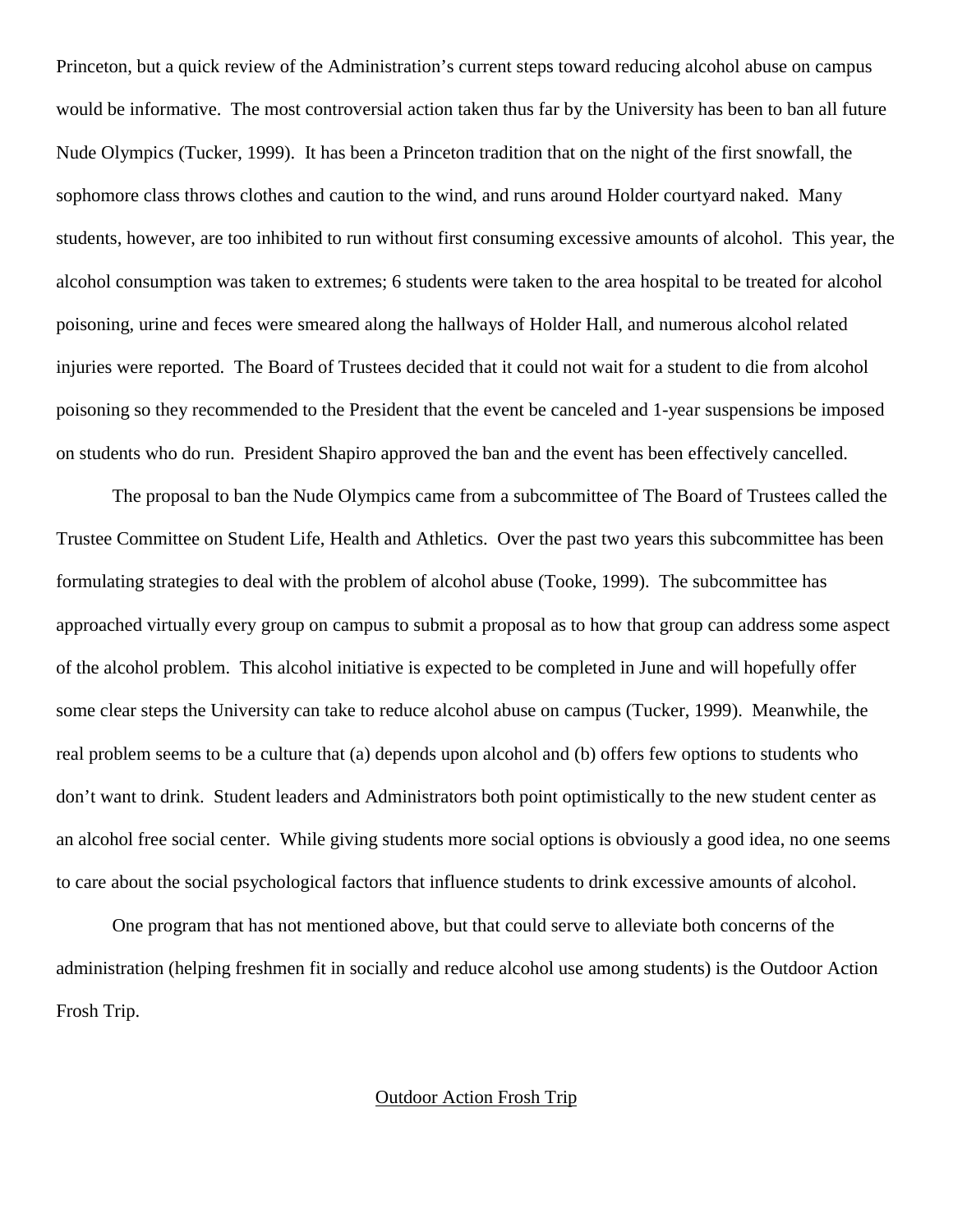The Princeton University Outdoor Action Frosh Trip is a pre-registration orientation program designed to help first year students better adapt to Princeton University. Although Outdoor Action (OA) runs many outdoor trips and activities throughout the school year and summer break, the Frosh Trip is by far its largest undertaking. In early September, prior to registration, groups of approximately 10 first year students spend 5 days hiking in the wilderness under the leadership of two to three upper-class students. This year, approximately 600 freshman (over half of the class) and 160 leaders went out on 67 trips. There were four different types of trips offered: hiking (54 trips), canoeing and climbing (7), hiking and climbing (4), outdoor adventure (2). These trips go out to states on the East Coast as north as Pennsylvania and as south as Virginia, the majority of which hike along sections of the Appalachian Trail.

To become an OA leader, Princeton students go through an extensive training program. The leadertraining program includes first aid and outdoors skills classes, group dynamics workshops, and a leader training trip in which the leaders in training lead the trip for a day. In the group dynamics workshops, leaders are taught how to facilitate group discussions that encourage input from all the participants on a trip. It is very important for OA leaders to be able to "de-brief" a "teachable moment." In other words, OA leaders are well trained at taking a meaningful situation, whether it be a participant's fear of heights or a participant who feels they are being picked on, and helping all of the participants in the group to understand what happened and what can be learned from it.

Although all OA Frosh Trips are different (different leaders, participants and location) there are common threads that run through them all. Frosh Trips are great opportunities for freshmen to get to know other freshmen and learn about Princeton from the upper-class leaders. Discussions on the trail range from classes, to high school experiences, to anxiety about Princeton, to alcohol use on campus, to any number of things. Although the majority of discussions are on a one-on-one basis, it is not unlikely for the leaders to answer questions that freshmen have to the whole group because they feel it is a question that other freshmen may have.

From the Frosh Trip's description above, it is easy to see a similarity between it and the peer-orientated discussion groups in Schroeder and Prentice (in press). In both cases student are talking about their feelings and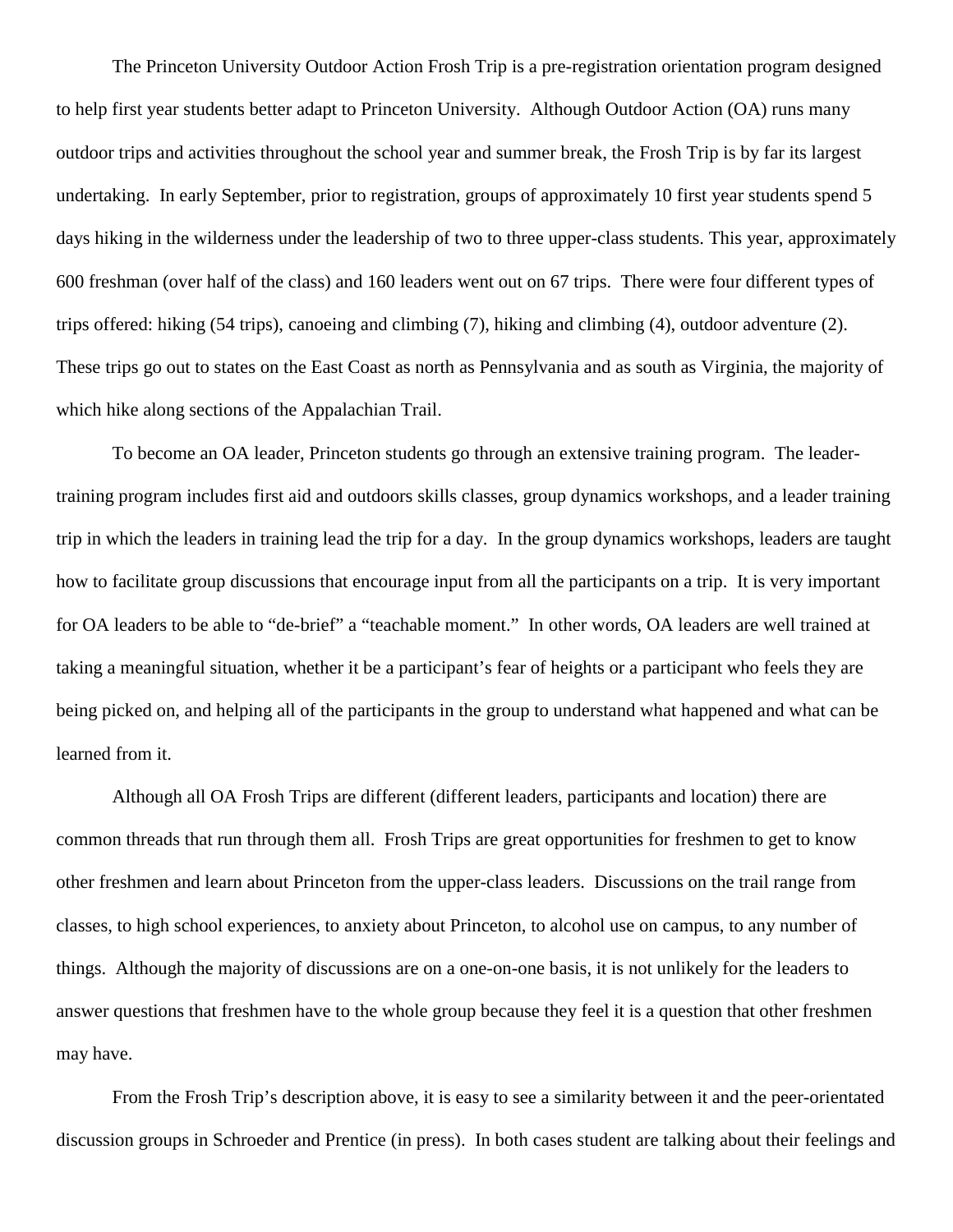attitudes concerning alcohol use in a supportive environment. Participants in OA Frosh Trips have not been exposed to the alcohol norm at all, so their perceptions of alcohol use would be easily changed. The trip also provides an excellent opportunity to diffuse pluralistic ignorance because participants spend 5 days with their peers talking about issues that are very important to them. Some Frosh Trips get very close, so it is not unreasonable to assume that some very honest and frank discussions take place on the trail. Frosh Trips are environments conducive to the diffusing of pluralistic ignorance because participants are encouraged to move out from behind their façade and present their true self. If a whole trip is successful in encouraging everyone in the group to talk honestly about their attitudes and beliefs, many misperceptions and misconceptions will be destroyed.

#### Present Study

The research reported in this thesis was designed to examine freshmen's expectations about Princeton in the context of pluralistic ignorance and to see what effect the OA Frosh Trip has on these expectations and in helping freshmen adapt to life at Princeton. Because pluralistic ignorance is characterized by a discrepancy between self and other perceptions, the measures in this study will look to examine these differences.

It is expected that student's expectations regarding Princeton will provide evidence of self-other discrepancies. On measures of academic expectations and grade point average (GPA) I predict that students will exhibit a self-enhancement bias in regard to the typical student. Entering Princeton students (myself included) have a very high opinion of their academic talent that has been reinforced through four successful years of high school. On measures of anxiety, social fit and desire to party, it is predicted that students will display pluralistic ignorance. Consequently, I expect students to report more anxiety, less social fit, and a lower desire to party than the typical student.

In addition to demonstrating self-other discrepancies in freshmen's expectations concerning Princeton, I also hope to investigate the effect that the Outdoor Action Frosh Trip has on student's adaptation to Princeton. I predict that the trip will have no effect on the measures that displayed a self-enhancement bias. The trip is not designed to effect student's attitudes towards academics and furthermore, I don't think it will cause students to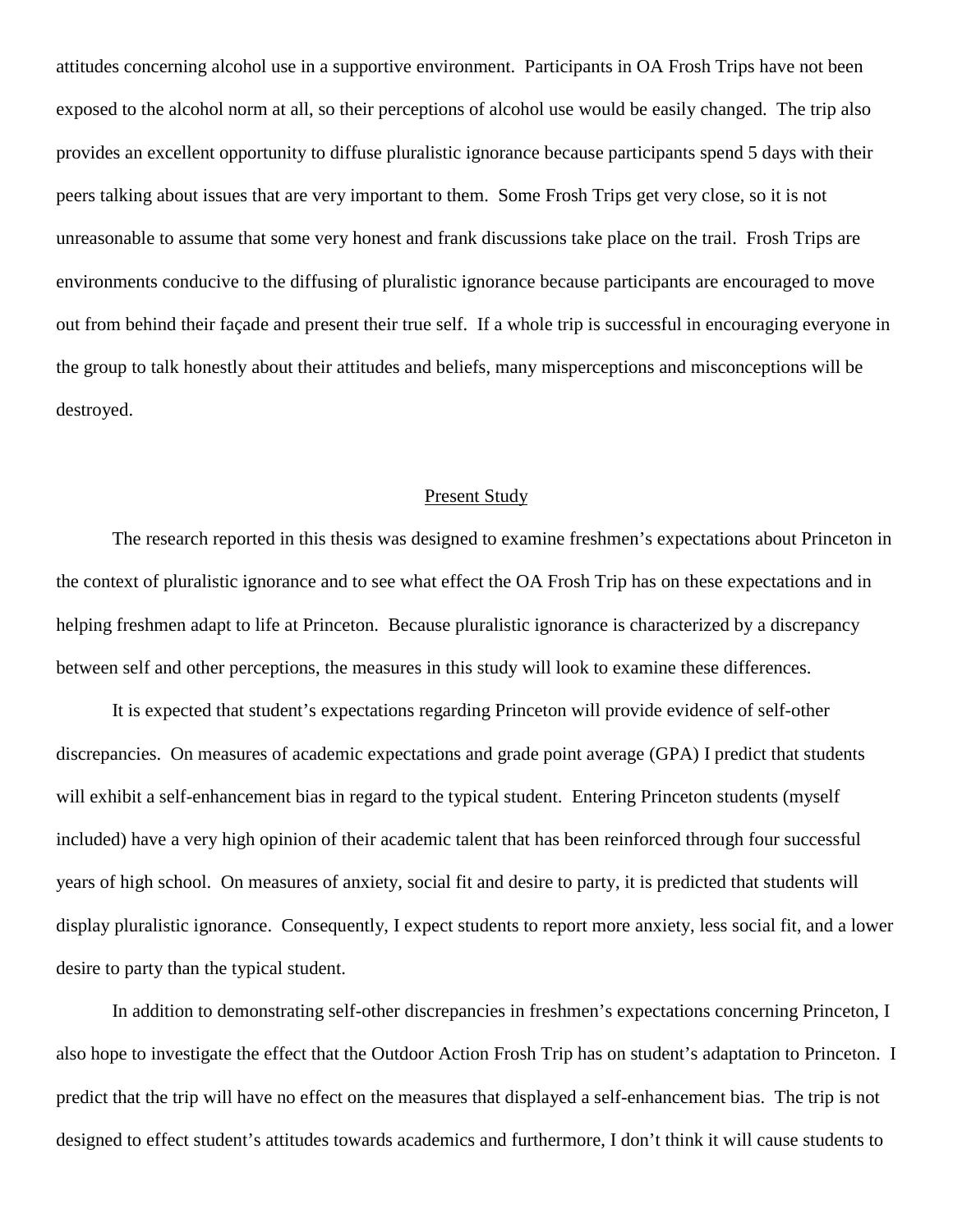think that they are going to do worse. I do, however, predict that the Frosh Trip will correct the self-other discrepancies that are affected by pluralistic ignorance, namely anxiety, social fit and party scores. Furthermore, in comparison to students who did not participate in the Frosh Trip, I predict that the freshmen who go on the trip will be better adapted to Princeton. This superior adaptation will be exhibited by a better social fit and a smaller self-other discrepancy on the party score.

#### METHOD

### Pre-Trip Data Collection

#### *Participants*

Participants were incoming freshman at Princeton University in the 1998-1999 academic year. Participants were classified into one of three conditions based on their participation, interest, or nonparticipation in the OA Frosh Trip. The largest group of participants were those who participated in the trip (N=605). In addition, there were two control groups; one group of students who wanted to go on the trip but couldn't (N=58) and another group of freshmen who expressed no interest in going on the trip (N=301). To make discussion concerning these groups easier, the first group of students will be called the Frosh Group, the second group the Wait-List Group, and the third group the No-Pre-Registration-Orientation (NPRO) Group.

A quick explanation of how students are chosen for this trip is necessary. In the beginning of the summer, all students in the freshman class are sent a mailing from OA. This mailing explains the general aspects of the Frosh Trip and contains an application that must be returned by a certain date. The Frosh Trip is very popular and spots are filled on a first-come first-serve basis. Furthermore, the spots on the Frosh Trip are limited by the number of upperclassmen leaders. Consequently, students who did not get the application in on time, or before the deadline but after the trip has filled, are placed on a wait-list. Students who didn't get off the wait-list were placed in the Wait-List Group.

The OA Frosh Trip is not the only pre-registration orientation program offered by Princeton University. The Student Volunteers Council runs an Urban Action program that is similar to the Frosh Trip in its purpose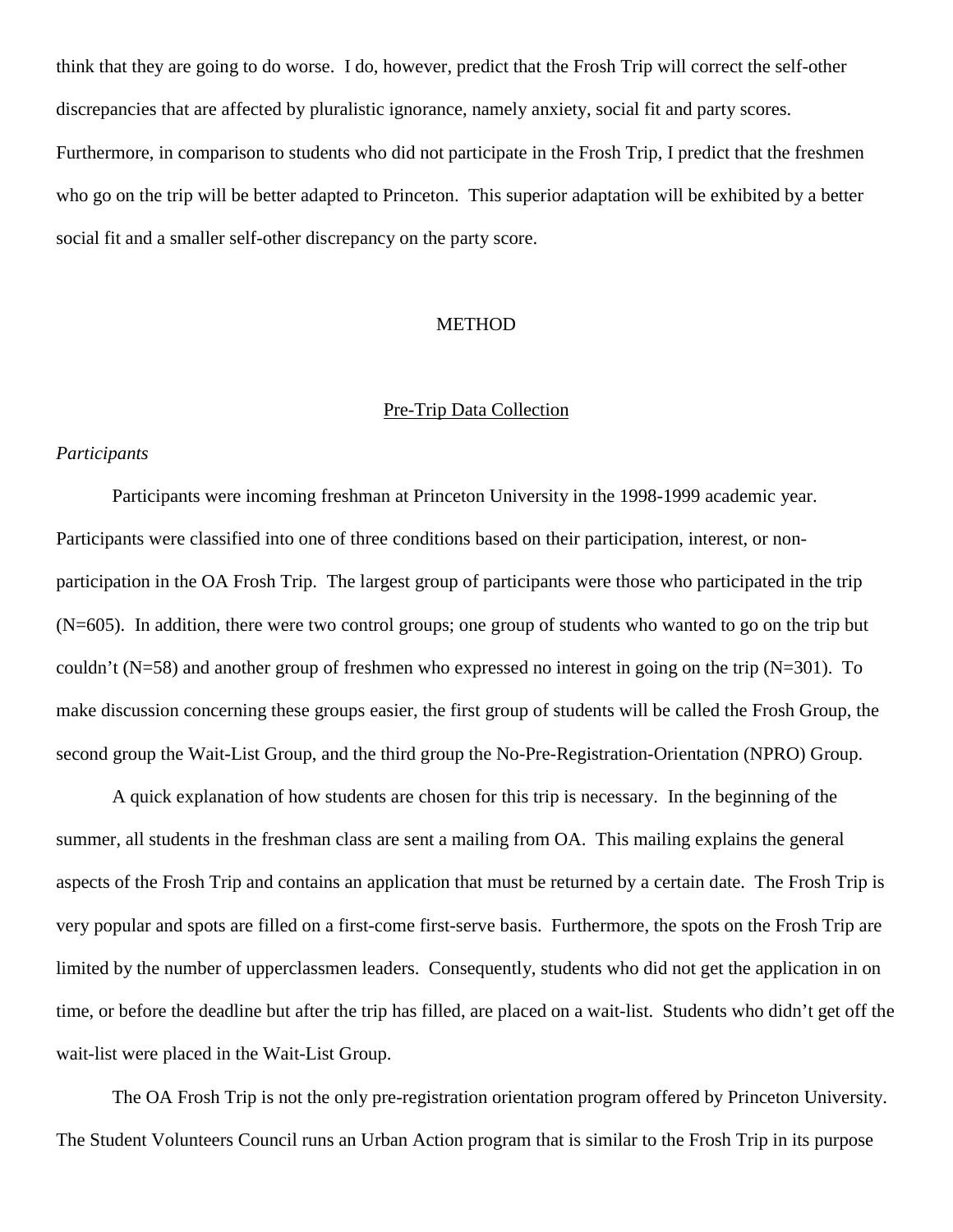and form, but different in its locale. There are also programs for freshman who need a stronger academic background before they start freshman year, so they come to Princeton in the summer and take a couple of classes. Fall sports teams also meet before registration so that they can start training. The common thread among these freshmen is that they are all meeting other freshmen prior to registration. In order to see the effects that any pre-registration orientation program has, it was necessary to create a control group of students who did not come into contact with another Princeton freshman prior to registration. Therefore, the third group in this investigation (NPRO Group) was composed of students who didn't want to go on the Frosh Trip or Urban Action, were not a member of a fall sports team, and did not come to campus early to take classes. In sum, the NPRO Group had no exposure to Princeton students prior to registration.

#### *Procedure*

At the end of August, a few weeks before they were scheduled to arrive on campus, freshmen in the three conditions received a mailing concerning the present investigation. The mailing included a letter explaining the purpose of the research, a Pre-Trip questionnaire with consent form attached to the front, and a pre-addressed stamped envelope (see Appendices A, B, & C). The timing of the questionnaire was chosen for a few reasons. First of all, it was important to measure the freshmen's expectations before they had been exposed to life at Princeton. It is true that students often know a great deal about Princeton before they arrive. Campus visits, friends and relatives who are alumni, and high school guidance counselors all serve as sources of information about college. This type of exposure, however, pales in comparison with the total immersion that takes place when the student arrives on campus. It was important to measure the student's expectations prior to their arrival because as soon as they arrive on campus those expectations are being affected. Secondly, having the students complete the questionnaire in late August, minimized the amount of time before the Frosh Trip in which the students could have changed their expectations as a results of something other than the trip. Students were asked to return the questionnaire using the pre-addressed stamped envelope provided in the mailing.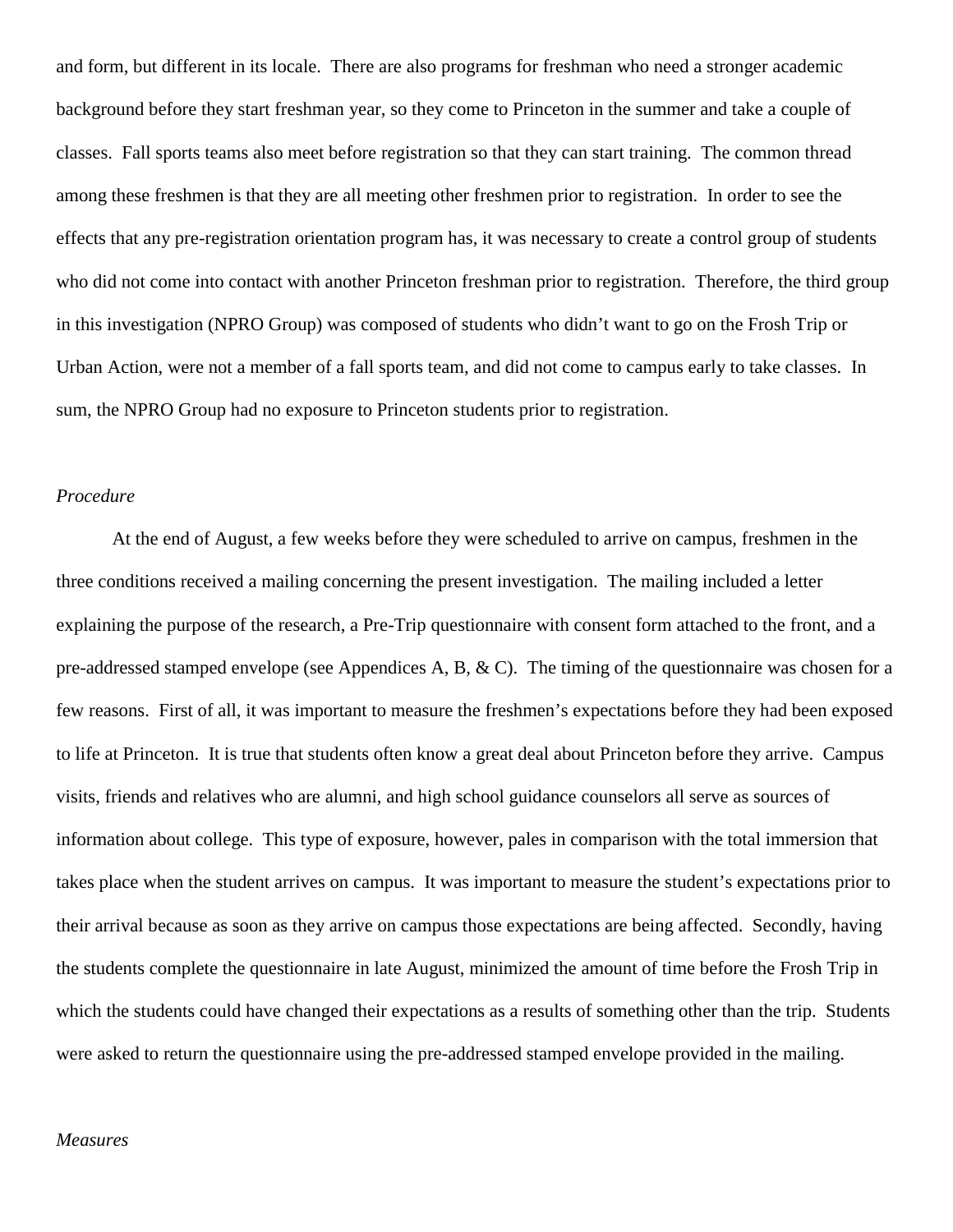The Pre-Trip questionnaire was a very comprehensive collection of questions that probed students expectations about various aspects of Princeton (see Appendix for the entire questionnaire; only the questions and scales that were analyzed and discussed in the Results will be included here). In addition to measuring freshmen expectations, the questionnaire was designed to examine Self-Other differences. There were two main parts of the questionnaire: one part asked questions about the self, the other part asked questions about the typical student. These two parts were ordered such that half of the subjects answered the Self part first and the other half answered the Other part first. (For ease of discussion, the terms "other" and "typical student" will be used interchangeably.) Therefore, the format of the questionnaire was as follows: two parts (self and other) that contained identical sections that asked questions about student's expectations.

#### *Background Information*

Before asking students about their expectations, however, the questionnaire first asked students for background information, including their Social Security Number, gender, ethnicity, age, type of secondary education and whether or not they were accepted Early Decision to Princeton. This section was first on all of the questionnaires. After the background section, students were asked about themselves or other students, depending on whether their questionnaire was self-first or other-first.

#### *Academic Expectations*

The second section of the questionnaire asked questions about student's academic expectations. Students were asked: (1) how much importance they place on studying, (2) how much will they study, and (3) how much importance they place on grades. Participants responded on a seven point, with 7 signifying a great deal and 1 signifying not much. This 7-point scale (1 = *not much/none at all*, 7 = *a great deal/extremely*) was used for all the questions in all of the sections, unless otherwise noted. To obtain another measure of student's academic expectations, participants were asked what they thought their first-year GPA would be on four point scale, with 0 representing an F and 4.0 representing an A.

### *Social Expectations*

The next section of the questionnaire focused on student's social expectations. Participants were asked: (1) how confident they were of "fitting into" the Princeton social scene, (2) how important is it that they fit in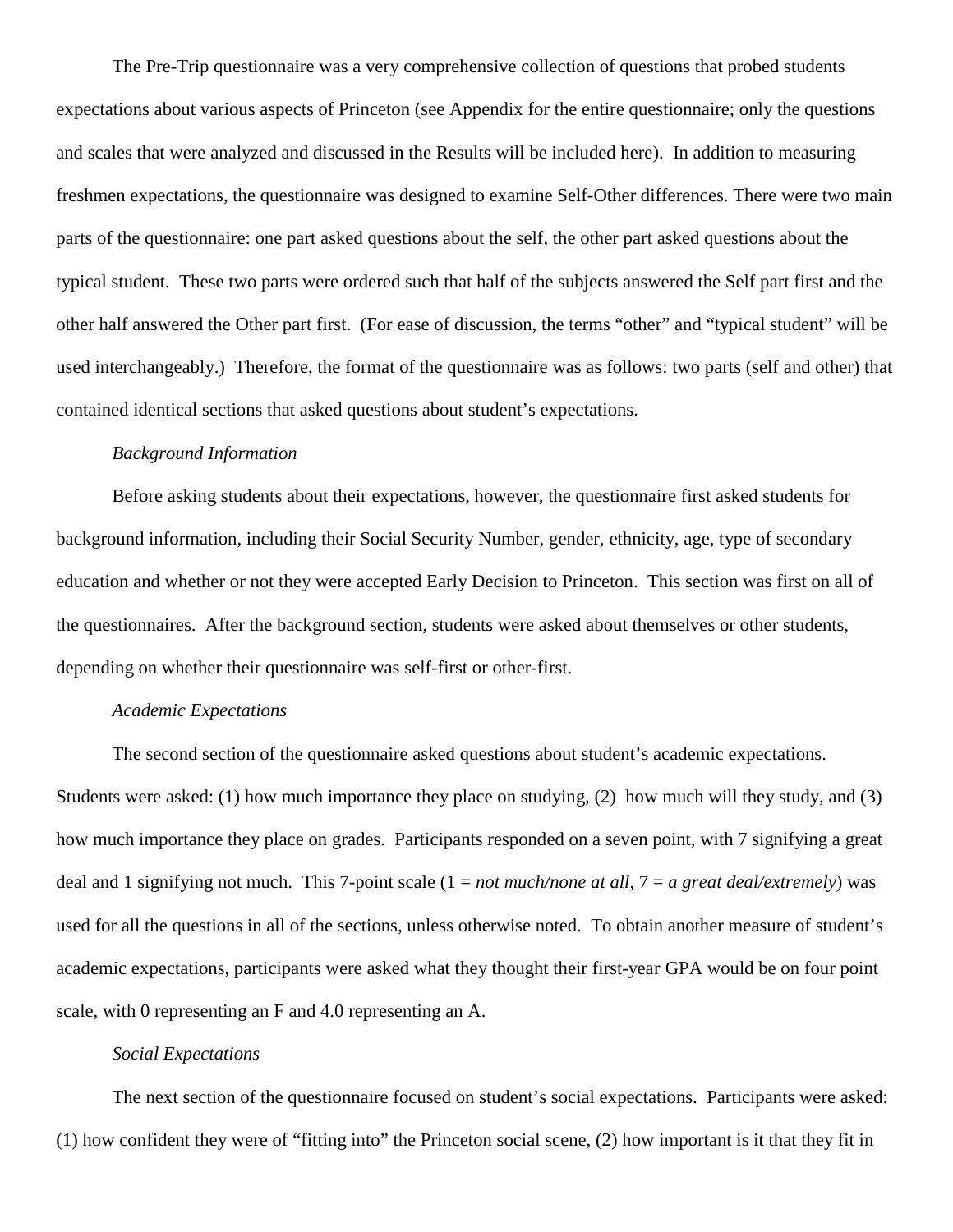socially, and (3) how easily they think they will make friends. Students were then asked two questions that pertain to partying: (1) how many nights per week they expected to "go out" and party during their first year at Princeton and (2) how many nights per week they expected to drink during their first year.

#### *Identification with Princeton*

Students were then asked questions that probed their identification with Princeton. These questions were adapted from previous group identification study (Hogg & Hains, 1996) and modified to be appropriate for entering freshmen at Princeton. Participants were asked: (1) how excited they were about starting the school year, (2) how much they like Princeton, (3) how well they think they will fit into life at Princeton, (4) how similar they thought they were to other Princeton students in terms of general attitudes and beliefs, (5) how much they identify with Princeton, (6) how glad they were to be students at Princeton, (7) how much they see themselves belonging to Princeton, (8) how important Princeton was to them, and (9) how involved they would be with Princeton after graduation.

## *General Anxiety*

The seven items in this section measured the student's level of general anxiety towards their first year at Princeton. Students were asked to rate themselves on a seven-point scale on the following measures: (1) anxious, (2) comfortable, (3) confident, (4) worried, (5) insecure, (6) certain, and (7) well adjusted.

In the discussion above, the questions were all framed to ask for the Self score, but it is important to remember that it was necessary to obtain Other scores for the same measures. Therefore, the Other part of the questionnaire was identical to the one described above, except in all the questions "you" was replaced with "typical student."

#### Post-Trip Data Collection

#### *Participants*

All freshmen who participated in the Frosh Trip were asked to fill out a Post-Trip questionnaire. Participants in the two control groups were not asked to fill out a Post-Trip Questionnaire for a few reasons. First of all, the week between student's arrival and the first day of classes is very busy for upperclassmen and freshmen. It would have been very difficult with everything going on to send out the questionnaire and expect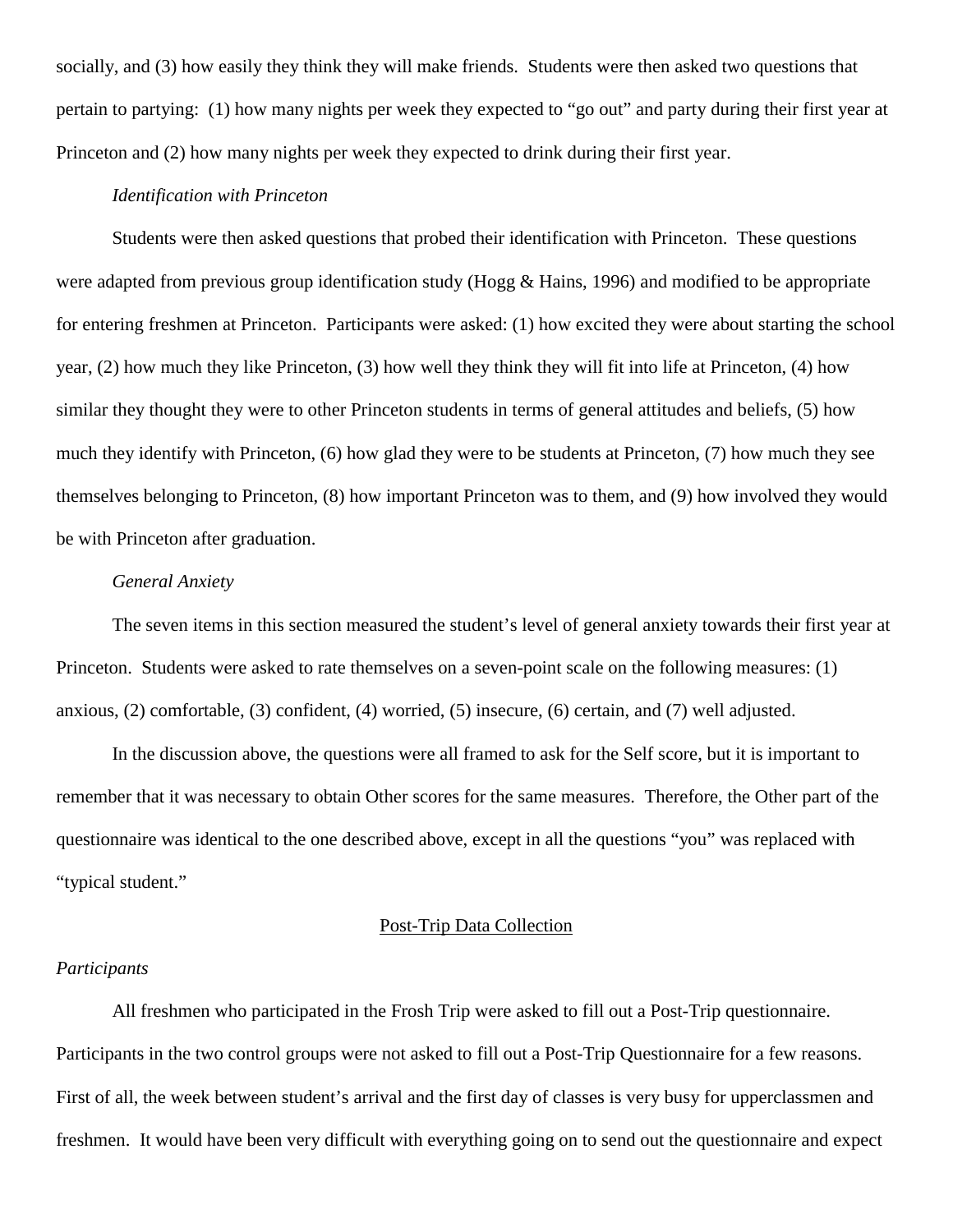the freshmen to fill it out and send it back. Secondly, the questionnaire was quite lengthy and asking the participants in the two control groups to fill it out for a second time a few weeks after the first didn't make sense because no change in their expectations was expected between late August and their arrival at school in mid September. Finally, the first Follow-up data collection was planned to occur a month after freshman arrived; this would have provided an early assessment of how well the freshman were doing socially, and what effect the Frosh Trip had on their adjustment to Princeton.

### *Procedure*

Before leaders left on their trip, they were briefed as to the purpose of this investigation and what would be asked of them. Leader groups (the two upper-class leaders that are responsible for one Frosh Trip) were each given a water-proof bag that contained the following: enough post-trip questionnaires for each participant on their trip, enough golf pencils for each participant on their trip, and a small reminder of what they were being asked to do. The leaders were instructed to take approximately 30 minutes on the last day of the hike to administer the questionnaire. Leaders were told not to force the students into filling out the survey, and to make sure that each student filled out the questionnaire in private. Leaders were instructed to return the questionnaires to the experimenter when they returned to campus. To make sure that all Post-Trip questionnaires were filled out prior to returning to Princeton, only those questionnaires that were returned by the leaders on the return day of the trip were included in analyses.

#### *Measures*

The Post-Trip Questionnaire was identical to the Pre-Trip Questionnaire, except for two differences. First of all, the cover page of the Post-Trip Questionnaire was not a consent form. Students were simply asked to reflect upon their Frosh Trip experience and then fill out the questionnaire (see Appendix D). Students were also asked to write their name on this cover page so that this questionnaire could be matched with their Pre-Trip Questionnaire. The other difference was the absence of the background information questions. The answers to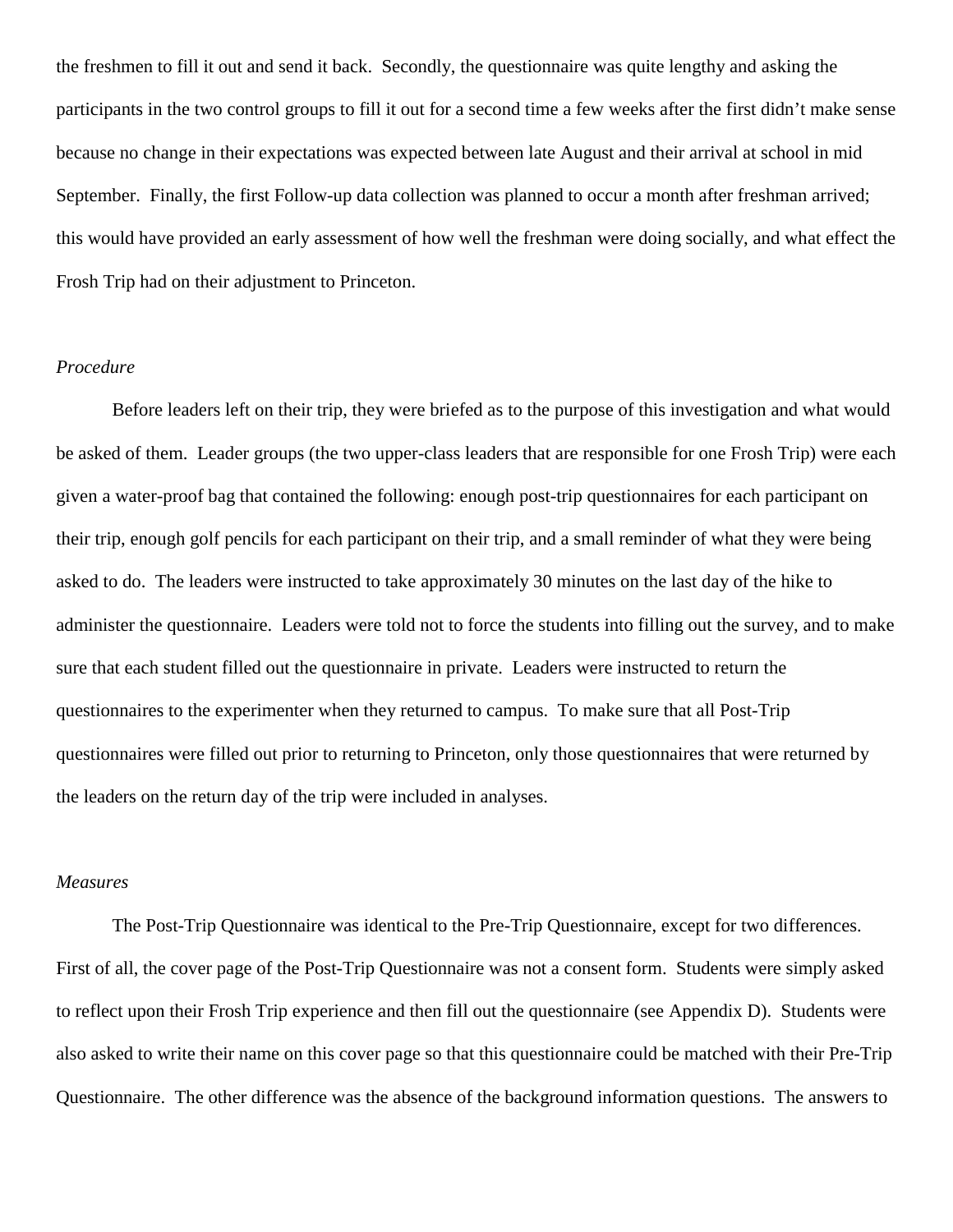these questions would not have changed since the Pre-Trip Questionnaire so it was not necessary to ask them again.

#### Follow-up Data Collection

#### *Participants*

Only participants who had completed the earlier surveys were contacted in early April, for the Followup Questionnaire. Therefore, participants in the Frosh Group who had completed both Pre and Post Questionnaires ( $N=233$ ) and participants in the Wait-List ( $N=21$ ) and NPRO Groups ( $N=150$ ) who completed the Pre-Trip Questionnaire were asked to complete the Follow-up Questionnaire. In total, 155 participants in the Frosh Group complete all three questionnaires, 20 participants in the Wait-List Group completed both questionnaires, and 63 participants in the NPRO Group completed both questionnaires

### *Procedure*

The procedure for the Follow-up data collection was substantially different from the previous two questionnaires in that it was a Web based survey. This questionnaire was posted on the Web for a number of reasons. First of all, using a Web page eliminated the time and wasted paper that goes along with sending paper copies of questionnaires through the mail and then waiting for responses. Secondly, the Web page afforded much easier data entry. Finally, with computer use so prevalent at Princeton, it was reasonable to expect a high response rate by employing email and the Web.

In early April, participants were contacted via email and asked to go to the Web site where the questionnaire could be found. Additional emails were sent out as reminders to increase the response rate.

#### *Measures*

The Follow-up Questionnaire (see Appendix E) was similar to the two previous questionnaires in form (Self and Other Parts), but drastically shorter in length. The goal of the follow-up was to find out how well students were doing socially. Preliminary data analysis on the Pre and Post Questionnaires for the Frosh Group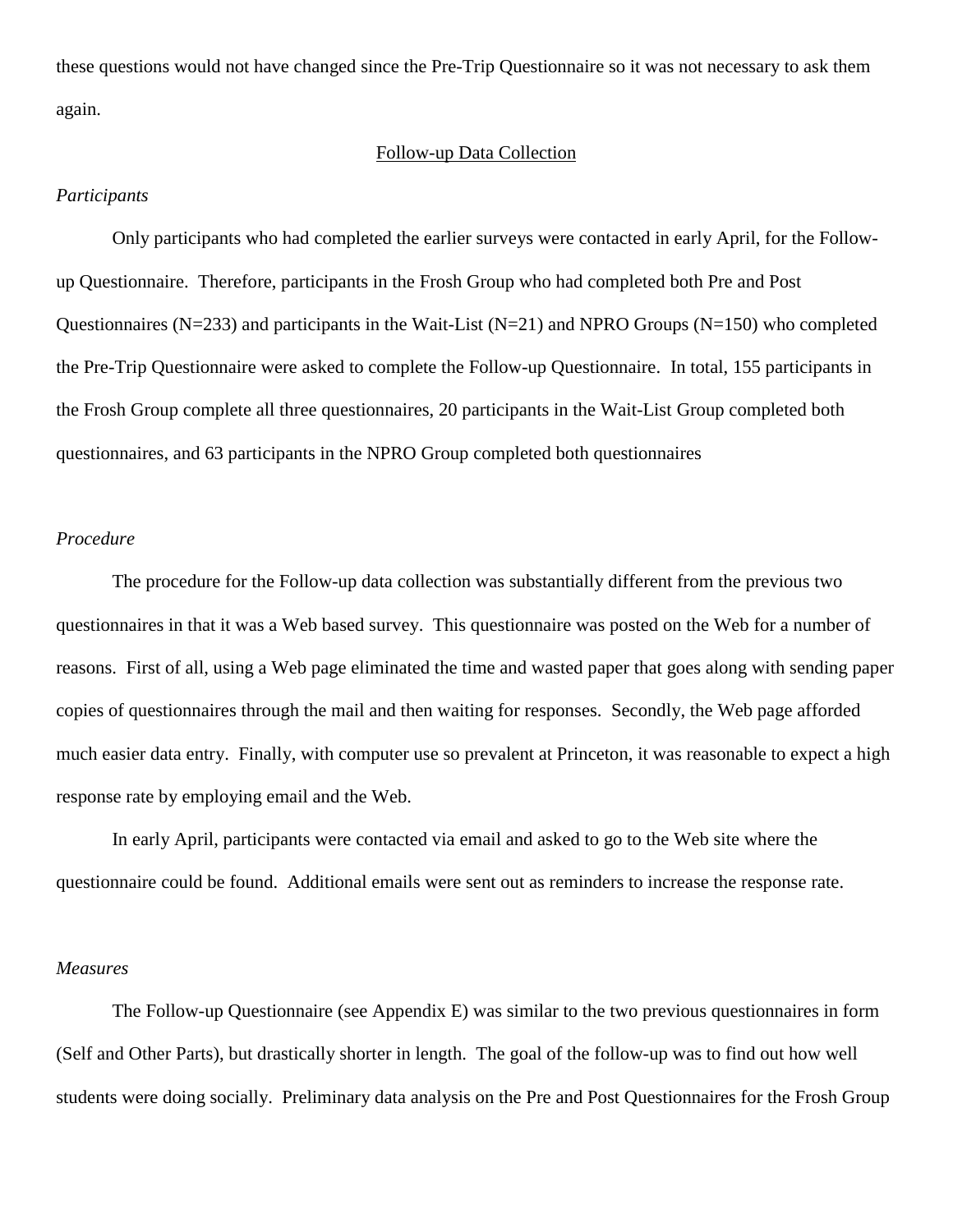allowed for a concentration on the measures that showed the most interesting results. Consequently, the followup questionnaire looked at two measures: social fit and party score.

### *Background Information*

The first section of the Follow-up Questionnaire asked the students to give their Social Security

Number. This was necessary so that their follow-up data could be matched with their pre- and post data.

#### *Social Fit*

Students were then asked questions about the social environment at Princeton. These questions were taken from the social expectations and identification questions in the earlier questionnaires. The questions on the Follow-up Questionnaire constitute the social fit scale, which measures how well a student is fitting into the social scene at Princeton. Students were asked: (1) how well they fit into the social scene at Princeton, (2) how important fitting in socially is to them, (3) how easy they have found it to make friends, (4) how similar they are to other Princeton students in terms of general attitudes and beliefs, (5) how strong were their ties to Princeton, (6) how much they saw themselves belonging to Princeton, and (7) how involved they thought they would be with Princeton after graduation.

## *Party Score*

The party score consists of the same two questions that were asked in the previous questionnaires in relation to partying: (1) how many nights per week do you go out, and (2) how many nights per week do you drink.

The second part of the Follow-up questionnaire contained the two sections above, but asked students to answer how they think the typical student would. Only one Web site was constructed, so all of the students answered the Self questions first and the Other questions second.

#### RESULTS

The central aim of this research was to determine the effects of the Outdoor Action Frosh trip in helping freshmen adapt to Princeton University. The three main investigative avenues reported here will be (1) Pre-Trip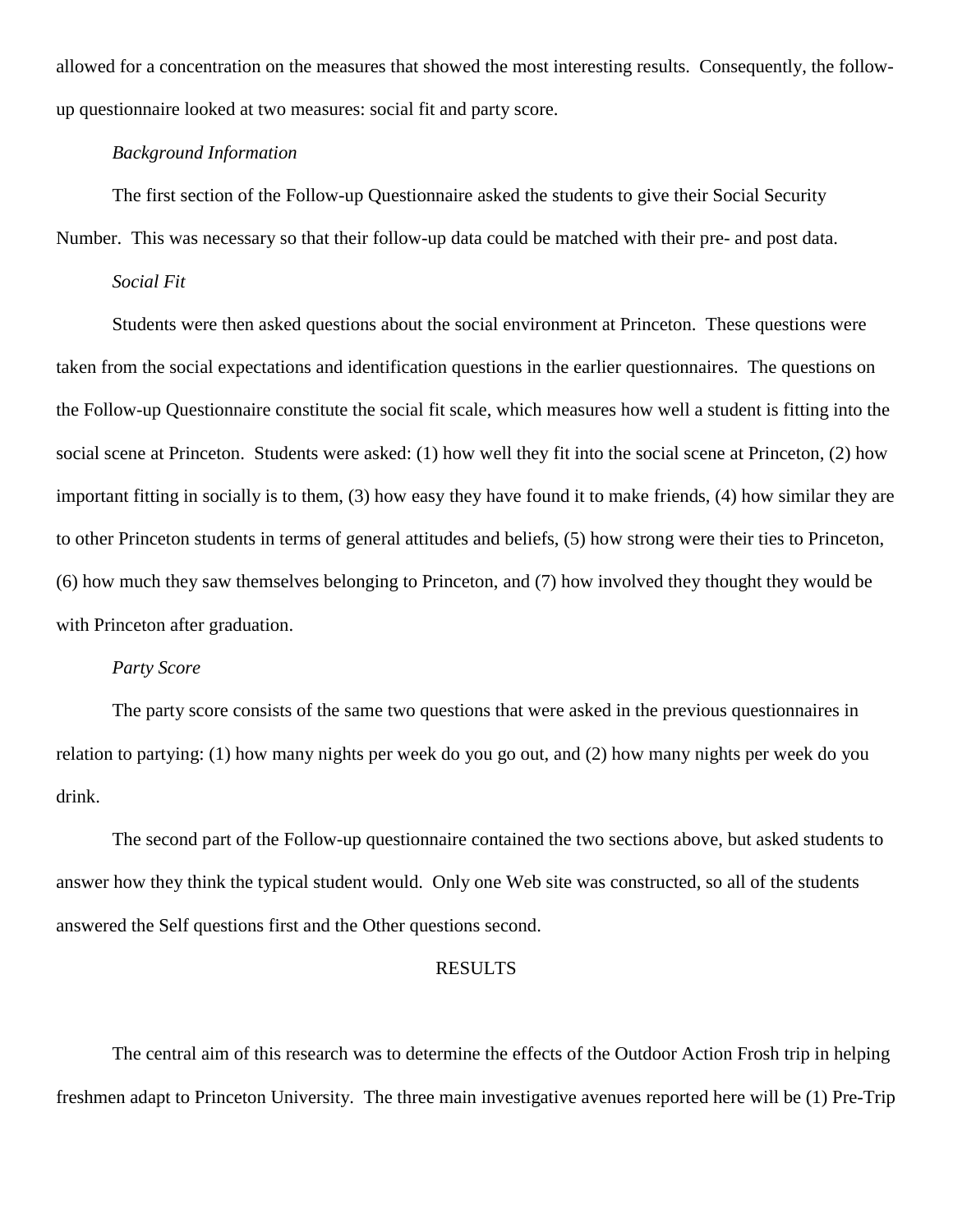expectations, (2) changes in self-other differences for the participants who went on the trip and (3) comparing the Frosh Group to the control groups who did not participate in the trip.

When a self-other discrepancy is mentioned below, it means that Other score has been subtracted from the Self score (i.e., self-other discrepancy = Self – Other). Therefore a positive self-other discrepancy indicates a higher Self score, whereas a negative self-other discrepancy indicates a higher Other score.

#### Pre-Trip Expectations of Frosh Group

Investigation into self-other differences in the freshmen's attitudes began with an analysis of the Pre-Trip expectations of the Frosh Group on the measures of anxiety, academic expectations and GPA. The reason for beginning here is twofold. First, these three measure were the only ones to display a self-enhancement bias. Secondly, self-other differences on these measures were not affected by the trip. The Frosh Group was the only group to be analyzed for Pre-Trip expectations because it was the largest group of the three and in the interest of keeping analyses to a minimum, I choose to do Pre-Trip expectation analyses on only one group.

Students participating in the Frosh Trip displayed a self-enhancement bias regarding anxiety, academic expectations, and GPA. On the anxiety measure, a paired samples t-test revealed a significant difference between self and other, with students reporting less anxiety (M=3.87) than the typical student (M=4.73),  $(t(153)=4.88, p<.001)$ . Students also demonstrated a self-enhancement bias with reference to academic expectations as a paired t-test revealed a significant difference between self  $(M=5.79)$  and other  $(M=5.49)$ , (t(154)=4.19, p<.001). A paired samples t-test for GPA scores revealed a significant difference between self and other, with individuals expecting a higher GPA ( $M=3.40$ ) than the typical student ( $M=3.22$ ), (t(153)=3.37, p<.001). These three analyses indicate that the Frosh Group expected to be less anxious, take academics more seriously and do better academically than the typical student.

On the measures that indicated a self-enhancement bias on the Pre-Trip Questionnaire, there were no changes in the self-other discrepancy as a result of the Frosh Trip. There were no statistical differences between the Pre-Trip self-other discrepancy and the Post-Trip self-other discrepancy for the Frosh Group on anxiety, academic expectations, and GPA. On the anxiety measure, after the trip the self-other discrepancy was greater  $(M=-.53)$  than before the trip  $(M=-.40)$ , but this was only marginally significant,  $(t(152)=1.82, p<.07)$ .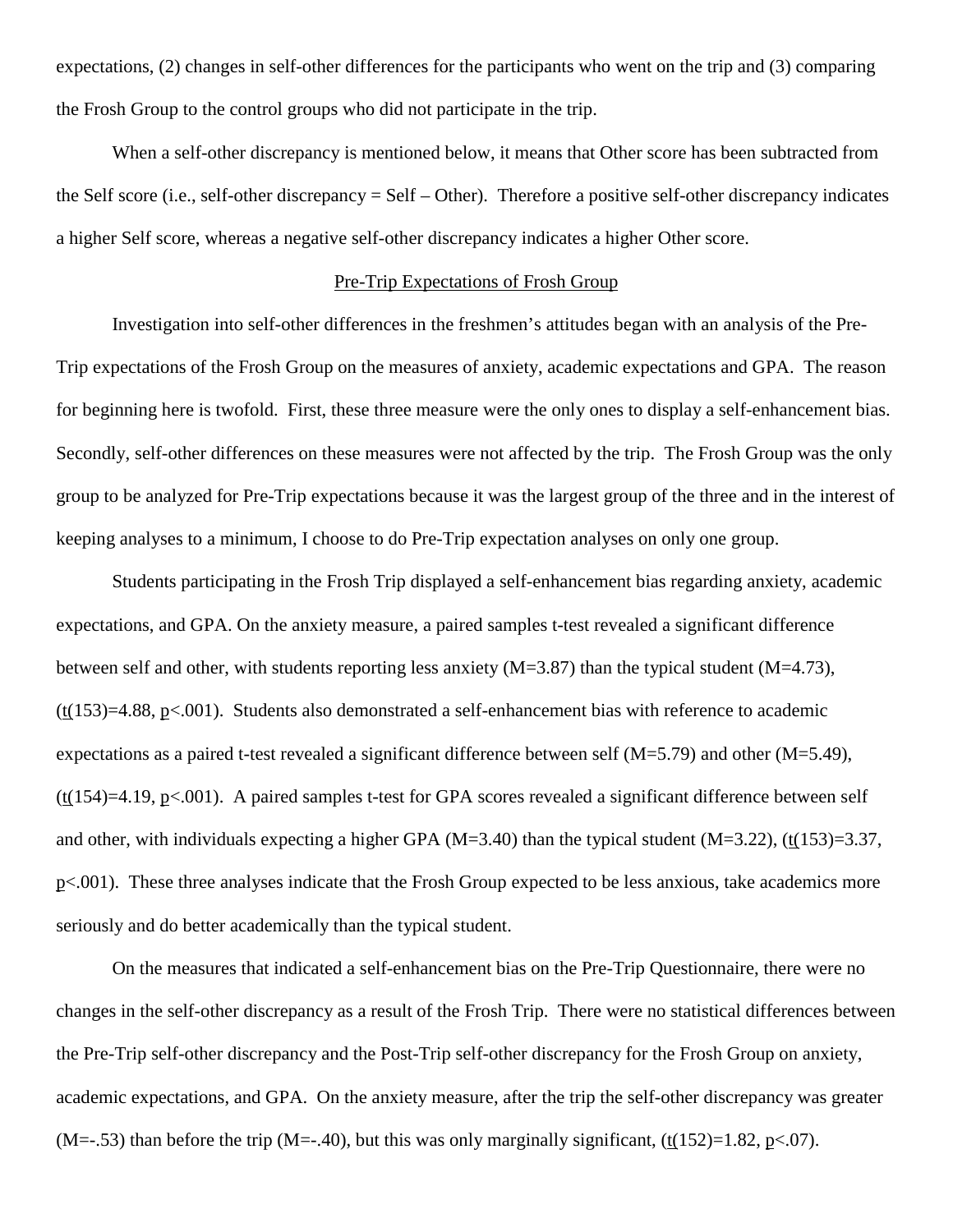Furthermore, the increase in the self-other discrepancy was a result of the Post-Trip Self anxiety score (M=3.41) being significantly lower than the Pre-Trip Self anxiety score (M=3.86), (t(153)=7.20, p<.001). This analysis indicates that the Frosh Group felt less anxious after the trip than before. On the academic expectations measure, there were significant changes in both Self and Other scores, but there were no changes in the selfother discrepancy as a result of the trip. In other words, students reported that both themselves and the typical student were less serious about academics after the trip. A paired samples t-test for academic expectations revealed that Post-Trip Self scores (M=5.51) were significantly lower that Pre-Trip self scores (M=5.79),  $(t(155)=6.94, p<.001)$ . Similarly, a paired samples t-test revealed that Post-Trip Other scores (M=5.13) were significantly lower than Pre-Trip Other scores (M=5.49),  $(\underline{t}(152)=6.54, \underline{p}<-001)$ . These two analyses show that for the academic expectations measure, both the Self and Other scores decreased as a result of the trip which indicates a drop in the importance placed on academics.

# Effect of Trip on Frosh Group

Upon preliminary analysis of the Pre and Post-Trip data, the only changes in self-other discrepancies as a result of the trip were found on the social fit and party scores. The Self, Other and self-other discrepancy scores for social fit are summarized in Table 1. A negative self-other discrepancy (e.g. Pre-Trip) on social fit indicates that participants think that other students are going to fit in better than they are. A positive self-other discrepancy (e.g., Post-Trip) on social fit indicates that participants believe they are going to fit in better than typical students. A repeated measures simple contrast revealed a significant difference between the Pre-Trip  $(M=-.09)$  and Post-Trip  $(M=.04)$  self-other discrepancies on social fit,  $(F(1, 152)=6.52, p<0.012)$ . Furthermore, students maintained this positive self-other discrepancy on social fit until the Follow-up in April; they did not revert back to the negative perception they had of themselves on the Pre-Trip. A marginally significant difference was found,  $(F(1, 152)=3.49, p<0.64)$ , with a repeated measures simple contrast between the Pre-Trip  $(M=-.09)$  and the Follow-up  $(M=.03)$  self-other discrepancies on social fit. Taken together, these analyses indicate that the trip caused the Frosh to feel better about how well they are going to fit in socially and that this positive perception maintained itself until April.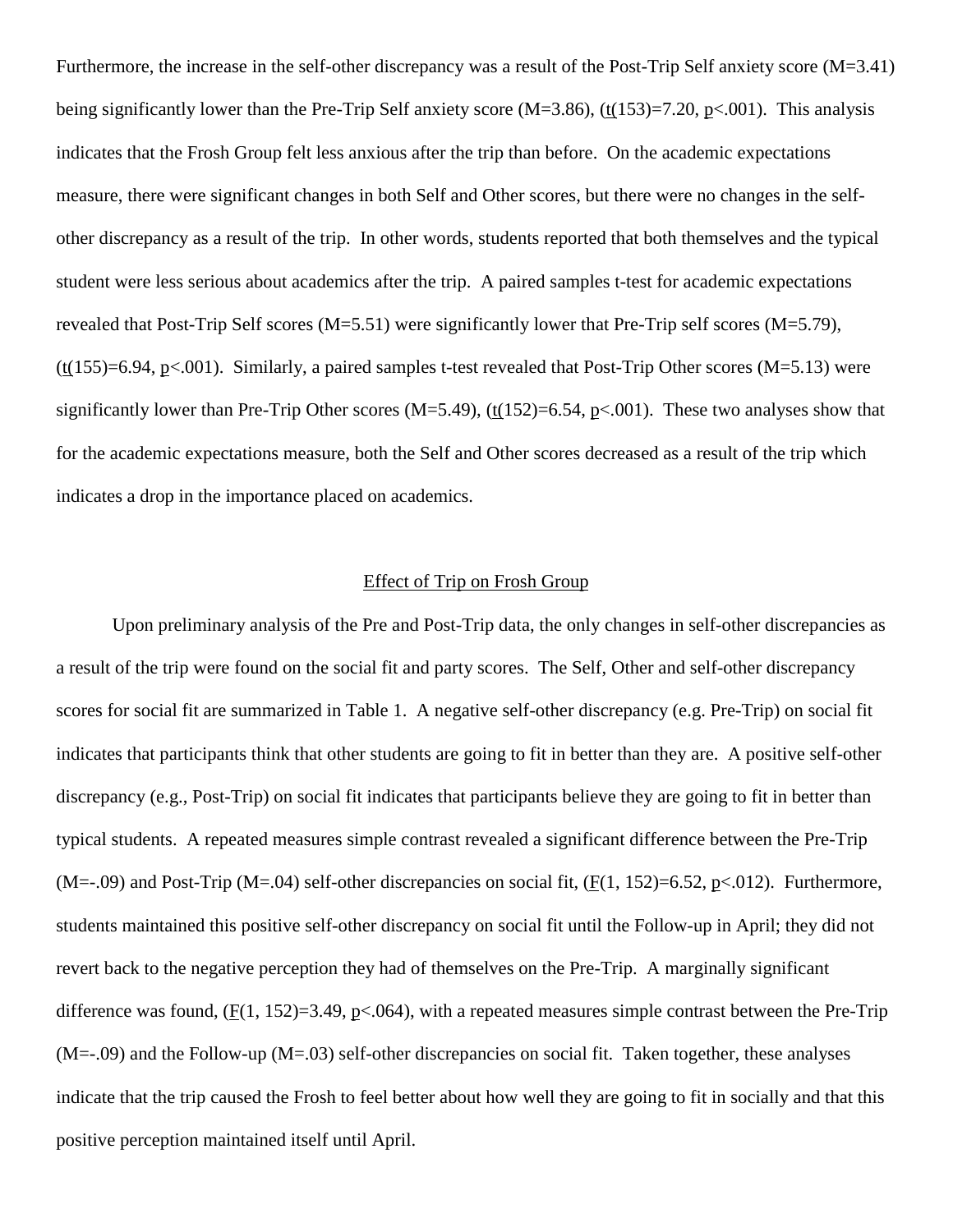Interestingly, the Frosh Group's anxiety and social fit scores showed a high inverse correlation on Pre-Trip Self scores, Post-Trip Self scores, Pre-Trip self-other discrepancies and Post-Trip self-other discrepancies (Pre-Trip Self,  $r(154) = .37$ ,  $p < .001$ , two-tailed; Post-Trip Self,  $r(154) = .46$ ,  $p < .001$ , two-tailed; Pre-Trip Self – Other,  $r(153) = -0.43$ ,  $p < 0.001$ , two-tailed; and Post-Trip Self – Other,  $r(154) = -0.57$ ,  $p < 0.001$ , two-tailed). This analysis means that a student who reported high anxiety also reported low social fit, and vice versa. The analysis also indicates that anxiety and social fit were negatively correlated for all possible relevant conditions. Furthermore, there were no significant correlations between anxiety and academic expectation, GPA, or party scores. This analysis indicates that even though the Frosh reported less anxiety than the typical student, they were anxious about fitting in socially and that the drop in anxiety after the trip is correlated with a corresponding decrease in the self-other social fit discrepancy.

| Frosh Group's Ratings of Own and Typical Student's (Other) Social Fit |      |       |             |
|-----------------------------------------------------------------------|------|-------|-------------|
| Measure                                                               | Self | Other | Self-Other  |
|                                                                       |      |       | Discrepancy |
| Frosh Pre-Trip                                                        |      |       |             |
| M                                                                     | 5.09 | 5.18  | $-.09$      |
| <b>SD</b>                                                             | .79  | .49   | .80         |
| Frosh Post-Trip                                                       |      |       |             |
| M                                                                     | 5.17 | 5.13  | .04         |
| <b>SD</b>                                                             | .80  | .53   | .84         |
| Frosh Follow-up                                                       |      |       |             |
| M                                                                     | 5.06 | 5.03  | .03         |
| <b>SD</b>                                                             | .90  | .62   | .91         |

Table 1

The party score also showed very high levels of self-other differences. Table 2 summarizes the Self, Other and the self-other discrepancy on party scores. The party score is the average of the two questions that were asked regarding partying (How many nights per week do you plan on going out, and How many nights per week do you plan on drinking?). A paired sample t-test revealed that students believed that they were going to party (M=1.75) significantly less than typical students (M=4.26), (t(148)=25.68, p<.001). This difference (M=-2.47) however, was significantly reduced as a result of the Trip (Post-Trip self-other discrepancy, M=-.68) as revealed by a paired samples t-test,  $(\frac{t(142)=21.21}{, p<.001})$ . The magnitude of the Follow-up self-other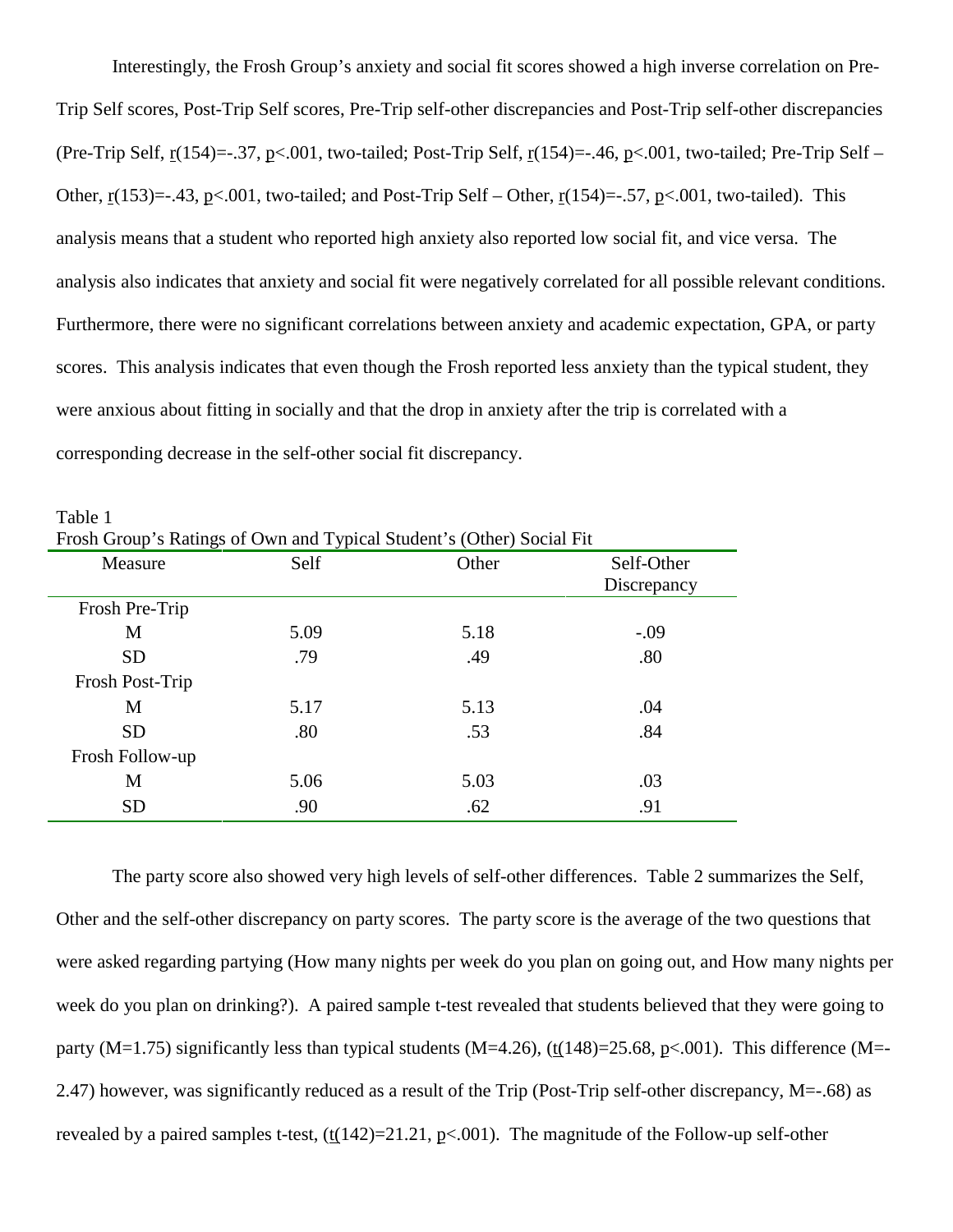discrepancy (M=-.44) was also significantly less than the Pre-Trip (M=-2.51) as revealed by a paired samples ttest,  $(t(148)=22.28, p<0.01)$ . These two analyses indicate that the self-other discrepancy that students have when they arrive at Princeton regarding partying is reduced as a result of the Frosh Trip and that this effect is maintained until at least April.

Another interesting result is the cause of the decrease in the self-other discrepancy described above. A paired samples t-test revealed that the Post-Trip Other party score (M=2.48) was significantly less than the Pre-Trip Other score (M=4.26), (t(149)=22.698, p<.001). There was, however, no significant change in the Self score after the trip. This indicates that the self-other discrepancy was resolved by bringing the perception of the other in line with the individual's behavior, not by bring one's behavior in line with the perceived norm, as males in Prentice and Miller (1993) did.

| Frosh Group's Ratings of Own and Typical Student's (Other) Desire to Party |      |       |             |  |  |  |
|----------------------------------------------------------------------------|------|-------|-------------|--|--|--|
| Measure                                                                    | Self | Other | Self-Other  |  |  |  |
|                                                                            |      |       | Discrepancy |  |  |  |
| Frosh Pre-Trip                                                             |      |       |             |  |  |  |
| M                                                                          | 1.75 | 4.26  | $-2.51$     |  |  |  |
| <b>SD</b>                                                                  | .99  | .77   | 1.16        |  |  |  |
| Frosh Post-Trip                                                            |      |       |             |  |  |  |
| M                                                                          | 1.82 | 2.48  | $-.66$      |  |  |  |
| <b>SD</b>                                                                  | .90  | .80   | .95         |  |  |  |
| Frosh Follow-up                                                            |      |       |             |  |  |  |
| М                                                                          | 2.42 | 2.86  | $-.44$      |  |  |  |
| <b>SD</b>                                                                  | .86  | .54   | .98         |  |  |  |

Table 2

#### Frosh Group Compared to Control Groups

To see how well the Frosh Group had adapted to Princeton and what effect the Frosh Trip had on this process, analyses were performed on the social fit scores for all three groups at the Pre-Trip and Follow-up time periods. For social fit, a 2 (time: Pre, Follow-up) x 2 (target: Self, Other) x 3 (condition: Frosh, Wait-List, NPRO) multivariate analysis revealed a significant three-way interaction, (F(2, 234)=3.51, p<.032). A post-hoc contrast revealed that the Frosh Group differed significantly from the NPRO Group,  $p<.01$ , but not from the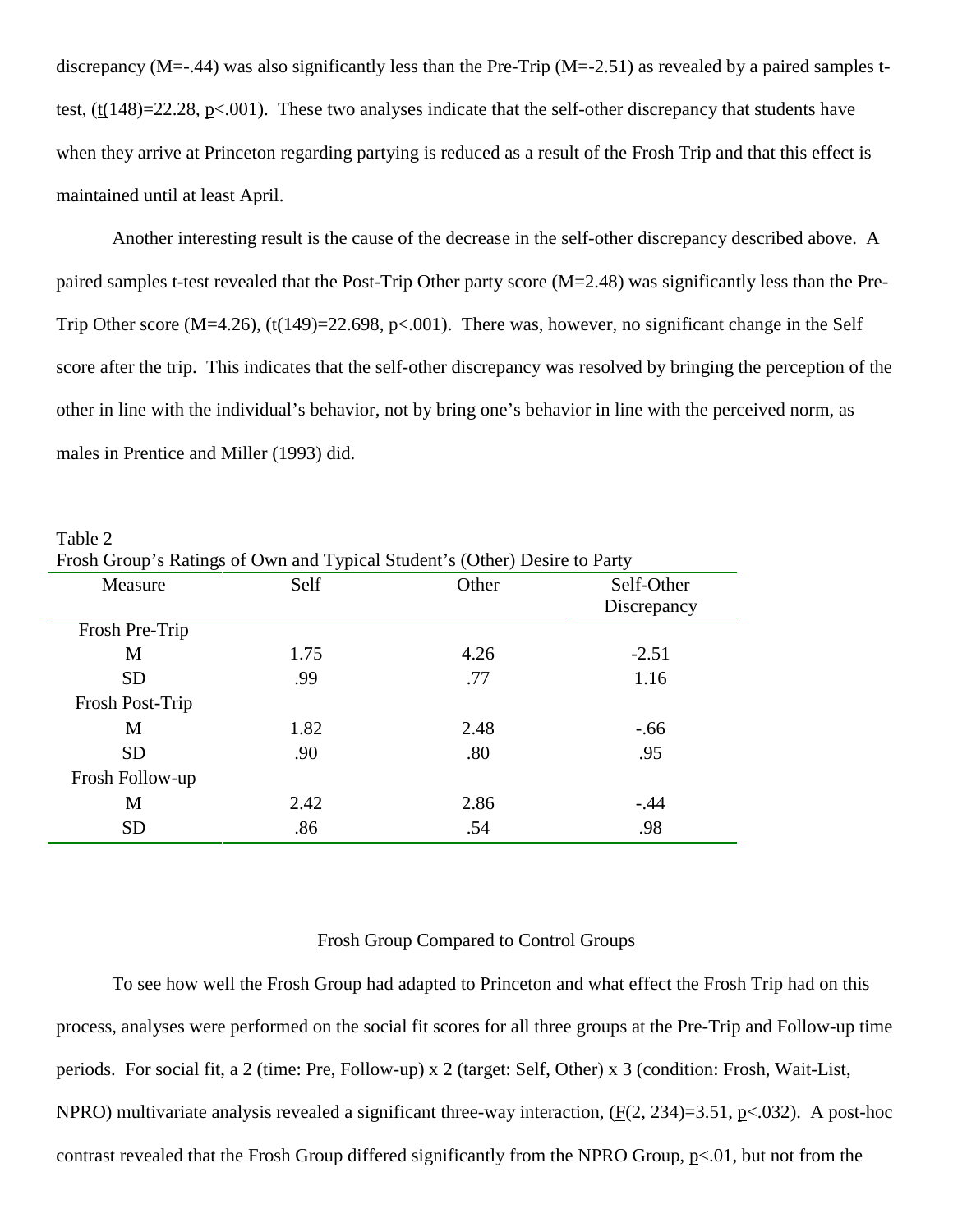Wait-List Group, p=.711. Further tests revealed that the Wait-List group differed significantly from the NPRO group, p<.068. These analyses indicate that there were differences between conditions from August to April, but because the Wait-List and Frosh Groups did not differ significantly, the major cause of these differences was self-selection and not the trip.

Examining Table 3 helps in understand these analyses but a further explanation is necessary. The fourth column of the table is the Pre-Trip self-other discrepancy minus the Follow-up self-other discrepancy. This score represents the change of the self-other discrepancy over time. A negative score on this measure indicates that the self-other discrepancy decreased over time, whereas a positive score indicates an increase in the selfother discrepancy. A hypothetical example will help clarify the situation.

The three characters in this scenario are Joe Frosh who went on the trip, Dave Wait-List who wanted to but didn't, and Kevin NPRO who had no desire to go on the Frosh Trip. In August, all three incoming Princeton freshmen think that they are not going to fit in as well as the typical student (Joe Frosh M=-.09, Dave Wait-List M=-.13, and Kevin NPRO M=-.50). In April, Joe Frosh thinks that he fits in better than the typical student (M=.04) so the change in his self-other discrepancy from August to April is negative  $(-.09 - .04 = -.05)$ . Dave Wait-List thinks he fits in better (M=-.10), but still not as well as the typical student, so the change in his self-other discrepancy from August to April is slightly negative  $(-.13 - (-.10) = .03)$ . Kevin NPRO thinks that he fits in *worse* in April (M=-.72) than he did in August so the change in his self-other discrepancy from August to April is positive  $(-.50 - (-.72) = .22)$ .

| Self-Other Social Fit Differences by Condition |                                       |                                        |                                                                              |  |  |  |  |
|------------------------------------------------|---------------------------------------|----------------------------------------|------------------------------------------------------------------------------|--|--|--|--|
| Measure                                        | Pre-Trip<br>Self-Other<br>Discrepancy | Follow-up<br>Self-Other<br>Discrepancy | Pre-Trip Self-Other<br>Discrepancy – Follow-<br>up Self-Other<br>Discrepancy |  |  |  |  |
| <b>Frosh Group</b>                             |                                       |                                        |                                                                              |  |  |  |  |
| M                                              | $-.09$                                | .04                                    | $-.13$                                                                       |  |  |  |  |
| <b>SD</b>                                      | .80                                   | .84                                    | .83                                                                          |  |  |  |  |
| Wait-List Group                                |                                       |                                        |                                                                              |  |  |  |  |
| M                                              | $-.13$                                | $-.10$                                 | $-.03$                                                                       |  |  |  |  |
| <b>SD</b>                                      | 1.17                                  | 1.18                                   | 1.00                                                                         |  |  |  |  |
| <b>NPRO Group</b>                              |                                       |                                        |                                                                              |  |  |  |  |
| M                                              | $-.50$                                | $-.72$                                 | .22                                                                          |  |  |  |  |

| abie |  |
|------|--|
|      |  |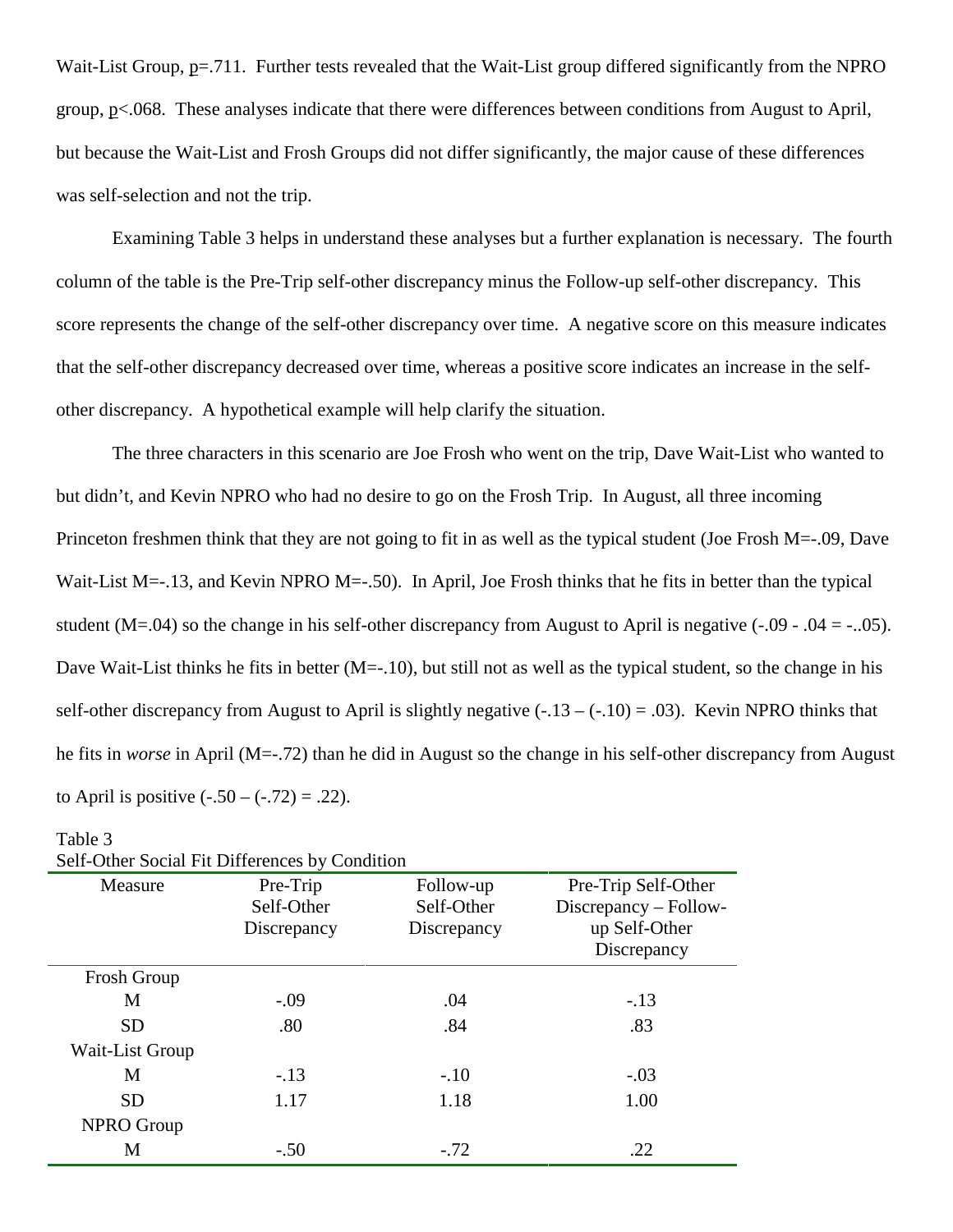|  | ____ |
|--|------|
|  |      |

Analyses were performed on the party scores for all three groups at the Pre-Trip and Follow-up time periods to determine both how the Frosh Group's attitudes toward partying and drinking compare to the two control groups attitudes and what effect the Frosh Trip had on these attitudes. For party scores, a 2 (time: Pre, Follow-up) x 2 (target: Self, Other) x 3 (condition: Frosh, Wait-List, NPRO) multivariate analysis revealed a significant three-way interaction,  $(F(2, 227)=76.04, p<.001)$ . Post-hoc simple contrasts revealed a significant difference between the Frosh and the Wait-List Groups, p<.001, and between the Frosh and the NPRO Groups, p<.001. There was no significant difference between the Wait-List and NPRO Groups. These analyses indicate that the Frosh Trip was responsible for the significant decrease in the self-other discrepancy experienced by the Frosh Group because the Frosh Group differed significantly from both the Wait-List and NPRO Groups. The fourth column of Table 4 provides the data that supports this statement. Not only does the Frosh Group have a large negative value (indicated a large reduction in the self-other discrepancy), but the Wait-List and NPRO Groups have slightly negative values (indicating a small reduction in the self-other discrepancy) that are not significantly different.

| Self-Other Desire to Party Differences by Condition |                                       |                                        |                                                                              |  |  |  |  |
|-----------------------------------------------------|---------------------------------------|----------------------------------------|------------------------------------------------------------------------------|--|--|--|--|
| Measure                                             | Pre-Trip<br>Self-Other<br>Discrepancy | Follow-up<br>Self-Other<br>Discrepancy | Pre-Trip Self-Other<br>Discrepancy – Follow-<br>up Self-Other<br>Discrepancy |  |  |  |  |
| Frosh Group                                         |                                       |                                        |                                                                              |  |  |  |  |
| M                                                   | $-2.51$                               | $-.44$                                 | $-2.07$                                                                      |  |  |  |  |
| <b>SD</b>                                           | 1.16                                  | .984                                   | 1.12                                                                         |  |  |  |  |
| Wait-List Group                                     |                                       |                                        |                                                                              |  |  |  |  |
| M                                                   | $-.28$                                | $-.18$                                 | $-.10$                                                                       |  |  |  |  |
| <b>SD</b>                                           | .94                                   | 1.40                                   | .96                                                                          |  |  |  |  |
| <b>NPRO Group</b>                                   |                                       |                                        |                                                                              |  |  |  |  |
| M                                                   | $-.91$                                | $-.74$                                 | $-.17$                                                                       |  |  |  |  |
| <b>SD</b>                                           | 1.27                                  | 1.32                                   | 1.13                                                                         |  |  |  |  |

Table 4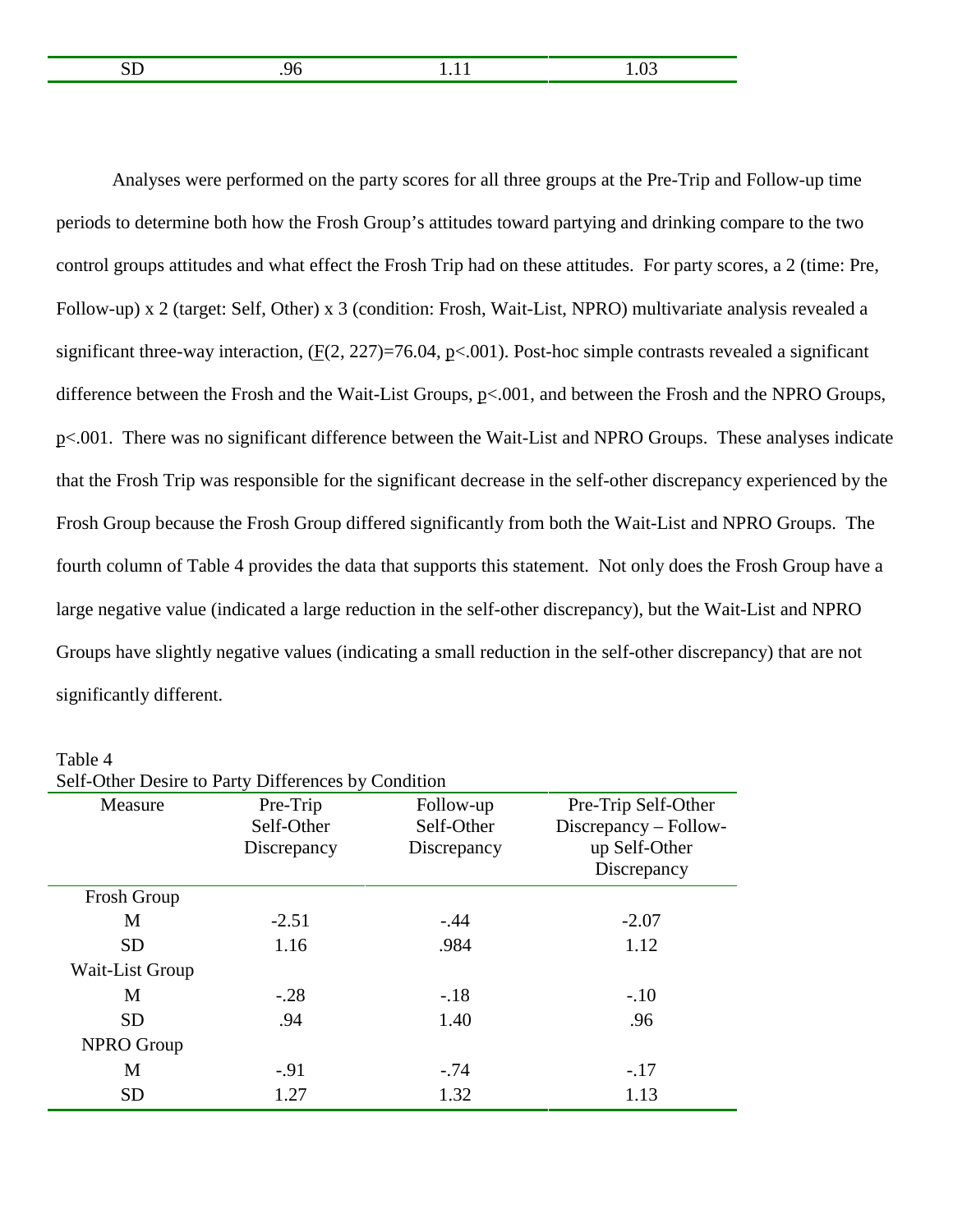As before with the social fit data, a hypothetical scenario will help in the understanding of Table 4. The three characters in this scenario will again be Joe Frosh who went on the trip, Dave Wait-List who wanted to go but didn't, and Kevin NPRO who didn't want to go on the Frosh Trip. In August, Joe Frosh (M=-2.51), Dave Wait-List (-.28), and Kevin NPRO (-.91) all think that other students are going to party more than they will. In April, Joe Frosh's gross misperception has been significantly decreased but he still think that others party more than he does (M=-.44), so the change in his self other discrepancy from August to April is a large negative value  $(-2.51 - (-0.44) = -2.07)$ . In Dave Wait-List's case, his August self-other discrepancy has also decreased (M=-.18, compared to M=-2.75 for the Pre-Trip), but he still thinks that others party more than he does. Therefore, the change in Dave's self-other discrepancy is a small negative value  $(-.28 - (-.18) = -.10)$ . Kevin NPRO is similar to Joe in that his self-other discrepancy has decreased slightly from August to April (M=-.74), but he also thinks that he parties less than the typical student. Like Dave Wait-List, Kevin's change in his self-other discrepancy is slightly negative  $(-.91 - (-.74) = -.17)$  and no where near the change that Joe experienced. This analysis reveals that the Frosh Trip had a significant impact on the drinking attitudes of the Frosh by bringing them more in line with reality. Although the Wait-List and NPRO Groups also experienced a decrease in the self-other discrepancy regarding partying attitudes from August to April, this decrease was significantly less than the one experienced by the Frosh Group.

#### DISCUSSION

The purpose of this study was twofold: to examine the expectations of incoming students, and to see the effect the OA Frosh Trip has on those expectations and how well freshmen adapt to Princeton. It was hypothesized that pluralistic ignorance would characterize the freshmen's expectations and eventual attitudes, so both of these investigations were done through examining self-other discrepancies.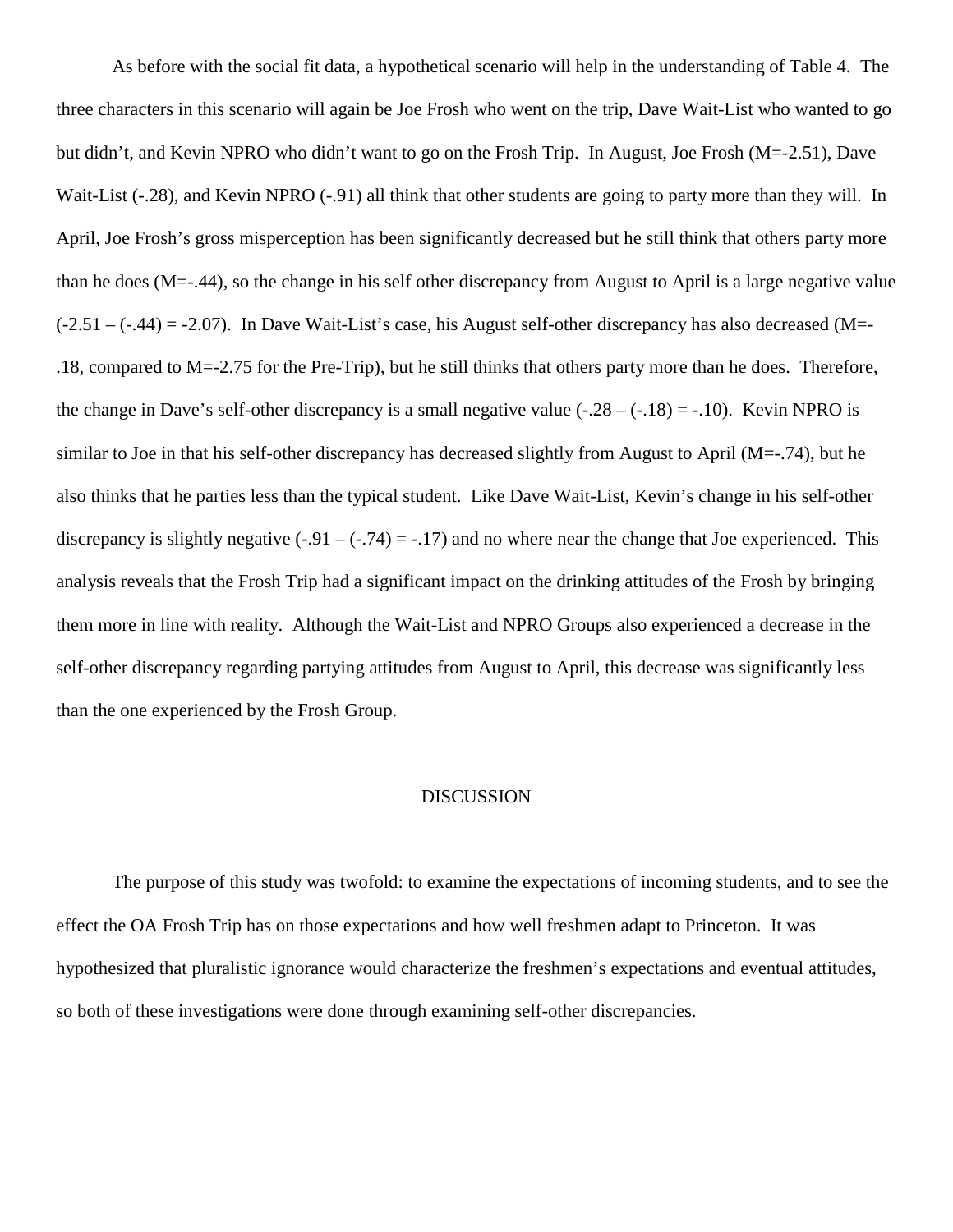#### Self-Enhancement Bias on Anxiety, Academic Expectations and GPA

It was hypothesized that the Frosh Group's expectations would demonstrate a self-enhancement bias on academic expectations and GPA, and pluralistic ignorance on the anxiety measure. In other words, I predicted that participants in the Frosh Group would expect to be more serious and do better academically than the typical student. I further hypothesized that the Frosh Trip would have no effect on the academic expectations and GPA measures. With regard to anxiety, I predicted that students in the Frosh Group would report higher levels of anxiety than the typical student. My hypotheses regarding academic expectations and GPA were supported by the data, whereas my predication concerning anxiety was not. In fact, participants exhibited a self-enhancement bias on anxiety as well.

The fact that student's reported a self-enhancement bias on anxiety was not expected and deserves some discussion. There are two possible explanation for this result: (1) students actually felt less anxious than the typical student, or (2) students felt more anxious but did not want to admit to it to promote a strong self-image. The first explanation seems unlikely for two reasons. First of all, pluralistic ignorance research indicates that a negative self-other discrepancy results in situations where individuals are not presenting themselves authentically, and the beginning weeks of college seem like a perfect example of this situation (see the scenario described at the end of the first section of the Introduction). The second reason why I am skeptical that students actually felt less anxious than the typical student is the high negative correlation between anxiety and social fit. Students were anxious about fitting in socially, and they also felt that other were going to fit in better than they, so why would they feel less anxious than others? I will speculate that students felt more anxious than the typical student but are afraid to admit it. Whether students are reporting honest opinions or self-enhancing strategies is an issue that confronts this type of research.

The fact that students reported a higher predicted GPA and more serious academic intentions than the average student is easier to explain than the anxiety results. Students who come to Princeton have excelled academically through out their lives. Achievement and success have come to define who they are as people, so it is not surprising that they would expect to continue this success at college. The strength of these attitudes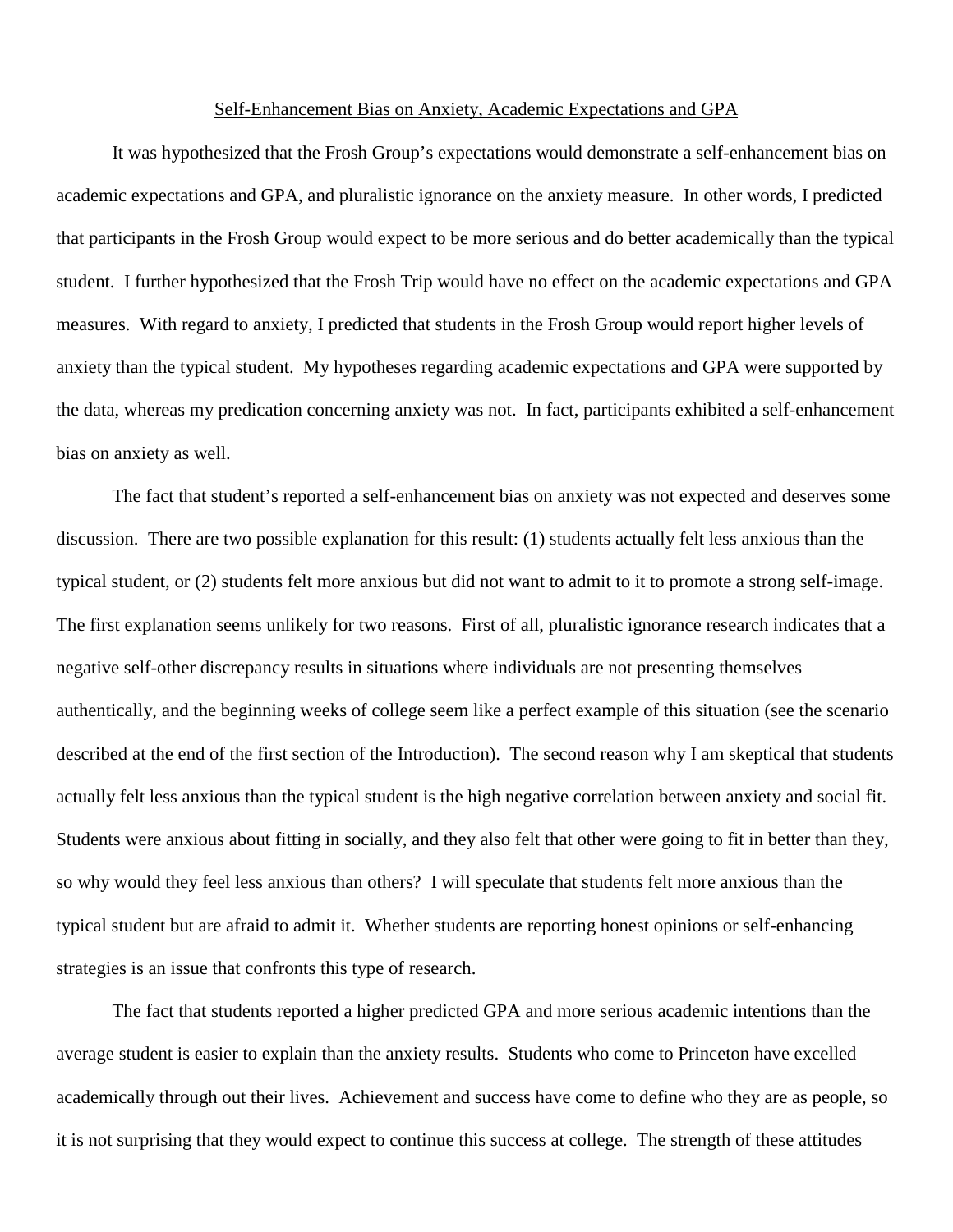concerning academics is also the reason why there were no changes in self-other discrepancies as a result of the trip. There was a decrease in the self academic expectation score, but this was accompanied by a corresponding decrease in the other academic expectation score. It seems that students are willing to admit that they care less about academics after the Frosh Trip, but they also want to make it clear that everyone else also cares less about academics.

In summary, it would be interesting to see in future research whether the self-enhancement bias reported by freshmen on anxiety, academic expectations, and GPA are their honest attitudes or a self-presentation strategy.

#### Effect of the Frosh Trip

The Frosh Trip had a positive effect on the Frosh Group with regard to their anxiety, social fit and party scores and in their general adaptation to Princeton. As stated above, the self anxiety score decreased after the trip indicating that the trip is effective at alleviating some anxiety associated with coming to college. This decreasing anxiety could be a result of the change in social fit scores after the trip. Before going into the trip, the participants in the Frosh Group think that they are not going fit in as well as the typical student, but after the trip this measure is reversed and Frosh think that they are going to fit in better than the typical student. Even though the change in the self-other discrepancy is small, the significance is in the fact that discrepancy is negative before the trip and then positive afterwards. This is strong evidence that the Frosh Trip is effective in helping freshmen adapt to Princeton.

Further evidence that the Frosh Trip is effective in helping freshmen fit into Princeton social scene can be found in the change of party scores as a result of the trip. The Frosh Group comes to Princeton with a huge self-other discrepancy in regard to their attitudes towards partying and drinking. After the trip, this discrepancy is significantly reduced and the Post-Trip discrepancy level is maintained until April. What's even more interesting is that the large decrease in the self-other discrepancy is caused by a decrease in the perception of others and not an increase in the individual's behavior.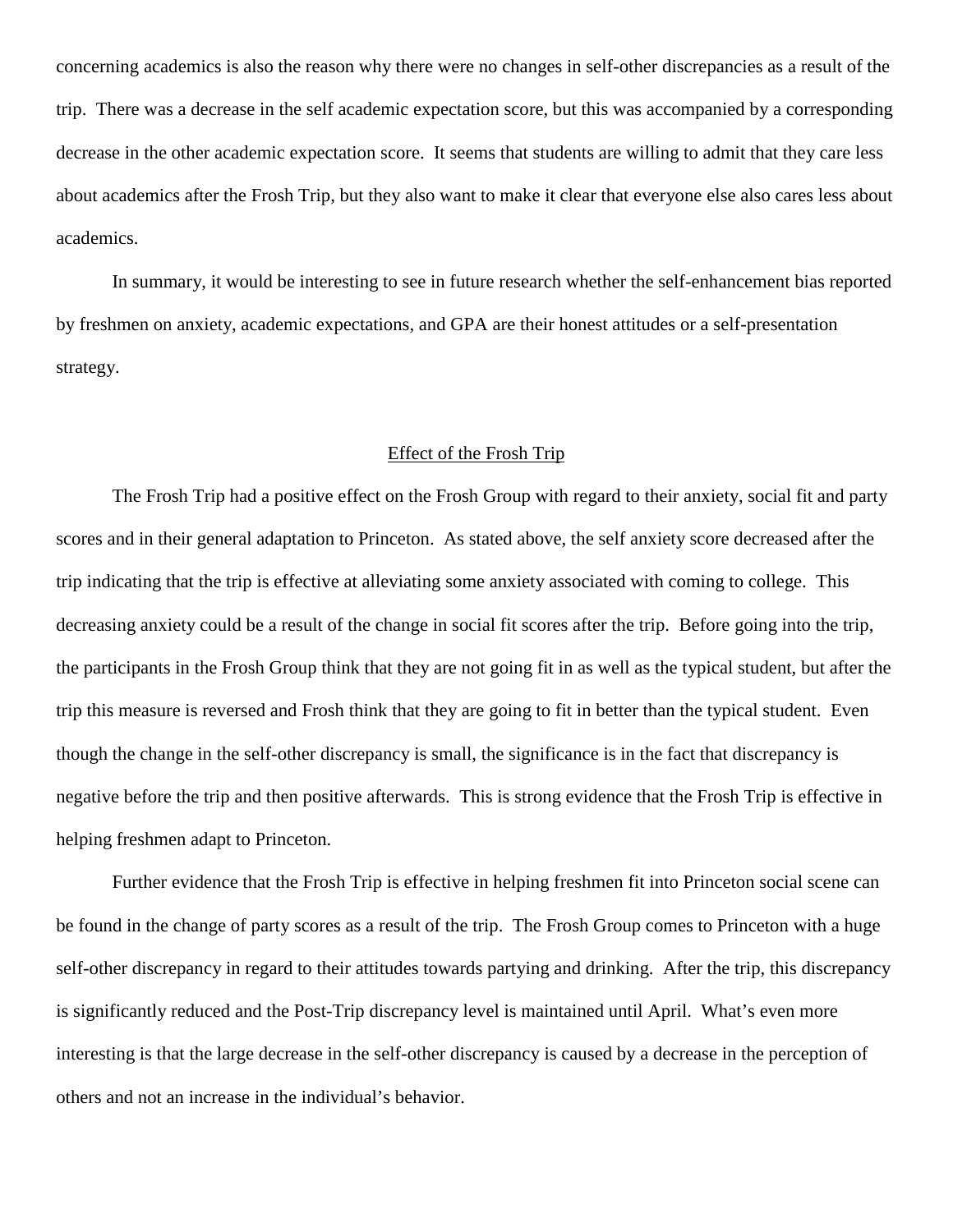Prentice and Miller (1993) demonstrated that when males are confronted with a self-other discrepancy they will change their behavior to be in line with the perceived norm. If the norm is a level of drinking above what the individual is comfortable with (as the case is) than the individual will increase their amount of drinking to be more in line with the norm. The Frosh Trip, however, is causing the opposite to happen. Freshmen come into the Trip thinking that everyone else is going to party much more than they are. After the trip, they have acted to decrease this discrepancy, but not by moving their behavior in the direction of the norm. Instead, the Frosh Trip helps freshmen to realize that their misperceptions are wrong and to bring their perceptions of others more in line with their behavior. By bringing their perception of the typical student in line with their behavior, freshmen are correcting a norm that would have influenced them to drink more than they were comfortable with. In effect, the Frosh Trip is reducing alcohol use by correcting freshmen's misperception of the alcohol norm on campus.

The proposed mechanism responsible for the changes in the self-other discrepancy on social fit and party scores is the same, so it will be discussed jointly. The Frosh Trip is an environment where students are exposed to the concept of pluralistic ignorance. They may not know what it's called and the leaders have not been trained in exposing it, but through the natural course of a trip misperceived norms are corrected. Discussions on Frosh Trips have a wide variety, but it is almost certain that at some point the group will discuss people's anxiety about fitting into the social scene and alcohol use on campus. If students feel comfortable enough, they will let down their false exterior and voice their true opinions. As in Schroeder and Prentice (in press) the illusion of universality surrounding the misperceived norms will be broken, and freshmen will see that they are less different from the other freshmen than they originally thought.

Comparing the self-other discrepancies on party and social fit scores for all three groups at the Pre-Trip and Follow-up time periods allow for (a) the adaptation of the Frosh Group to be compared to that of the control groups, and (b) the Frosh Trip's influence on this adaptation to be investigated. The fact that the change in the self-other discrepancy on social fit from the Pre-Trip to the Follow-up for the Frosh and Wait-List Groups was not statistically different points to self-selection as the cause of the decrease in the self-other discrepancy on social fit. If these score had been different, then the trip could be labeled as the cause, but since the change in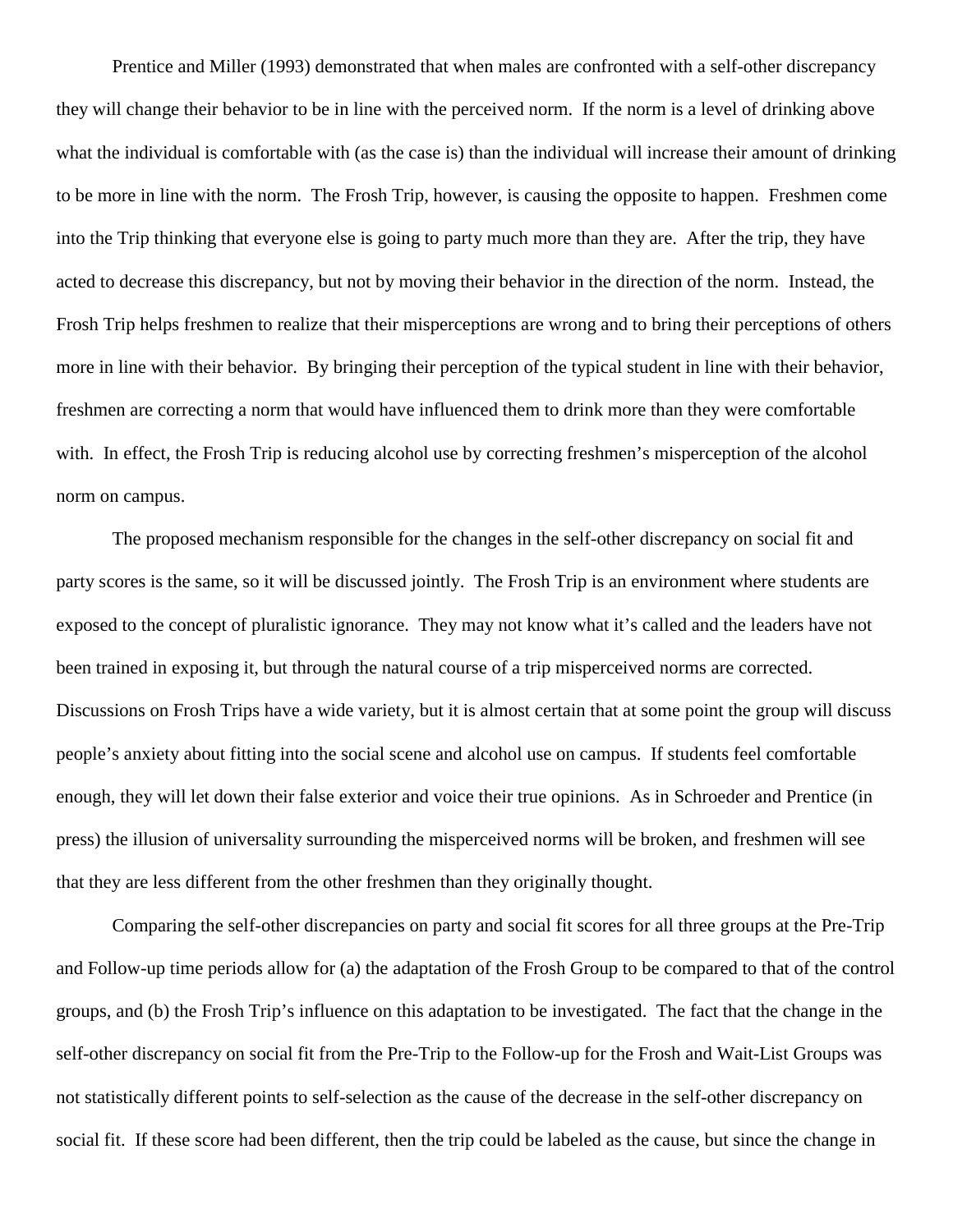both groups was statistically the same, this conclusion is invalid. There is evidence, however, that would allow one to speculate that the Frosh Trip did have an effect in changing social fit scores regardless of self-selection. The follow-up social fit score for the Frosh Group is positive, whereas, the Wait-List's social fit score is negative. This means that in April, the Frosh Group thinks that they fit in better than the typical student, whereas the Wait-List Group thinks they fit in worse than the typical student. Further and closer experimentation is required to show what effect the Frosh Trip has on changing social fit.

The Frosh Trip's effect on attitudes toward drinking is much clearer than its effect on social fit. The Frosh Group's change in self-other discrepancy from September to April, is both significantly different that the Wait-List and NPRO Groups and much more negative. A large negative score on this measure means that there was a large decrease in the self-other discrepancy from September to April. It should be noted that part of the reason that the Frosh Group has such a large decrease in their self-other discrepancy is because their initial expectations show a huge self-other discrepancy. This, however, doesn't discount the fact that the Frosh Trip brought the participant's perceptions more in line with reality; correcting for a gross misperception of the partying and drinking norm.

#### Recommendations for the Administration

The results of this study allow for three recommendations to be made to the Administration concerning alcohol use and fitting in socially. First of all, orientation programs, like the OA Frosh Trip, are beneficial for freshmen because they help to correct misperceived norms. I can't say whether the results found in this study are specific to the Frosh Trip or can be generalized to other pre-registration orientation programs (only further research can answer that question), but I can say that the Frosh Trip helps to correct for misperceptions about alcohol use on campus (to a large degree), and is speculated to reduce self-other discrepancies on social fit (to a small degree).

Secondly, students who do not participate in any pre-registration orientation program are at a high risk of not fitting in socially and misperceiving the drinking norm on campus. The NPRO Group entered Princeton with a large self-other discrepancy on social fit and this discrepancy had increased by April. This is worrying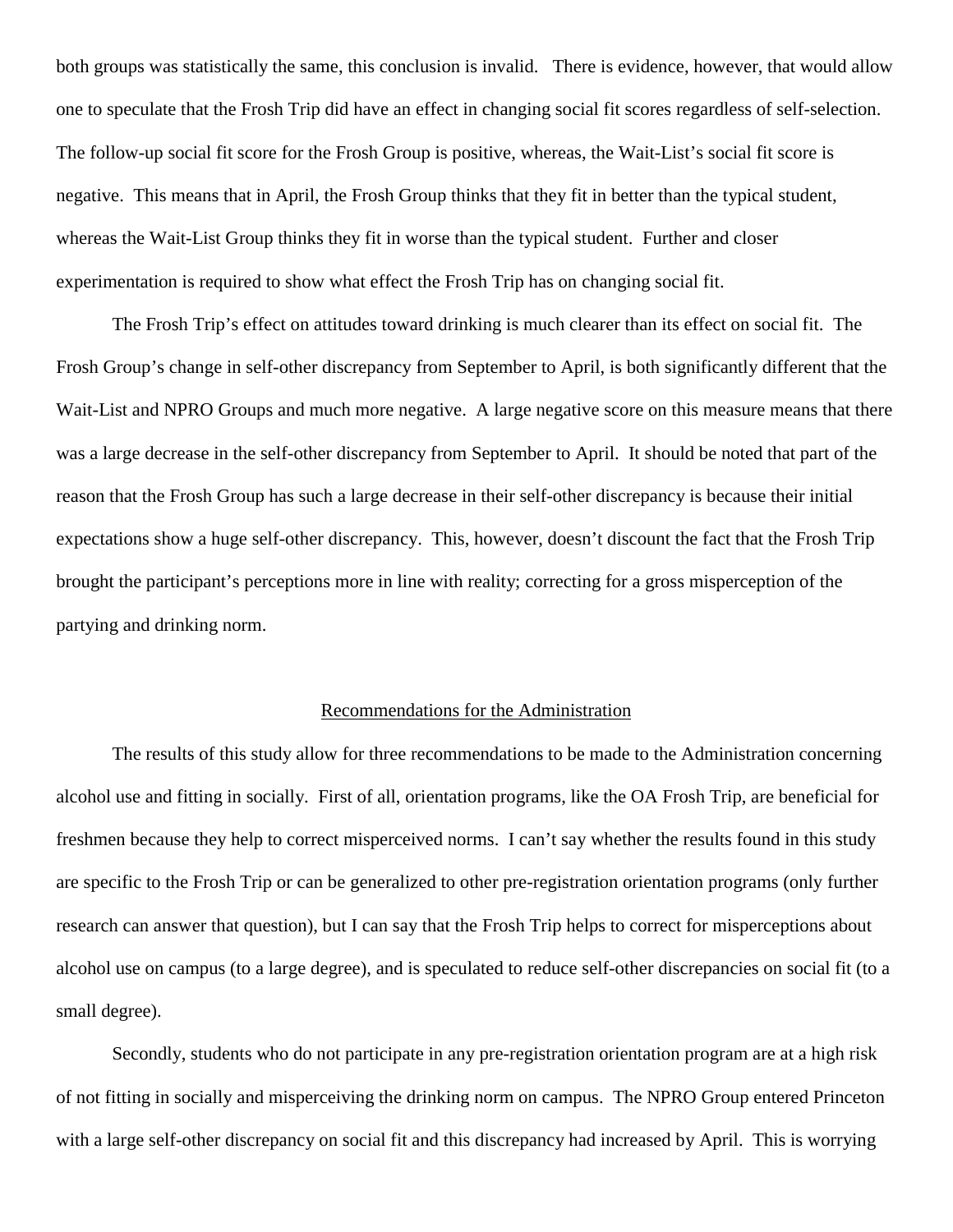because neither the Frosh Group nor the Wait-List group had in increase in the self-other discrepancy on social fit. The NPRO group not only thinks they are not going to fit in as well as the typical student in September, but by April they think they fit even less well. In party scores also, the NPRO Group had the largest self-other discrepancy in April. These results indicate that students who do not want to participate in pre-registration orientation programs have a high tendency to misperceive social norms. In this case, the misperception of the norms lead to a sense of not fitting in and a belief that their attitudes toward alcohol are deviant to a large degree. The mal-adaptation experienced by the NPRO Group would suggest that all freshmen should participate in some type of pre-registration orientation program in order to correct for any misperceptions of norms they may be experiencing.

The third recommendation that can be made to the Administration is that they need to find out where students are getting the information that leads to their erroneous expectations about alcohol use on campus. The Frosh Group expected typical students to go out and drink 4.26 nights per week. It is no wonder that there is a drinking problem at Princeton if half of the class (the number of freshmen who participate in the Frosh Trip) suffers from such a large misperception of the drinking norm. The University has to take a serious look at where incoming freshmen are getting the information that leads to the construction of this misperception because it is significantly contributing to the campus' drinking problem in a negative way.

In light of all the discussion about how to solve the alcohol problem on campus, one factor has been missing from the debate. Namely the social psychological influences that cause people to drink excessively. The University is trying to solve the problem by offering more options and handing out stiffer penalties for alcohol related offenses. These policies will be ineffective because students will simply continue to drink and accept whatever punishments are handed down. What needs to change is the culture of alcohol use on campus and that is only going to happen when pluralistic ignorance is exposed and understood by the students. To that affect, the OA Frosh Trip could be a wonderful tool to expose pluralistic ignorance and consequently reduce alcohol abuse.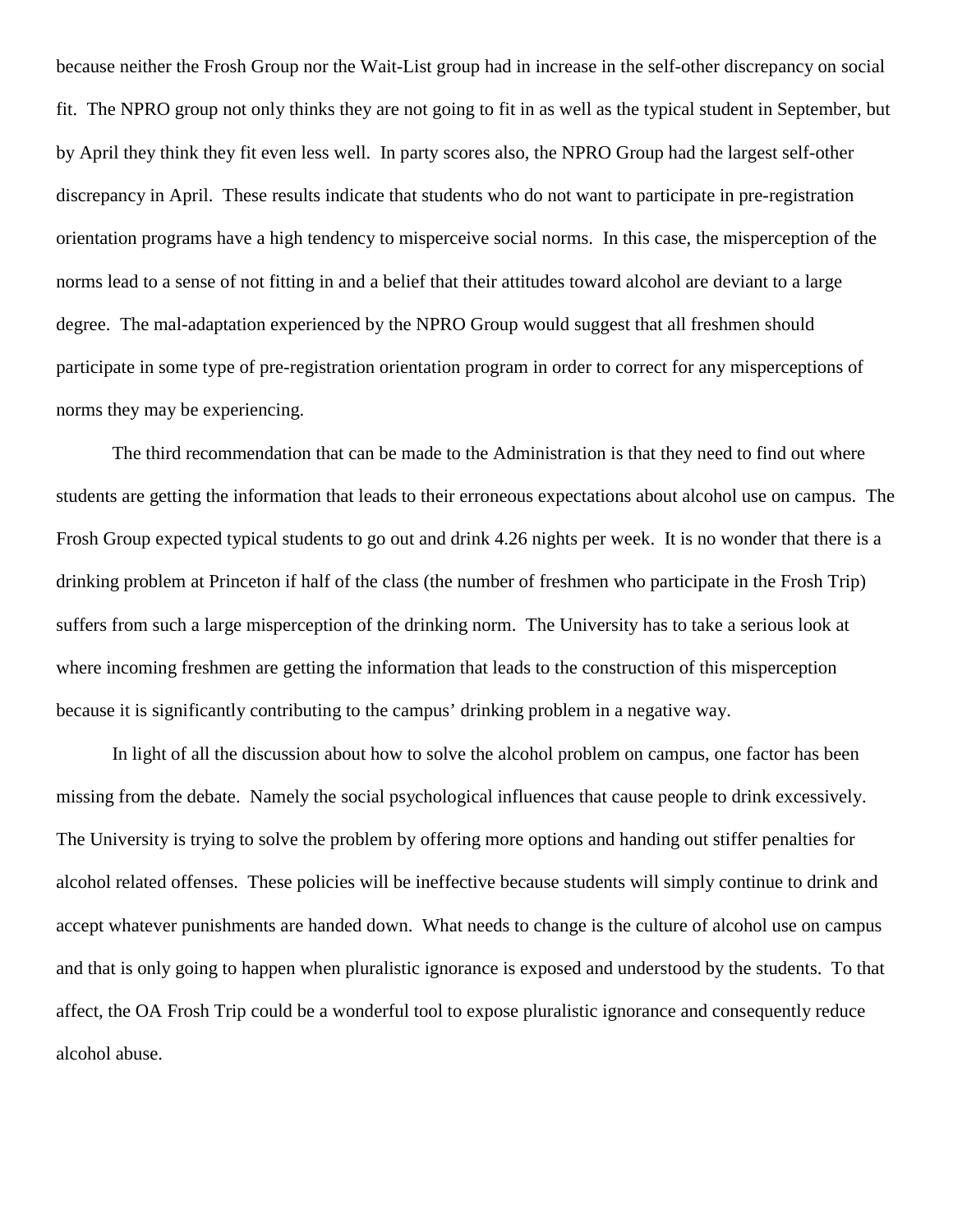#### Methodological and Design Improvements

There are a number of methodological and design improvements that would strengthen the results and conclusions of this study. The first improvement would be to shorten the Pre-Trip Questionnaire. Because I didn't know what measures would show significant or interesting results, I decided to include them all in the questionnaire. A replication of this study would only have to ask the few measures that one wanted to examine. For instance, if I were to replicate this study I would simply ask the social fit, party, and anxiety questions. A shortened Pre-Trip Questionnaire would increase participation and also make the data set less cumbersome.

Another improvement would be to have the Wait-List and NPRO Groups fill out a questionnaire when they arrive on campus so that they would have a measure at the Post-Trip time. This would allow for better conclusions to be drawn as to the effect of the trip. To make this data collection easier (remember that a major reason why the Wait-List and NPRO groups did not receive a Post-Trip Questionnaire was how busy the first week of classes is), the questionnaire could be posted on the Web, much like the Follow-up Questionnaire.

The Follow-up Questionnaire worked so well, that I would recommend putting as many of the questionnaires on the Web as possible. Having the questionnaires on the Web makes easier for the students to fill out and the experimenter to collect the data. In conjunction with this improvement, there should be more follow-ups and they should occur soon after the freshmen arrive at Princeton. I think it would be good idea to have the participants fill out a short questionnaire every couple of weeks so that you can chart their adaptation and their to Princeton. This would hopefully show that the Frosh Trip helps freshmen adapt quicker, something that could not be measured by my design.

The final improvement would be to train leaders in pluralistic ignorance and see the effects that this has on reducing students self-other discrepancies. This present study could serve as a control and be compared to a Frosh Trip where the leaders are trained to explain to students the characteristics and consequences of pluralistic ignorance. If the leaders were well trained and committed to the idea, the Frosh Trip could be turned into a five day group discussion on the misperception of norms! It would be very interesting to see the effect that the trip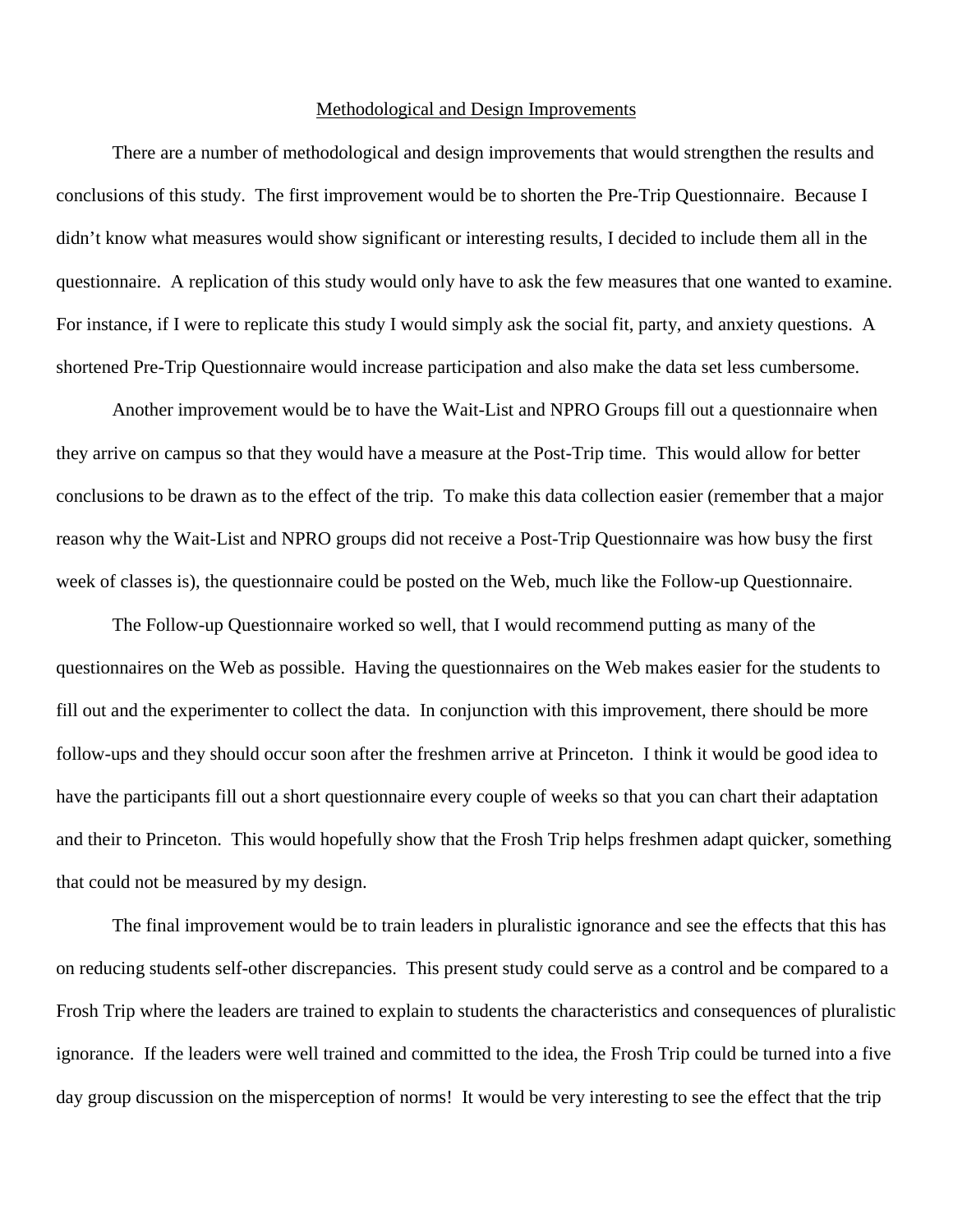described above would have on reducing self-other discrepancies considering the results attained by the present study

#### Conclusions

Two major conclusions can be drawn from this research. First of all, incoming students displayed selfother discrepancies regarding anxiety, academic expectations, GPA, social fit and desire to party. With regard to anxiety, academic expectations, and GPA, students displayed a self-enhancement bias rating themselves as less anxious, more serious academically and expecting a higher GPA than the typical student. On social fit and party measures, students displayed pluralistic ignorance expecting that they would not fit in as well and party less than the typical student.

The other conclusion that can be drawn from this research is that the Outdoor Action Frosh Trip helped in reducing the self-other discrepancy that participants were experiencing regarding their desire to party and drink. It is also speculated, but cannot be proven, that the Frosh Trip reduces the self-other discrepancy on social fit. Only future research will be able to determine the full effect of the Frosh Trip, on social fit and other measures not yet tested. I hope that this study will provide a strong foundation upon which future studies can be constructed that further examine the Frosh Trip's effect on Princeton freshmen.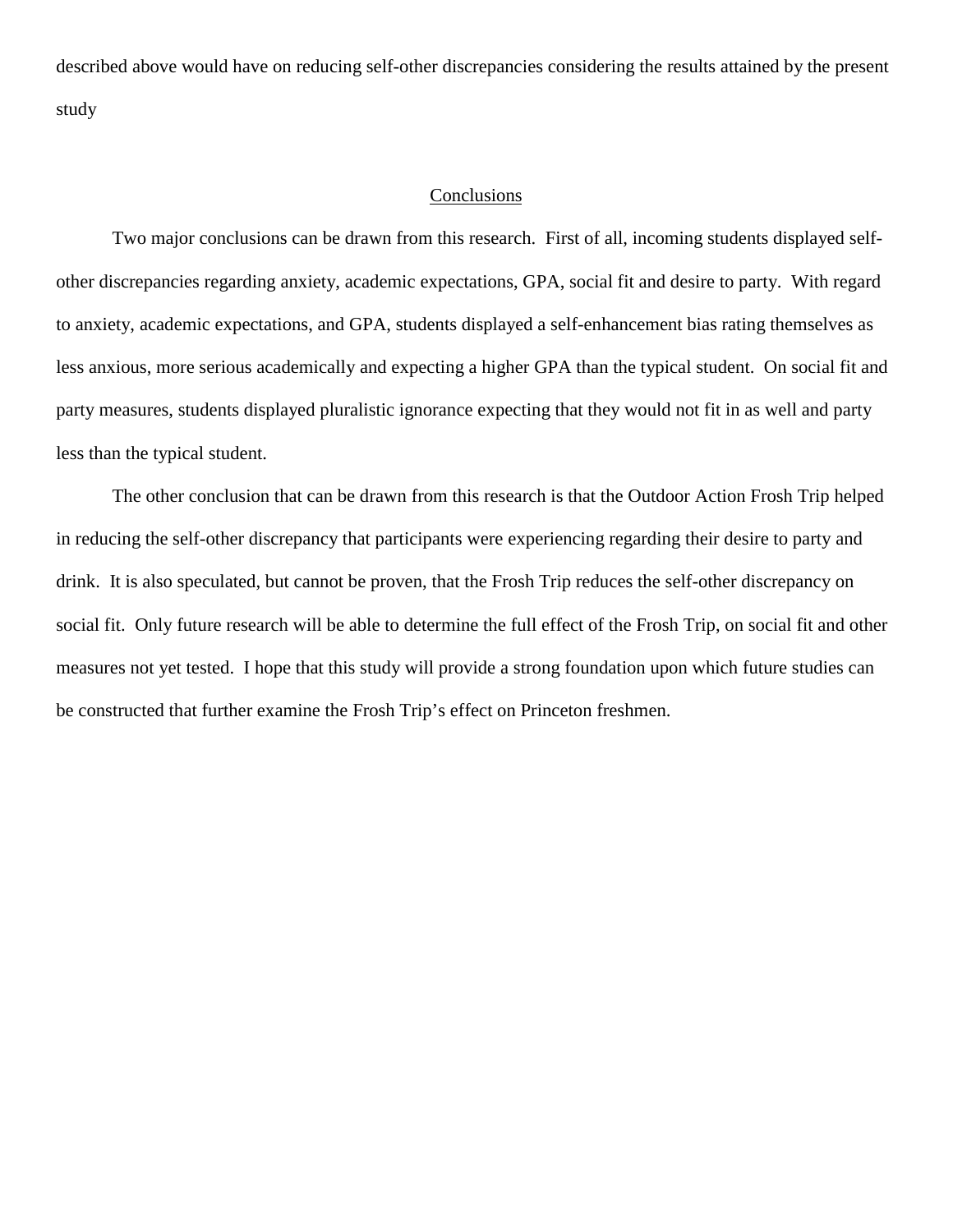#### **REFERENCES**

Hogg, M.A. & Hains, S.C. (1996). Intergroup relations and group solidarity: Effects of group

identification and social beliefs on depersonalized attraction. Journal of Personality and Social Psychology, 70, 295-309.

Katz, D. & Allport, F.H. (1928). Student attitudes: A report of the Syracuse University research study. Syracuse, NY: Craftsman Press.

Latane, B. & Darley, J.M. (1968). Group inhibition of bystander intervention in emergencies. Journal of Personality and Social Psychology, 10, 215-221.

Miller, D.T., & McFarland, C. (1991). When social comparison goes awry: The case of pluralistic ignorance. In J. Suls & T. Wills (Eds.), Social comparison: Contemporary theory and research (pp. 287-313). Hillsdale, NJ: Erlbaum.

Prentice, D.A., & Miller, D.T. (1993). Pluralistic ignorance and alcohol use on campus: Some consequences of misperceiving the social norm. Journal of Personality and Social Psychology, 64, 243-256.

Schanck, R.L. (1932). A study of community and its group institutions conceived of as behavior of individuals. Psychological Monographs, 43(2), 1-133.

Schroeder, C.M. & Prentice, D.A. (in press). Exposing pluralistic ignorance to reduce alcohol use among college students.

Tooke, W. (1999, March 24). Confronting the beast: Princeton once again looks for solutions to its alcohol problem. Princeton Alumni Weekly, 99, 12-15.

Tucker, R. (1999, April 12). Board of Trustees endorses plan to ban all future Nude Olympics – Report proposes punishing runners with suspensions. The Daily Princetonian, pp.1, 9.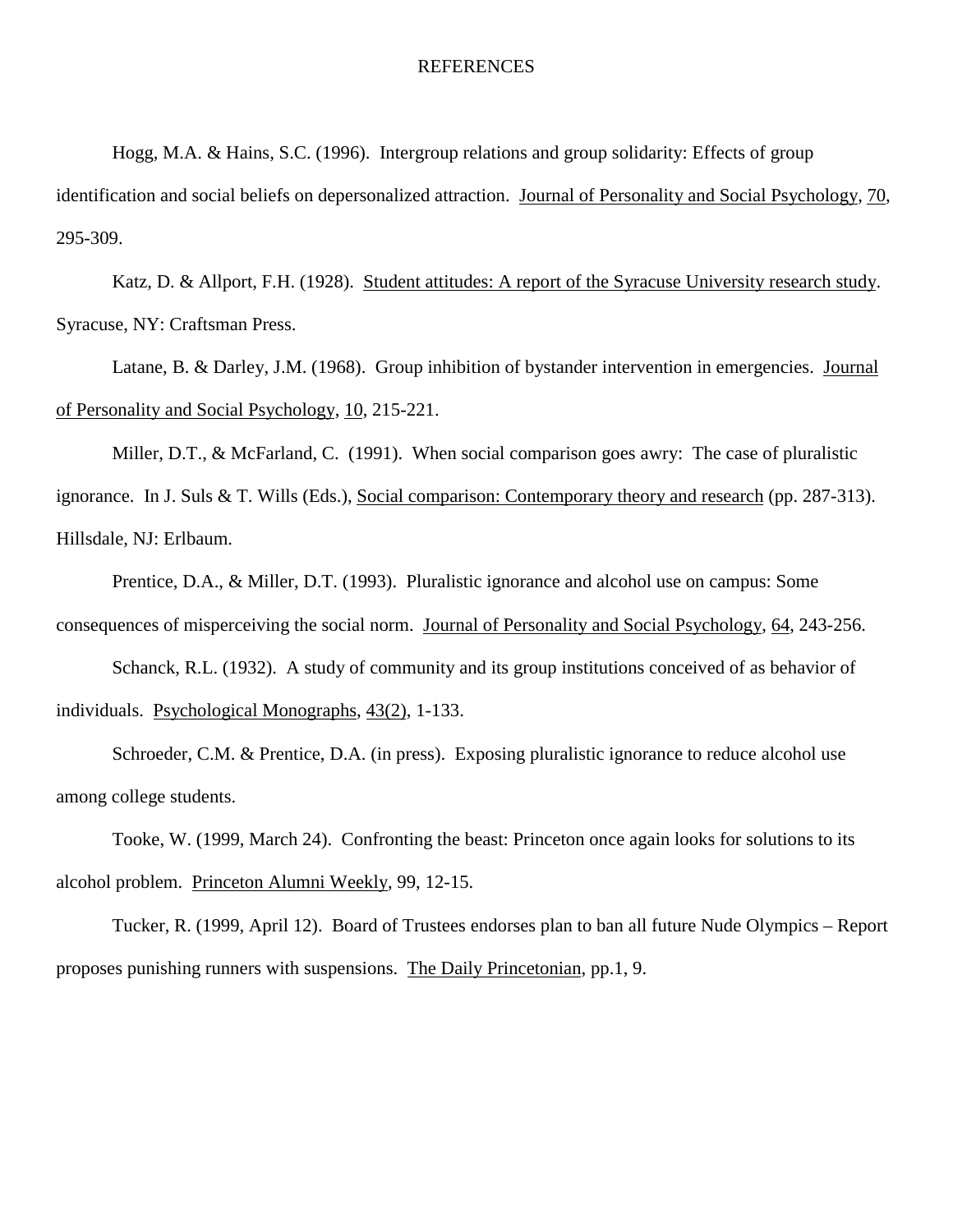# APPENDICES

Appendix A – Letter to Frosh (two-sided)

Appendix B – Consent form attached to front of Pre-Trip Questionnaire

Appendix C – Pre-Trip Questionnaire

Appendix D – Cover Letter for Post-Trip Questionnaire

Appendix E - Follow-Up Questionnaire (From Internet)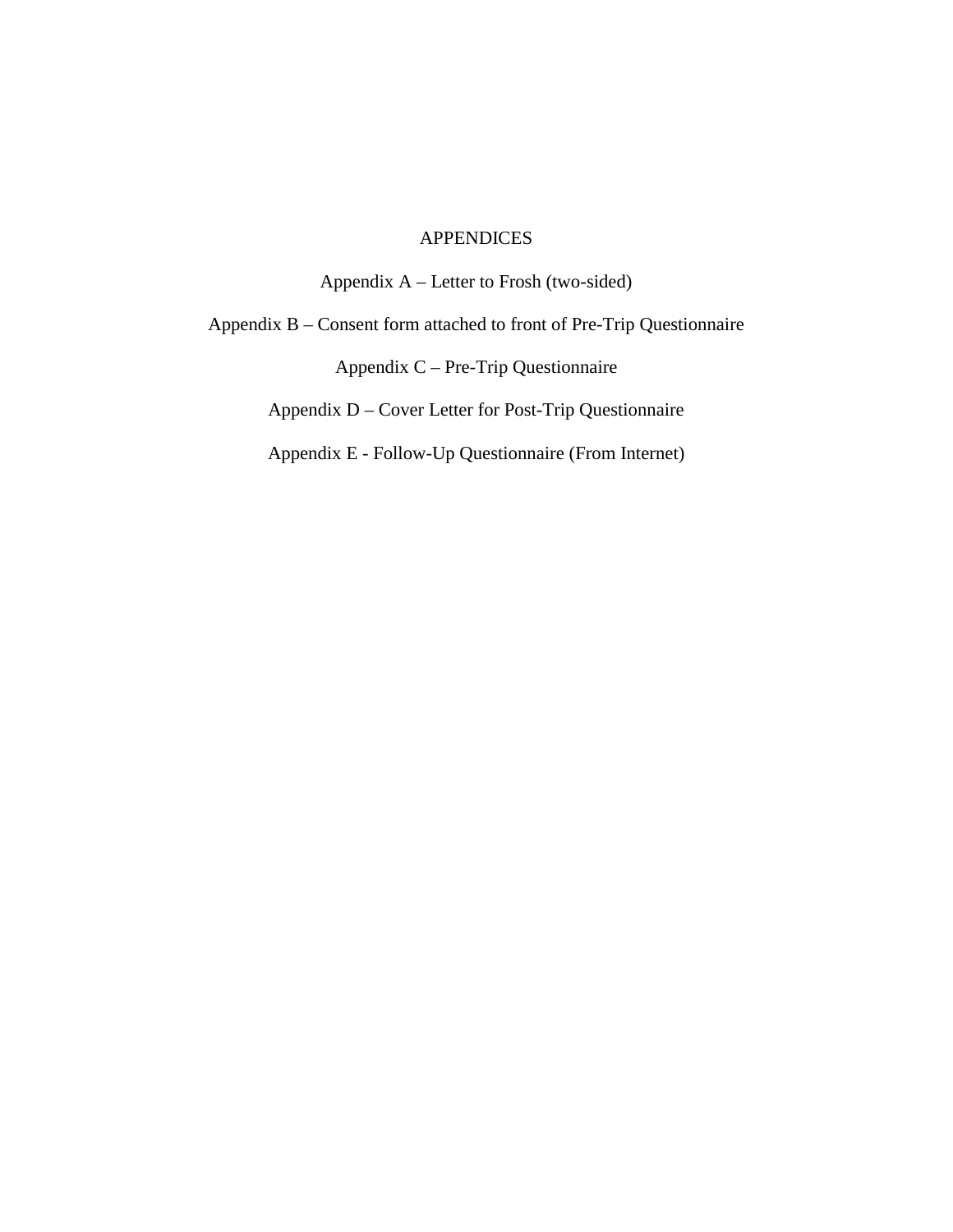# Appendix A – Letter to Frosh (two-sided)

August 7, 1998

Dear Member of the Class of 2002,

I first want to offer you my congratulations and welcome you to Princeton University. I hope that you are enjoying your summer and getting ready for the start of a truly exciting period in your life. The reason for this letter is that I am doing my senior thesis on Outdoor Action Frosh Trips. As a Psychology major and Outdoor Action Leader, I will be looking at the manner in which different Frosh Trip experiences affect how first-year students adapt and acclimate to life at Princeton.

This study is voluntary, but your participation would be greatly appreciated. It will involve completing the enclosed questionnaire, a similar questionnaire after the Frosh Trip, and several short follow-up questionnaires during the year. You may also be offered the opportunity to participate in a follow-up activity with your Frosh Trip, but this will not be a large time commitment and your participation will be voluntary. The enclosed questionnaire should take about 20 minutes to complete.

Your cooperation in filling out these questionnaires is greatly appreciated and I would love for you to participate. In fact, my goal is to have every first-year student on the trip participate in my study. Not only would your participation help me with my thesis, but you would also be helping Outdoor Action as well. From your responses, we hope to improve the Frosh Trip experience so that it will be more beneficial for all future participants.

If you are willing to participate, please sign the consent form, complete the enclosed questionnaire, and return them both in the envelope provided by **August 31**. On the backside of this letter you will find the standard participation acknowledgment form that every participant in a research study receives. If you have any questions, feel free to email me at wardwell@princeton.edu or give me a call at 609-258-3340.

It is important that you answer all of the questions honestly and to the best of your ability. All information will be kept confidential and the analyses will be based on group averages, never individuals. Your name will be matched up with an identification number and all data will be encoded according to that number, not your name. Only my advisor and I will have access to the list of names and corresponding identification numbers.

Again, I want to thank you for your participation and I look forward to seeing you in the fall. Have a great summer!

Sincerely,

Brian Wardwell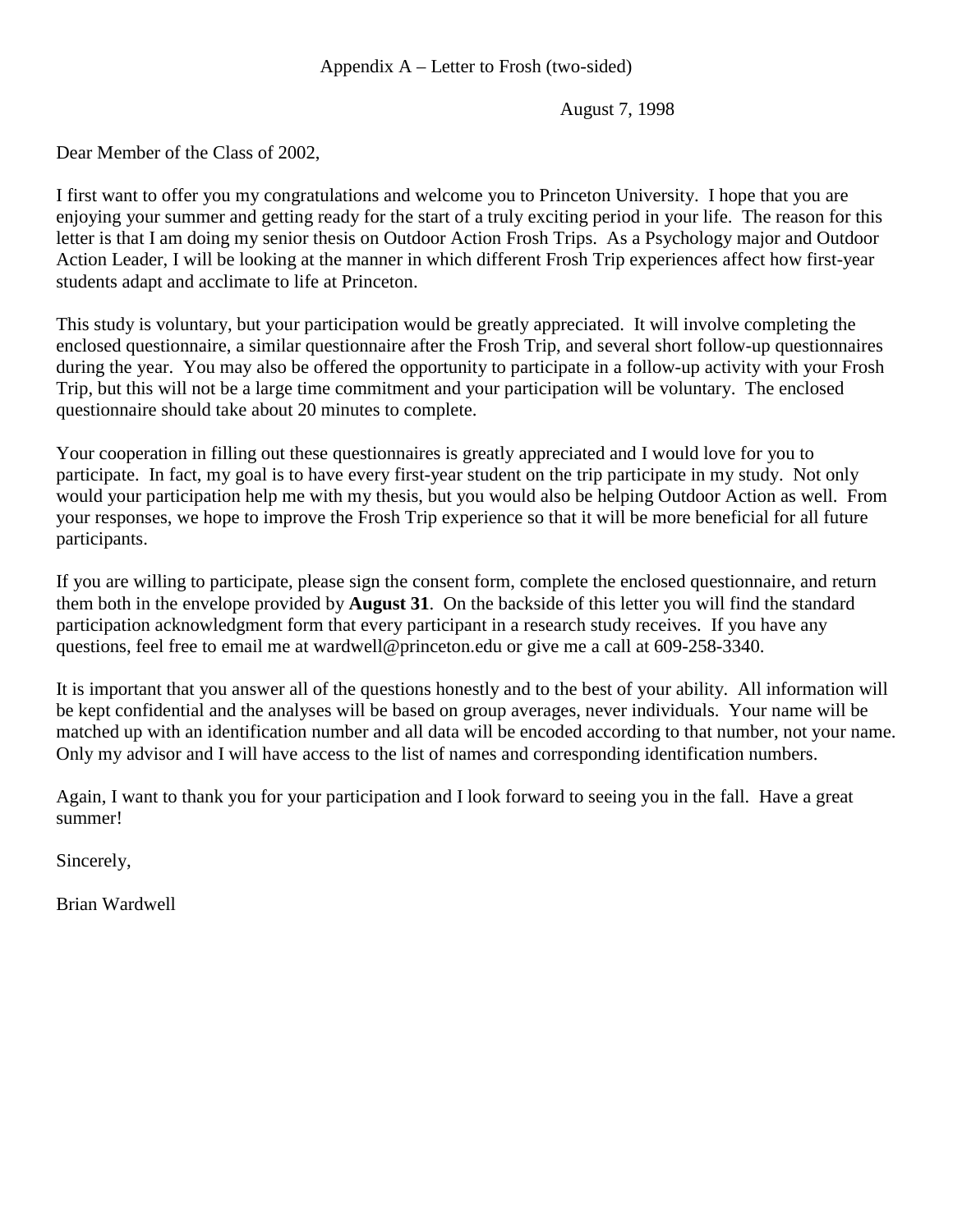# **PRINCETON UNIVERSITY: Department of Psychology**

1. **Title of Research**: The effects of the Outdoor Action Frosh Trip on first year students' adaptation to life at Princeton University

2. For answers to any questions you may have about this research, you may contact:

| Brian Wardwell         | Professor Dale Miller    |
|------------------------|--------------------------|
| 213 Henry Hall         | 2-S-1C Green Hall        |
| Princeton NJ 08544     | Department of Psychology |
| 609-258-3340           | Princeton University     |
| wardwell@princeton.edu | Princeton NJ 08544       |

3. For answers to any questions you may have about your rights as a research subject, you may contact:

> Glenn Davis Secretary, Institutional Review Panel for Human Subjects P.O. Box 36 Princeton University Princeton, NJ 08544

(Phone) 609-258-3092

# PLEASE KEEP THIS SHEET FOR YOUR RECORDS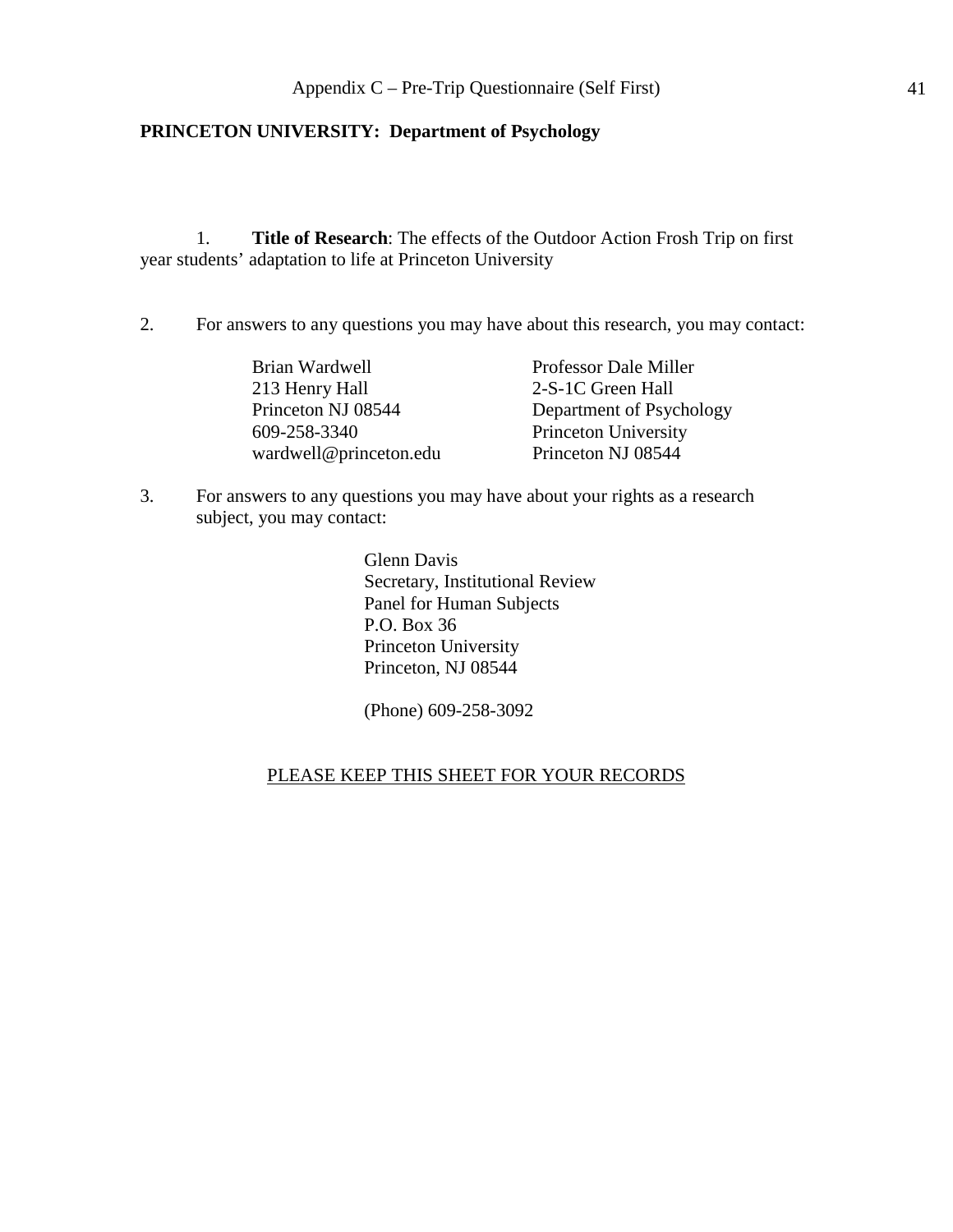Appendix B – Consent form attached to front of Pre-Trip Questionnaire

# **STANDARD ADULT CONSENT FORM**

# **PRINCETON UNIVERSITY INSTITUTIONAL REVIEW PANEL**

TITLE OF STUDY: The effects of the Outdoor Action Frosh Trip on first-year students' adaptation to life at Princeton University.

INVESTIGATORS: Brian Wardwell Professor Dale Miller

The following informed consent is required by Princeton University for any person involved in a Univeristy-sponsored research study. This study has been approved by the University Institutional Review Panel for Human Subjects.

I hereby give my consent to be the subject of your research. You have given me:

- A. An explanation of the procedures to be followed in the project, including an identification of those that are experimental.
- B. Answers to inquires I have made.

I understand that:

- A. My participation is voluntary, and I may withdraw my consent and discontinue participation in the project at any time. My refusal to participate will not result in any penalty.
- B. By signing this agreement, I do not waive any legal rights or release Princeton University, its agents, or you from liability for negligence

\_\_\_\_\_\_\_\_\_\_\_\_\_\_\_\_\_\_\_\_\_\_\_\_

Print your name

Signature

\_\_\_\_\_\_\_\_\_\_\_\_\_\_\_\_\_\_\_\_\_\_\_\_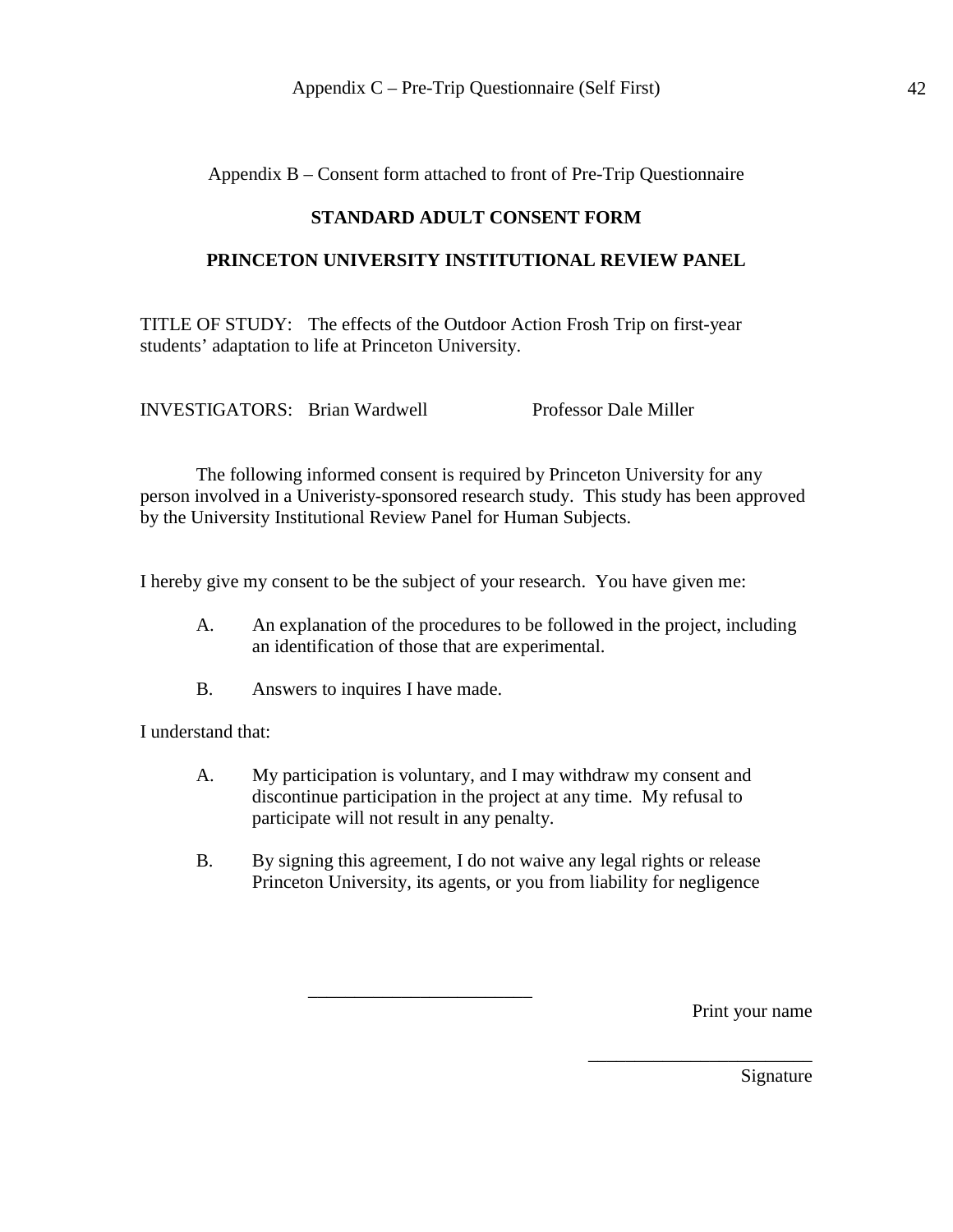Date

\_\_\_\_\_\_\_\_\_\_\_\_\_\_\_\_\_\_\_\_\_\_\_\_

# MAKE SURE THAT THIS FORM IS NOT SEPARATED FROM THE QUESTIONNAIRE AND THAT BOTH ARE RETURNED IN THE ENVELOPE PROVIDED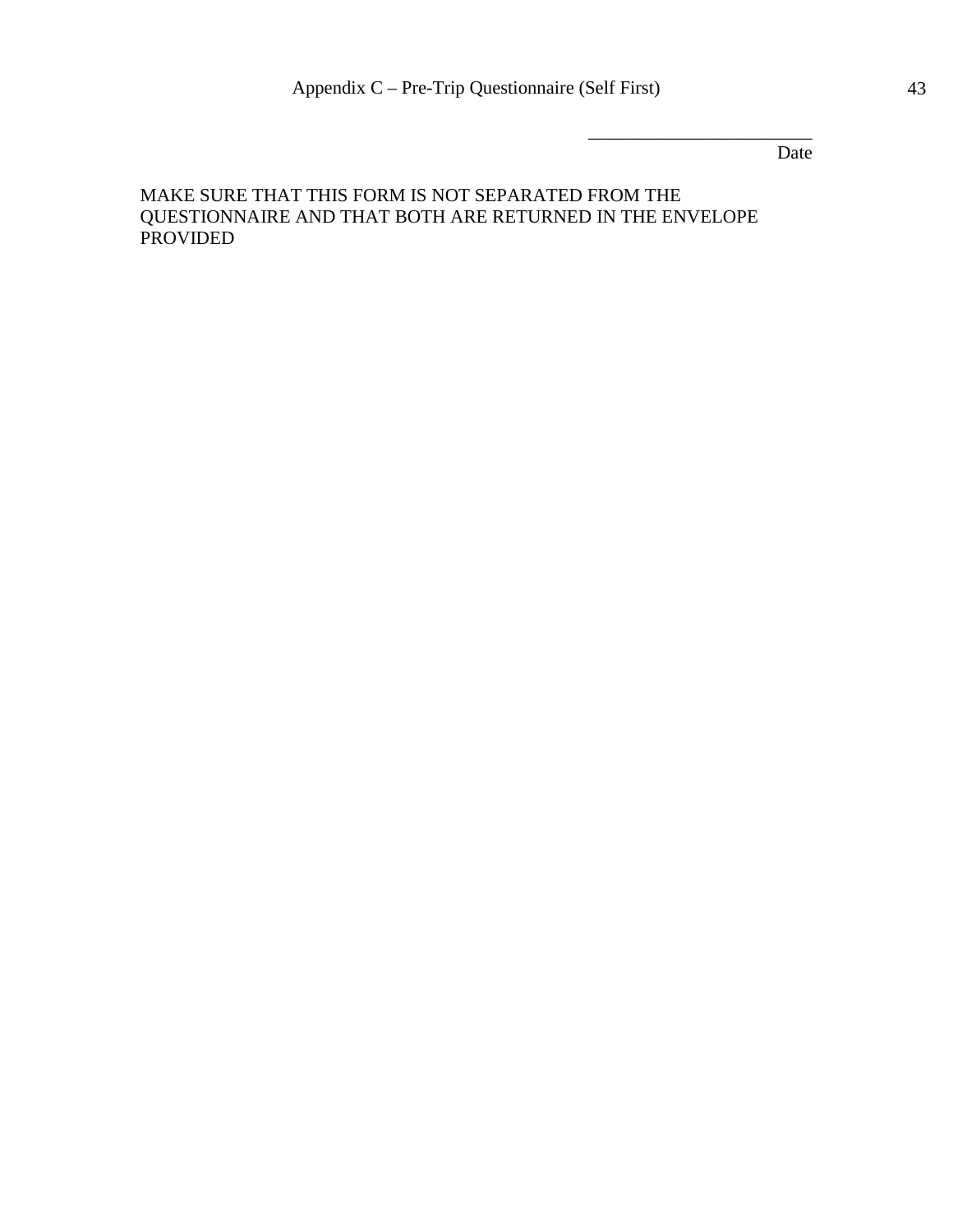Appendix C – Pre-Trip Questionnaire

The purpose of this questionnaire is to learn about how you feel, and how you think others feel. There are two major parts to this questionnaire: One asks about you, the other asks about how you perceive others. This parallel structure creates two sets of similar questions, but since they reference two different targets, your answers may vary considerably. Read each question carefully and answer all of them as best you

|        | $Age$ <sub>________</sub>                   |                  |                                                                                  |                         |                               |                                 |                                                                                                           |  |
|--------|---------------------------------------------|------------------|----------------------------------------------------------------------------------|-------------------------|-------------------------------|---------------------------------|-----------------------------------------------------------------------------------------------------------|--|
| $\Box$ | Public high school                          |                  | Please check the box next to the type of secondary school education you received | $\Box$                  | Home schooled                 |                                 |                                                                                                           |  |
| $\Box$ | Private day school                          |                  |                                                                                  | $\Box$                  | Other $\_\_$                  |                                 |                                                                                                           |  |
| $\Box$ | Boarding school                             |                  |                                                                                  |                         |                               |                                 |                                                                                                           |  |
|        |                                             |                  | Were you accepted Early Decision at Princeton? Yes ________ No _______           |                         |                               |                                 |                                                                                                           |  |
| you.   |                                             |                  |                                                                                  |                         |                               |                                 | Below are some reasons people give for participating in the Frosh Trip. Rate how well each one applies to |  |
|        | $\mathbf{1}$<br>Does not apply to me at all | $\boldsymbol{2}$ | $\mathbf{3}$                                                                     | $\overline{\mathbf{4}}$ | 5                             | 6                               | 7<br><b>Strongly applies to me</b>                                                                        |  |
|        |                                             |                  | Chance to meet new people/friends                                                |                         |                               |                                 | Enjoy the outdoors                                                                                        |  |
|        | Have fun                                    |                  |                                                                                  |                         |                               | Get more "settled" at Princeton |                                                                                                           |  |
|        | Learn more about hiking/outdoors            |                  |                                                                                  |                         |                               |                                 | Be able to talk with people who could                                                                     |  |
|        | Recommended by upper-classmen               |                  |                                                                                  |                         |                               |                                 | relieve my anxiety about Princeton                                                                        |  |
|        | Challenge myself physically                 |                  |                                                                                  |                         | Parental/family encouragement |                                 |                                                                                                           |  |
|        | Become more a part of Princeton             |                  |                                                                                  |                         |                               |                                 | Sense that I should go because over                                                                       |  |
|        |                                             |                  |                                                                                  |                         |                               | half of the class participates  |                                                                                                           |  |
|        |                                             |                  | Answer the following questions about your academic expectations.                 |                         |                               |                                 |                                                                                                           |  |
|        | $\mathbf{1}$<br>Not much                    | $\overline{2}$   | $\mathbf{3}$                                                                     | $\overline{\mathbf{4}}$ | 5                             | 6                               | 7<br>A great deal                                                                                         |  |
|        |                                             |                  | How much importance do you place on studying?                                    |                         |                               |                                 |                                                                                                           |  |

**you.**

 $\overline{\phantom{a}}$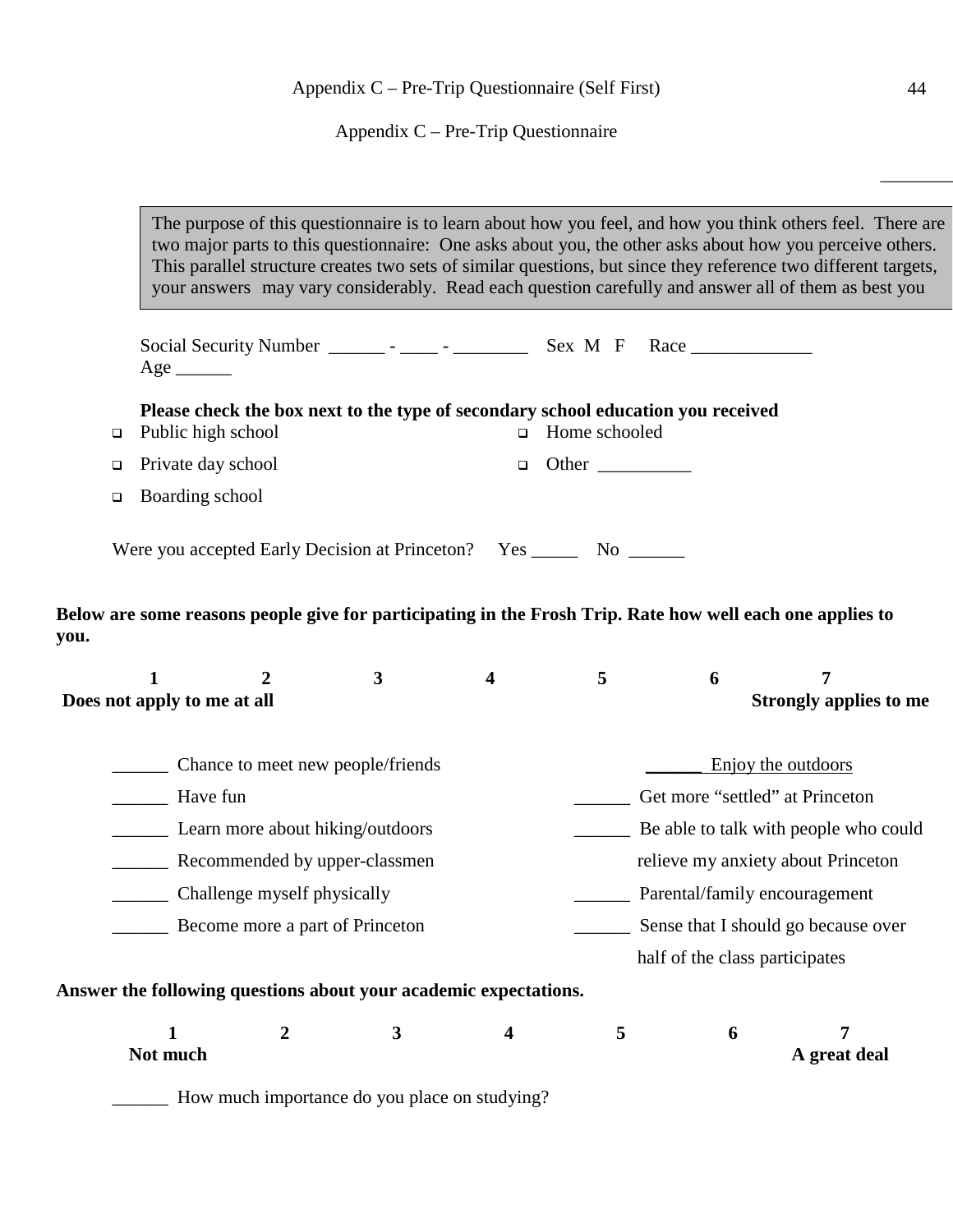\_\_\_\_\_\_ How much will you study?

\_\_\_\_\_\_ How much does your academic success depend upon how hard you study?

\_\_\_\_\_\_ How much importance do you place on grades?

On a 4.0 scale, with 0.0 representing an F and 4.0 representing an A, what do you think your first-year GPA will be?

# **Answer the following questions about your social expectations.**

| Not at all |  |                                                                            |  | <b>Extremely</b> |
|------------|--|----------------------------------------------------------------------------|--|------------------|
|            |  | How confident are you that you will "fit into" the Princeton social scene? |  |                  |

\_\_\_\_\_\_ How important is it to you that you fit into the social scene?

\_\_\_\_\_\_ How easily will you make friends during your first year at Princeton?

- \_\_\_\_\_\_ How important is drinking to your social life?
- \_\_\_\_\_\_ How comfortable do you think you will be with the amount of drinking on campus?

# **Answer the next two questions with a number between 0 and 7.**

- \_\_\_\_\_\_ How many nights per week do you expect to "go out" and party during your first year at Princeton?
- \_\_\_\_\_\_ How many nights per week do you expect to drink at Princeton during your first year?

# **Answer the following questions about your identification with Princeton.**

| Not at all |  |  | <b>Extremely</b> |
|------------|--|--|------------------|

- How excited are you about starting the new school year?
- \_\_\_\_\_\_ How much will your experiences at Princeton be tied to the experiences of your friends here?
- \_\_\_\_\_\_ How similar do think you are to other Princeton students in terms of general attitudes and beliefs?
- \_\_\_\_\_\_ How much do you like Princeton as a whole?
- \_\_\_\_\_\_ How well do you think you will fit into life at Princeton?
- \_\_\_\_\_\_ How important is Princeton to you?
- \_\_\_\_\_\_ How much do you identify with Princeton?
- \_\_\_\_\_\_ How strong are your ties to Princeton?
- \_\_\_\_\_\_ How glad are you to be a student at Princeton?
- \_\_\_\_\_\_ How much do you see yourself belonging to Princeton?
- \_\_\_\_\_\_ How involved do you think will you be with Princeton after graduation?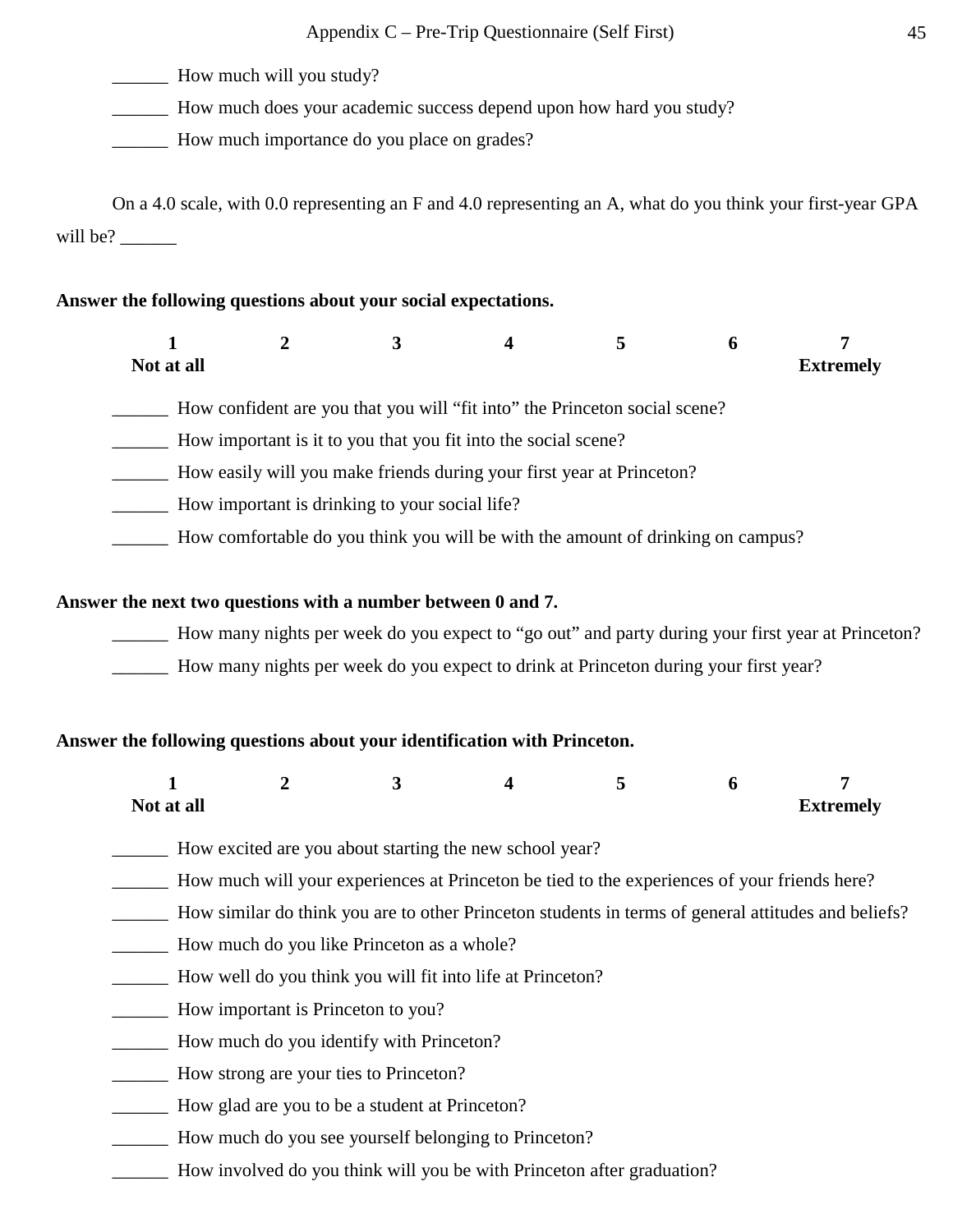\_\_\_\_\_\_ How much will your time spent at Princeton affect your life after graduation?

\_\_\_\_\_\_ How often do you predict you will return to Princeton for Reunions?

# **The following statements are concerns that students in general might have about going to college. Indicate how true each of these statements is of you.**

| 1<br>Not at all true of me     | 2 | 3                                                                                                | 4 | 5 | 6 | 7<br>Very true of me                                                                                 |
|--------------------------------|---|--------------------------------------------------------------------------------------------------|---|---|---|------------------------------------------------------------------------------------------------------|
|                                |   | I often succeed on exams even though I fear failing them.                                        |   |   |   |                                                                                                      |
|                                |   |                                                                                                  |   |   |   | I will be able to give the impression to fellow Princeton students that I am more competent than I   |
| really am.                     |   |                                                                                                  |   |   |   |                                                                                                      |
|                                |   | At Princeton, I will avoid evaluations if possible.                                              |   |   |   |                                                                                                      |
| expectations of me.            |   | When people praise me for my acceptance at Princeton, I worry that I won't live up to their      |   |   |   |                                                                                                      |
|                                |   |                                                                                                  |   |   |   | I sometimes think that I got into Princeton because I happened to be in the right place at the right |
| time or knew the right people. |   |                                                                                                  |   |   |   |                                                                                                      |
| capable as they think I am.    |   | I am afraid that my friends, classmates, or professors at Princeton may find out that I'm not as |   |   |   |                                                                                                      |
| my best.                       |   |                                                                                                  |   |   |   | I tend to remember the times in high school in which I did not do my best rather than times I did    |
|                                |   | In high school, I rarely did a project or task as well as I would have liked to have done it.    |   |   |   |                                                                                                      |
|                                |   | Sometime I feel that my acceptance at Princeton was the result of some kind of error.            |   |   |   |                                                                                                      |
|                                |   | I find it hard to accept compliments on my acceptance to Princeton.                              |   |   |   |                                                                                                      |
|                                |   |                                                                                                  |   |   |   | Even though I have been accepted at Princeton, I am disappointed in my accomplishments up to the     |
|                                |   | present and think I could have done more in high school.                                         |   |   |   |                                                                                                      |
|                                |   |                                                                                                  |   |   |   | Sometimes I am afraid that my peers will discover how much knowledge or ability I really lack.       |
|                                |   |                                                                                                  |   |   |   | I am often afraid of how difficult exams at Princeton will be, even though I have done very well on  |
|                                |   | exams up to this point in my life.                                                               |   |   |   |                                                                                                      |
|                                |   | I doubt that I will be able to repeat the success I enjoyed in high school at Princeton.         |   |   |   |                                                                                                      |
|                                |   |                                                                                                  |   |   |   | Because I have received so much praise and recognition for being accepted at Princeton, I tend to    |
|                                |   | discount the importance of that accomplishment.                                                  |   |   |   |                                                                                                      |
|                                |   | At times, I feel that my acceptance at Princeton was the result of some kind of luck.            |   |   |   |                                                                                                      |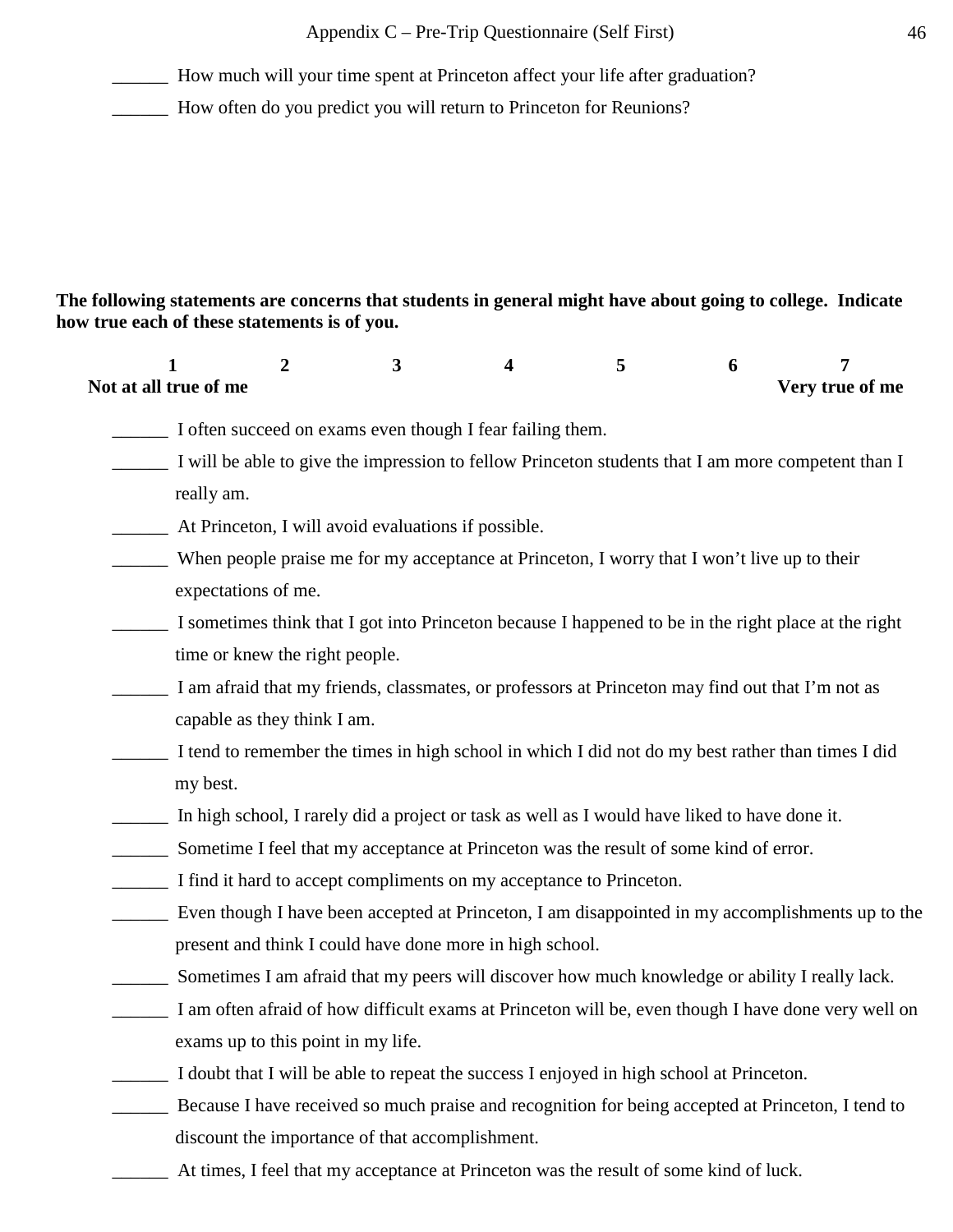\_\_\_\_\_\_ In high school, I often worried about not succeeding with a project or on an examination, even though others around me had considerable confidence that I would do well.

- \_\_\_\_\_\_ If I am going to receive an award or recognition of some kind, I hesitate to tell others until it is an accomplished fact.
- \_\_\_\_\_\_ I will be discouraged and disappointed if I do not show myself to be "the best" or at least "very special" at Princeton.

### **Rate how much each of the factors below contributed to your being accepted at Princeton.**

|                 | $\overline{2}$                    | 3 | $\overline{\mathbf{4}}$ | 5      | 6                        | 7                              |
|-----------------|-----------------------------------|---|-------------------------|--------|--------------------------|--------------------------------|
| No contribution |                                   |   |                         |        |                          | <b>Very large contribution</b> |
| Grades          |                                   |   |                         | Gender |                          |                                |
| Interview       |                                   |   |                         |        | Proposed major           |                                |
| <b>Essays</b>   |                                   |   |                         |        | Academic achievement     |                                |
|                 | Overall application               |   |                         |        | Athletic achievement     |                                |
| Legacy status   |                                   |   |                         |        | Social skills            |                                |
|                 | Extracurricular activities        |   |                         |        | Academic ability         |                                |
| Luck            |                                   |   |                         |        | Hard work in high school |                                |
|                 | Mistake at the admissions office. |   |                         |        | Standardized test scores |                                |
| Race            |                                   |   |                         |        |                          |                                |

## **Presently, how do you feel about your upcoming first-year at Princeton?**

|             | 3 | 4 | 5       | O             |                  |
|-------------|---|---|---------|---------------|------------------|
| Not at all  |   |   |         |               | <b>Extremely</b> |
| Anxious     |   |   |         | Insecure      |                  |
| Comfortable |   |   | Certain |               |                  |
| Confident   |   |   |         | Well-adjusted |                  |
| Worried     |   |   |         |               |                  |

#### **How do you feel about yourself on the following dimensions?**

| Low/Negative   |  |  |                  |                    | <b>High/Positive</b> |  |
|----------------|--|--|------------------|--------------------|----------------------|--|
| Self-esteem    |  |  |                  | Respect for others |                      |  |
| Responsibility |  |  | Respect for self |                    |                      |  |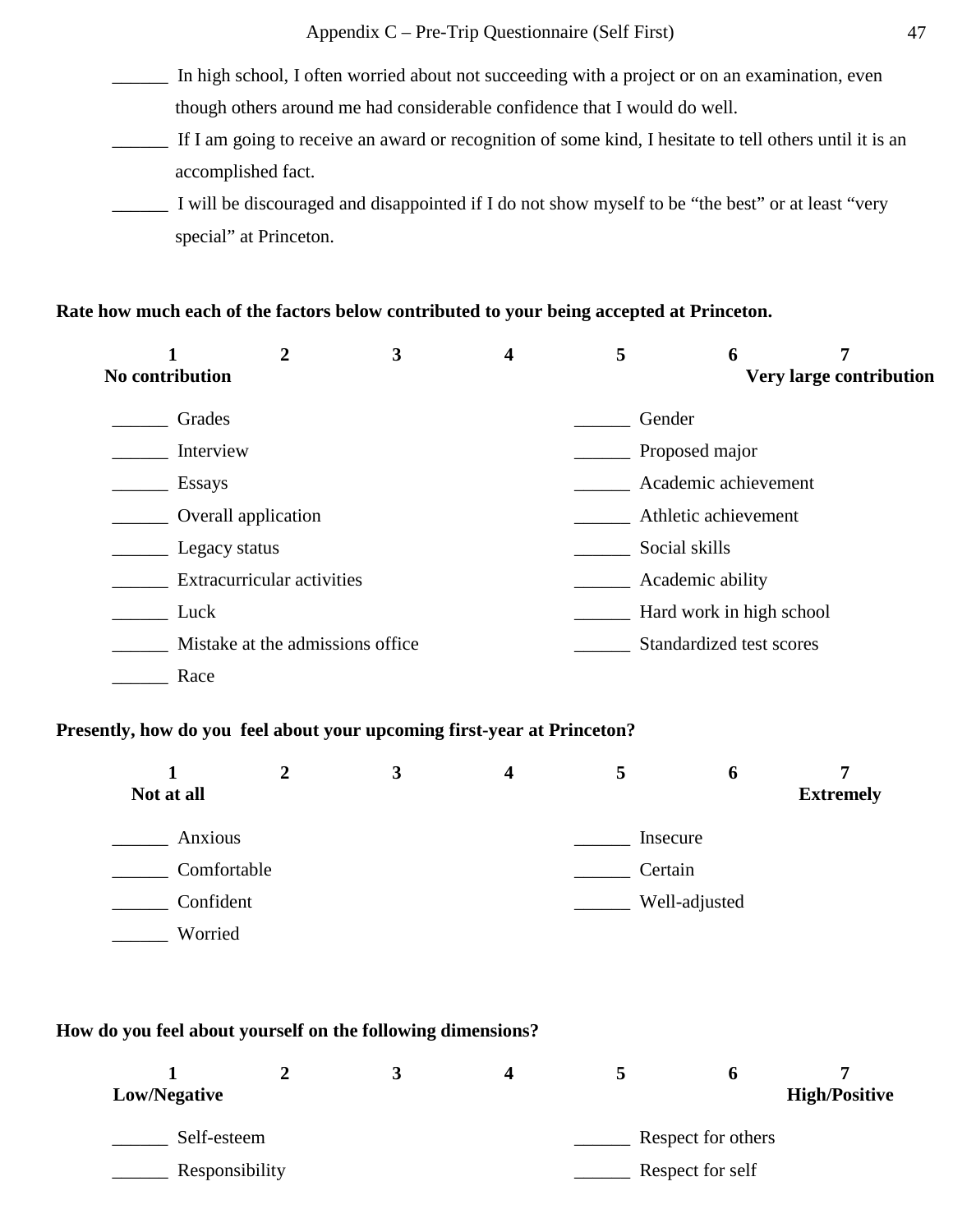- \_\_\_\_\_\_ Caring
- \_\_\_\_\_\_ Motivation
- \_\_\_\_\_\_ Self-concept
- \_\_\_\_\_\_\_ Self-worth
- \_\_\_\_\_\_ Extroversion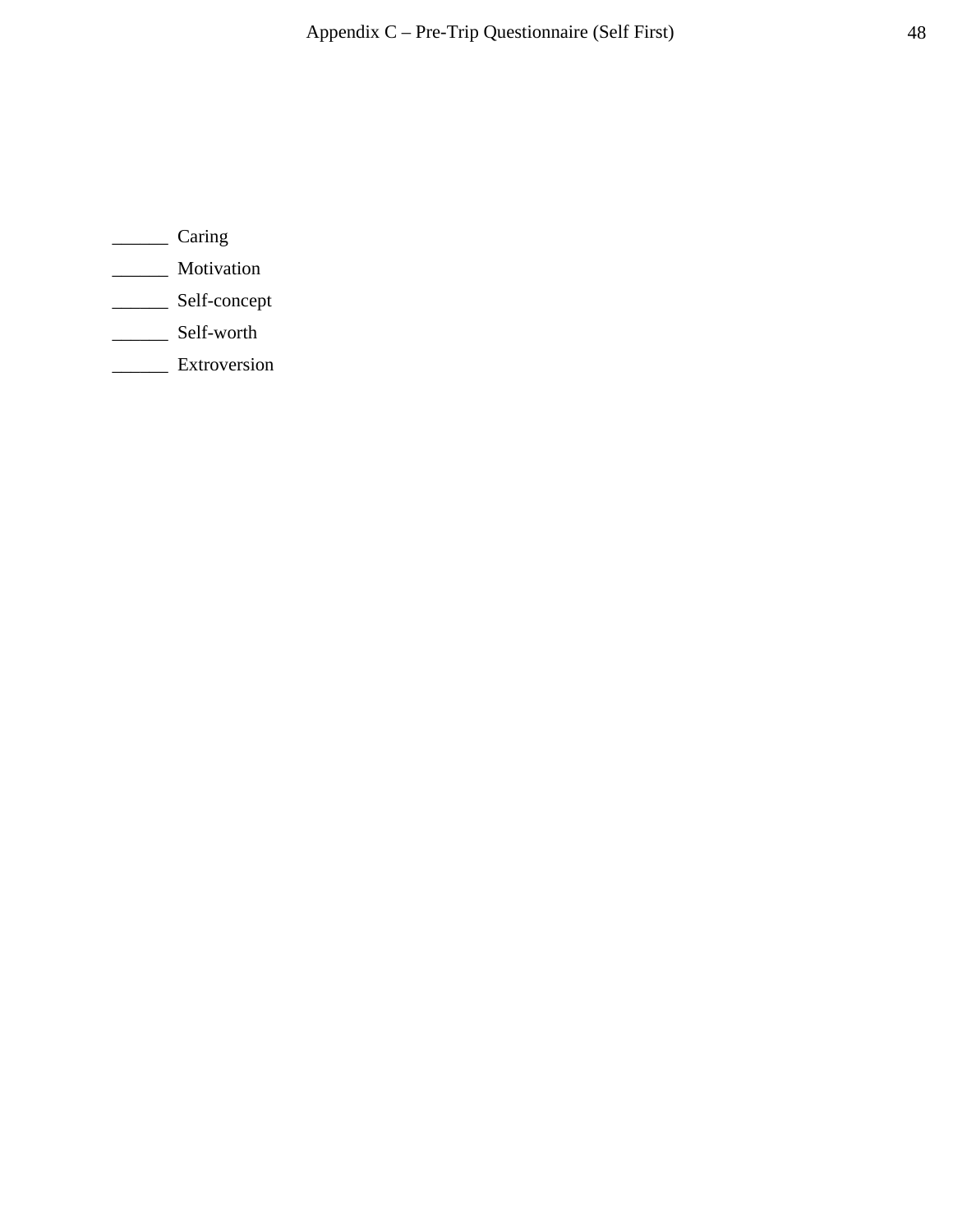This part of the questionnaire asks questions about how you perceive others. When we ask you about "**typical students**" we mean your conception of people of your own gender who will be members of your Princeton class. They don't have to be actual people. We realize that some of the questions will be difficult to answer because you haven't come into contact with many Princeton students, but we ask that you answer all of the questions as best you can.

# **Below are some reasons people give for participating in the Frosh Trip. Rate how well each one applies to typical students.**

| Does not apply to them at all        | 3 | 4 | 5 | 6                               | <b>Strongly applies to them</b>       |
|--------------------------------------|---|---|---|---------------------------------|---------------------------------------|
| Chance to meet new people/friends    |   |   |   |                                 | Enjoy the outdoors                    |
| Have fun                             |   |   |   |                                 | Get more "settled" at Princeton       |
| Learn more about hiking/outdoors     |   |   |   |                                 | Be able to talk with people who could |
| Recommended by upper-classmen        |   |   |   |                                 | relieve my anxiety about Princeton    |
| Challenge himself/herself physically |   |   |   |                                 | Parental/family encouragement         |
| Become more a part of Princeton      |   |   |   |                                 | Sense that they should go because     |
|                                      |   |   |   | over half the class participate |                                       |

### **Answer the following questions about the typical students' academic expectations.**

| Not much |  |  | A great deal |
|----------|--|--|--------------|

\_\_\_\_\_\_ How much importance do typical students place on studying?

\_\_\_\_\_\_ How much will typical students study?

- How much does typical students' academic success depend upon how hard they study?
- \_\_\_\_\_\_ How much importance do typical students place on grades?

On a 4.0 scale, with 0.0 representing an F and 4.0 representing an A, what do you think a typical student's first-year GPA will be? \_\_\_\_\_\_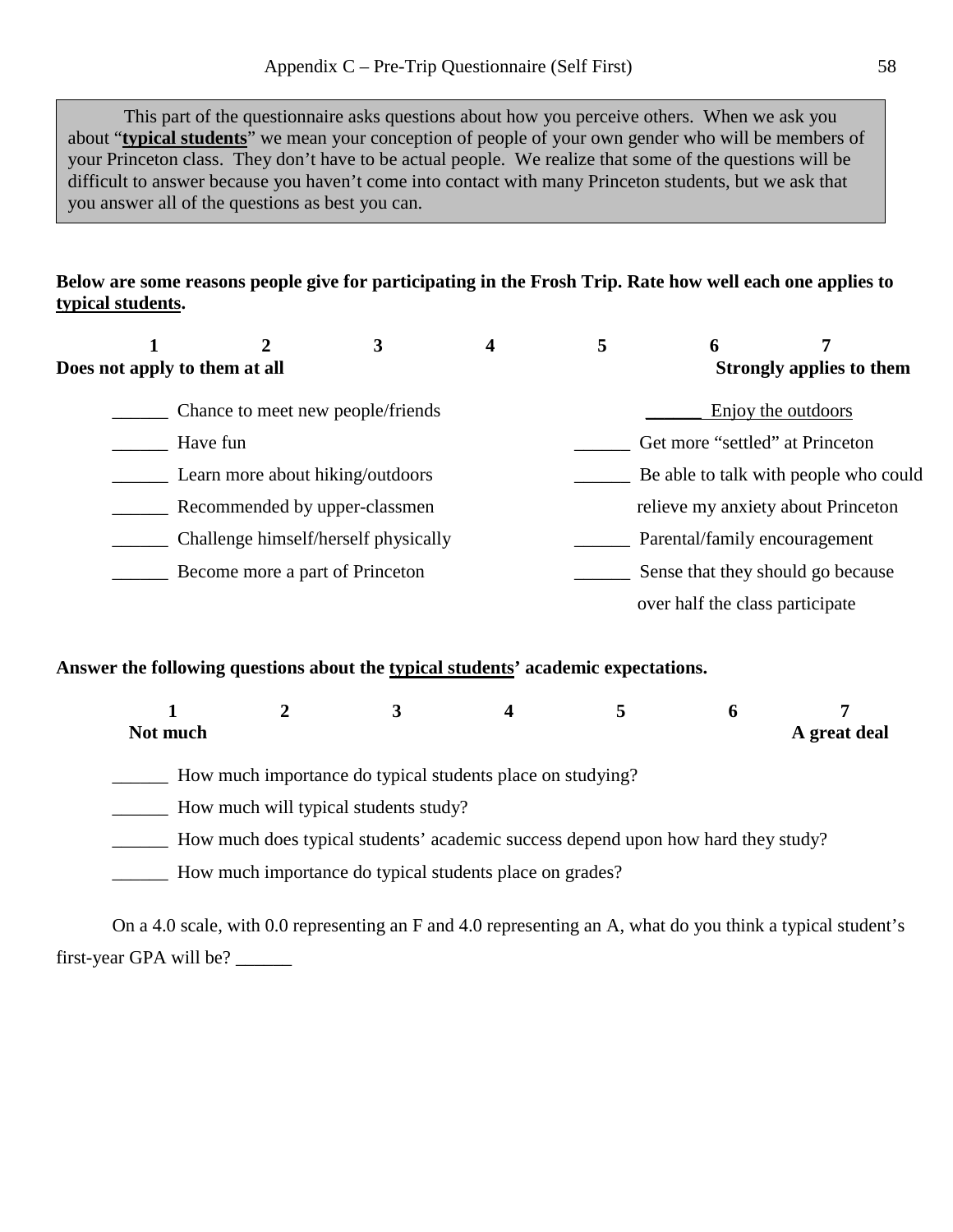#### **Answer the following questions about typical students' social expectations.**

| Not at all                                                                            | 2                  | 3 | 4                                                                                            | 5 | 6 | 7<br><b>Extremely</b>                                                                              |  |  |
|---------------------------------------------------------------------------------------|--------------------|---|----------------------------------------------------------------------------------------------|---|---|----------------------------------------------------------------------------------------------------|--|--|
|                                                                                       |                    |   | How confident are typical students of "fitting into" the Princeton social scene?             |   |   |                                                                                                    |  |  |
|                                                                                       |                    |   | How important is it to typical students to fit into the social scene?                        |   |   |                                                                                                    |  |  |
|                                                                                       |                    |   | How easily will typical students make friends during their first year at Princeton?          |   |   |                                                                                                    |  |  |
|                                                                                       |                    |   | How much effort will typical students exert to fit into the Princeton social scene?          |   |   |                                                                                                    |  |  |
| How important is drinking to typical students' social life?                           |                    |   |                                                                                              |   |   |                                                                                                    |  |  |
|                                                                                       |                    |   | How comfortable do you think typical students will be with the amount of drinking on campus? |   |   |                                                                                                    |  |  |
| Answer the next two questions with a number between 0 and 7.                          |                    |   |                                                                                              |   |   |                                                                                                    |  |  |
|                                                                                       |                    |   |                                                                                              |   |   | How many nights per week do you expect typical students will "go out" and party during their first |  |  |
|                                                                                       | year at Princeton? |   |                                                                                              |   |   |                                                                                                    |  |  |
|                                                                                       |                    |   |                                                                                              |   |   | How many nights per week do you expect typical students to drink at Princeton during their first   |  |  |
| year?                                                                                 |                    |   |                                                                                              |   |   |                                                                                                    |  |  |
|                                                                                       |                    |   |                                                                                              |   |   |                                                                                                    |  |  |
| Answer the following questions about typical students' identification with Princeton. |                    |   |                                                                                              |   |   |                                                                                                    |  |  |

| Not at all |  |  | <b>Extremely</b> |
|------------|--|--|------------------|

- \_\_\_\_\_\_ How excited are typical students about starting the new school year?
- \_\_\_\_\_\_ How much will the experiences of typical students at Princeton be tied to the experiences of their friends?
- \_\_\_\_\_\_ How well do you think typical students will fit into life at Princeton?
- How important is Princeton to typical students?
- \_\_\_\_\_\_ How much do typical students identify with Princeton?
- \_\_\_\_\_\_ How strong are the typical students' ties to Princeton?
- \_\_\_\_\_\_ How glad are typical students to be students at Princeton?
- \_\_\_\_\_\_ How much do you see typical students belonging to Princeton?
- \_\_\_\_\_\_ How involved do you think typical students will be with Princeton after graduation?
- \_\_\_\_\_\_ How much will the typical students' time spent at Princeton affect their life after graduation?
- \_\_\_\_\_\_ How often do you predict typical students will return to Princeton for Reunions?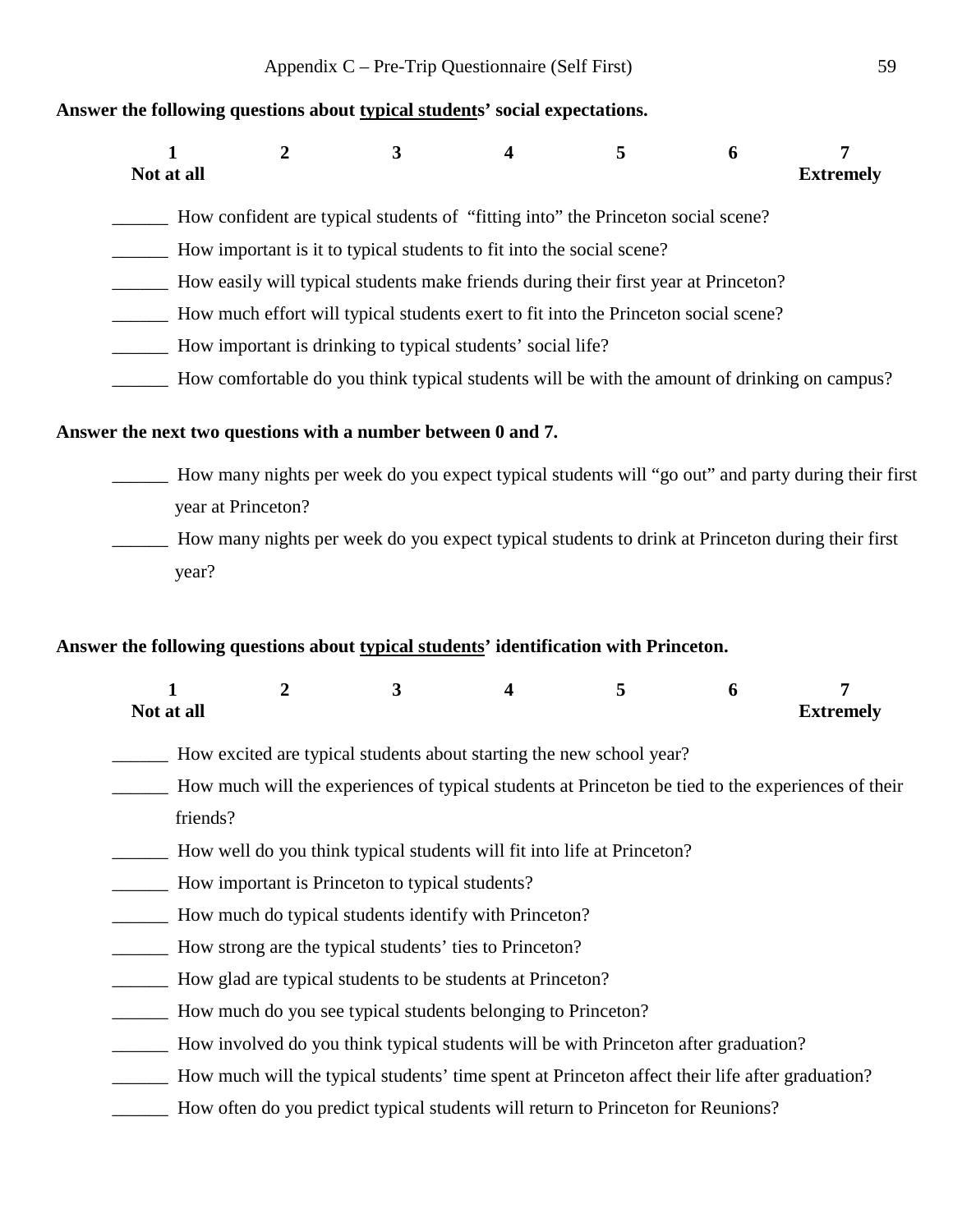**The following statements are concerns that students in general might have about going to college. Indicate how true each of these statements is of typical students at Princeton.**

| 1<br>Not at all true | 2                            | 3                                               | 4                                                                                                  | 5 | 6 | 7<br>Very true                                                                                          |
|----------------------|------------------------------|-------------------------------------------------|----------------------------------------------------------------------------------------------------|---|---|---------------------------------------------------------------------------------------------------------|
|                      |                              |                                                 | Typical students often succeed on exams even though they fear failing them.                        |   |   |                                                                                                         |
|                      |                              |                                                 |                                                                                                    |   |   | Typical students will be able to give the impression to fellow Princeton students that they are more    |
|                      | capable than they truly are. |                                                 |                                                                                                    |   |   |                                                                                                         |
|                      |                              |                                                 | At Princeton, typical students will avoid evaluations if possible.                                 |   |   |                                                                                                         |
|                      |                              |                                                 |                                                                                                    |   |   | Typical students are afraid that they will not be able to live up to the expectations that come with    |
|                      | attending Princeton.         |                                                 |                                                                                                    |   |   |                                                                                                         |
|                      |                              |                                                 |                                                                                                    |   |   | Typical students sometimes think that they got into Princeton because they happened to be in the        |
|                      |                              |                                                 | right place at the right time or knew the right people.                                            |   |   |                                                                                                         |
|                      |                              |                                                 |                                                                                                    |   |   | A typical student is afraid that his or her friends, classmates, or professors at Princeton may find    |
|                      |                              |                                                 | out that he or she is not as smart as they think he or she is.                                     |   |   |                                                                                                         |
|                      |                              |                                                 |                                                                                                    |   |   | Typical students tend to remember the times in high school when they did not do their best rather       |
|                      |                              | than the times they did do their best.          |                                                                                                    |   |   |                                                                                                         |
|                      |                              |                                                 |                                                                                                    |   |   | In high school, typical students rarely did a project or task as well as they would have liked to have  |
| done it.             |                              |                                                 |                                                                                                    |   |   |                                                                                                         |
|                      |                              |                                                 |                                                                                                    |   |   | Sometimes typical students think that their acceptance at Princeton was the result of some kind of      |
| error.               |                              |                                                 |                                                                                                    |   |   |                                                                                                         |
|                      |                              |                                                 | Typical students find it difficult to accept compliments about their acceptance at Princeton.      |   |   |                                                                                                         |
|                      |                              |                                                 | Even though typical students have been accepted at Princeton, they are disappointed in their       |   |   |                                                                                                         |
|                      |                              |                                                 | accomplishments up to the present and think that they could have done more in high school.         |   |   |                                                                                                         |
|                      |                              |                                                 |                                                                                                    |   |   | Sometimes typical students are afraid that their classmates and professors at Princeton will discover   |
|                      |                              | how much knowledge or ability they really lack. |                                                                                                    |   |   |                                                                                                         |
|                      |                              |                                                 |                                                                                                    |   |   | Typical students are often afraid of how difficult exams at Princeton will be, even though they have    |
|                      |                              |                                                 | done very well on exams up to this point in their lives.                                           |   |   |                                                                                                         |
|                      |                              |                                                 | Typical students doubt that they will be able to repeat their success in high school at Princeton. |   |   |                                                                                                         |
|                      |                              |                                                 | Because typical students have received so much praise and recognition for being accepted at        |   |   |                                                                                                         |
|                      |                              |                                                 | Princeton, they tend to discount the importance of that accomplishment.                            |   |   |                                                                                                         |
|                      |                              |                                                 |                                                                                                    |   |   | At times, typical students feel that their acceptance at Princeton was the result of some kind of luck. |
|                      |                              |                                                 | In high school, typical students often worried about not succeeding on a project or examination,   |   |   |                                                                                                         |
|                      |                              |                                                 | even though others around them had considerable confidence that they would do well.                |   |   |                                                                                                         |
|                      |                              |                                                 |                                                                                                    |   |   | If typical students are going to receive an award or recognition of some kind, they hesitate to tell    |
|                      |                              | others until it is an accomplished fact.        |                                                                                                    |   |   |                                                                                                         |
|                      |                              |                                                 |                                                                                                    |   |   |                                                                                                         |

Typical students will be discouraged and disappointed if they do not show themselves to be "the best" or at least "very special" at Princeton.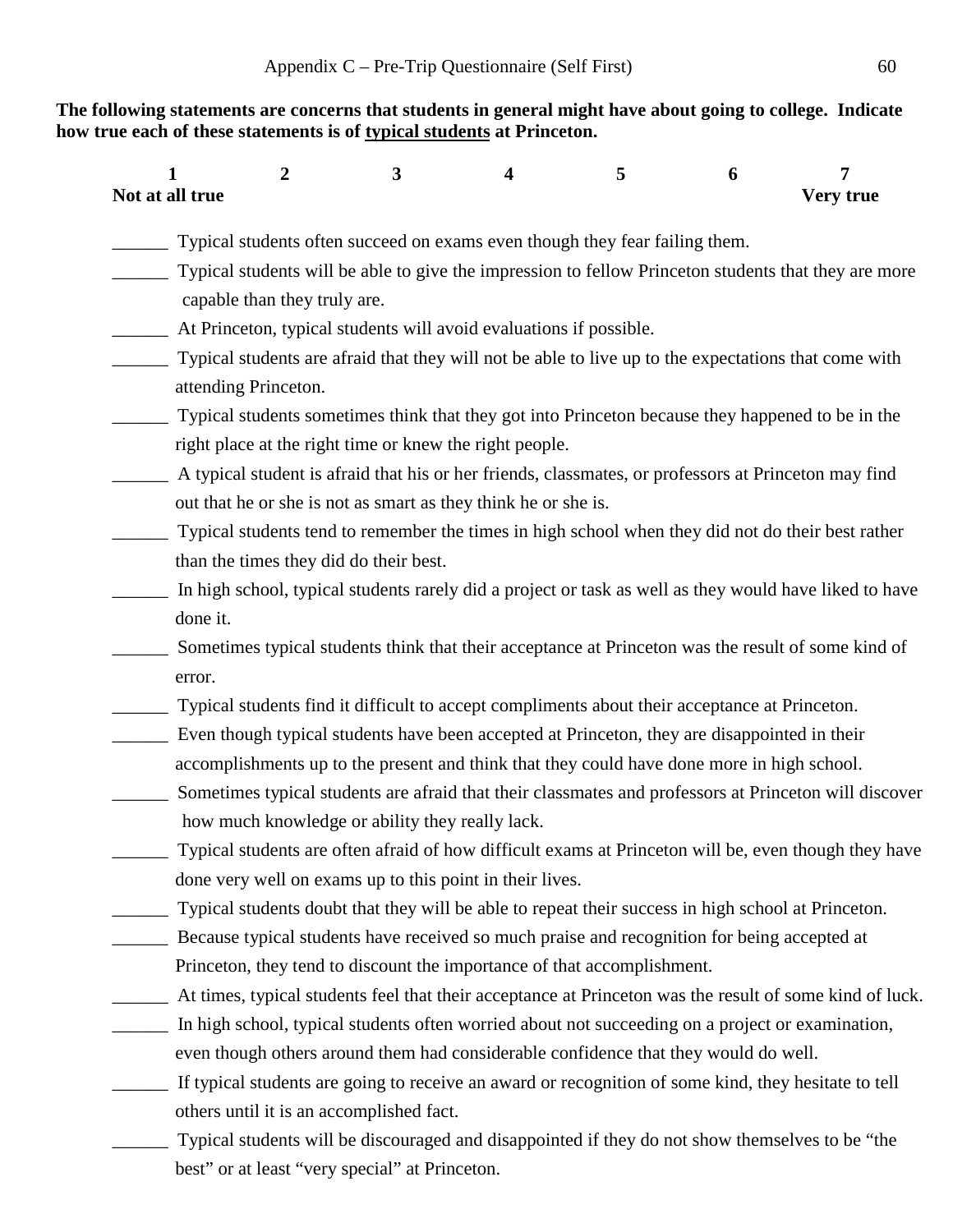# **Rate how much each of the factors below contributed to typical students' being accepted at Princeton.**

| No contribution     |                                   | 3 | 4 |                      | 6                        | 7<br>Very large contribution |  |  |  |
|---------------------|-----------------------------------|---|---|----------------------|--------------------------|------------------------------|--|--|--|
|                     |                                   |   |   |                      |                          |                              |  |  |  |
| Grades              |                                   |   |   | Gender               |                          |                              |  |  |  |
| Interview           |                                   |   |   | Proposed major       |                          |                              |  |  |  |
| <b>Essays</b>       |                                   |   |   | Academic achievement |                          |                              |  |  |  |
| Overall application |                                   |   |   | Athletic achievement |                          |                              |  |  |  |
|                     | Legacy status                     |   |   |                      | Social skills            |                              |  |  |  |
|                     | <b>Extracurricular activities</b> |   |   |                      | Academic ability         |                              |  |  |  |
| Luck                |                                   |   |   |                      | Hard work in high school |                              |  |  |  |
|                     | Mistake at the admissions office  |   |   |                      | Standardized test scores |                              |  |  |  |
| Race                |                                   |   |   |                      |                          |                              |  |  |  |

# **Presently, how do typical students feel about their upcoming year at Princeton?**

| 1<br>Not at all | $\overline{2}$ | 3 | $\overline{\mathbf{4}}$ | 5 | 6 | 7<br><b>Extremely</b> |
|-----------------|----------------|---|-------------------------|---|---|-----------------------|
| Anxious         |                |   |                         |   |   |                       |
| Comfortable     |                |   |                         |   |   |                       |
| Confident       |                |   |                         |   |   |                       |
|                 |                |   |                         |   |   |                       |
| Worried         |                |   |                         |   |   |                       |
| Insecure        |                |   |                         |   |   |                       |
| Certain         |                |   |                         |   |   |                       |
| Well-adjusted   |                |   |                         |   |   |                       |
|                 |                |   |                         |   |   |                       |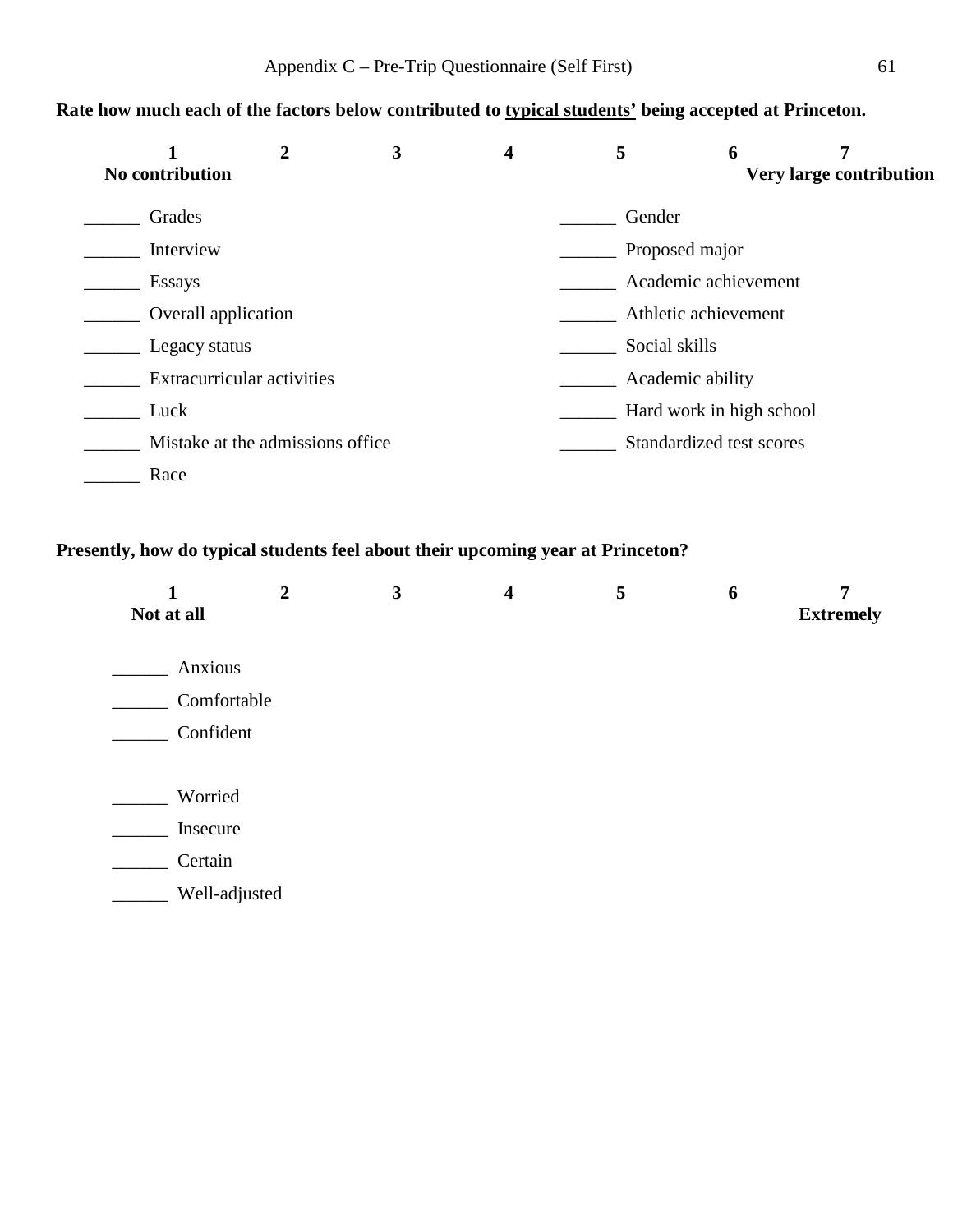Thank you for completing this questionnaire. We ask that you go back and make sure that you have answer every question, and please, **don't forget to mail it back to us in the envelope provided by August 31**.

Because of Outdoor Action's desire to constantly improve their assessment tools, we would appreciate hear comments or criticisms you have of this questionnaire. You can use the space below.

Again, thanks for taking the time to complete this questionnaire. We sincerely appreciate you participation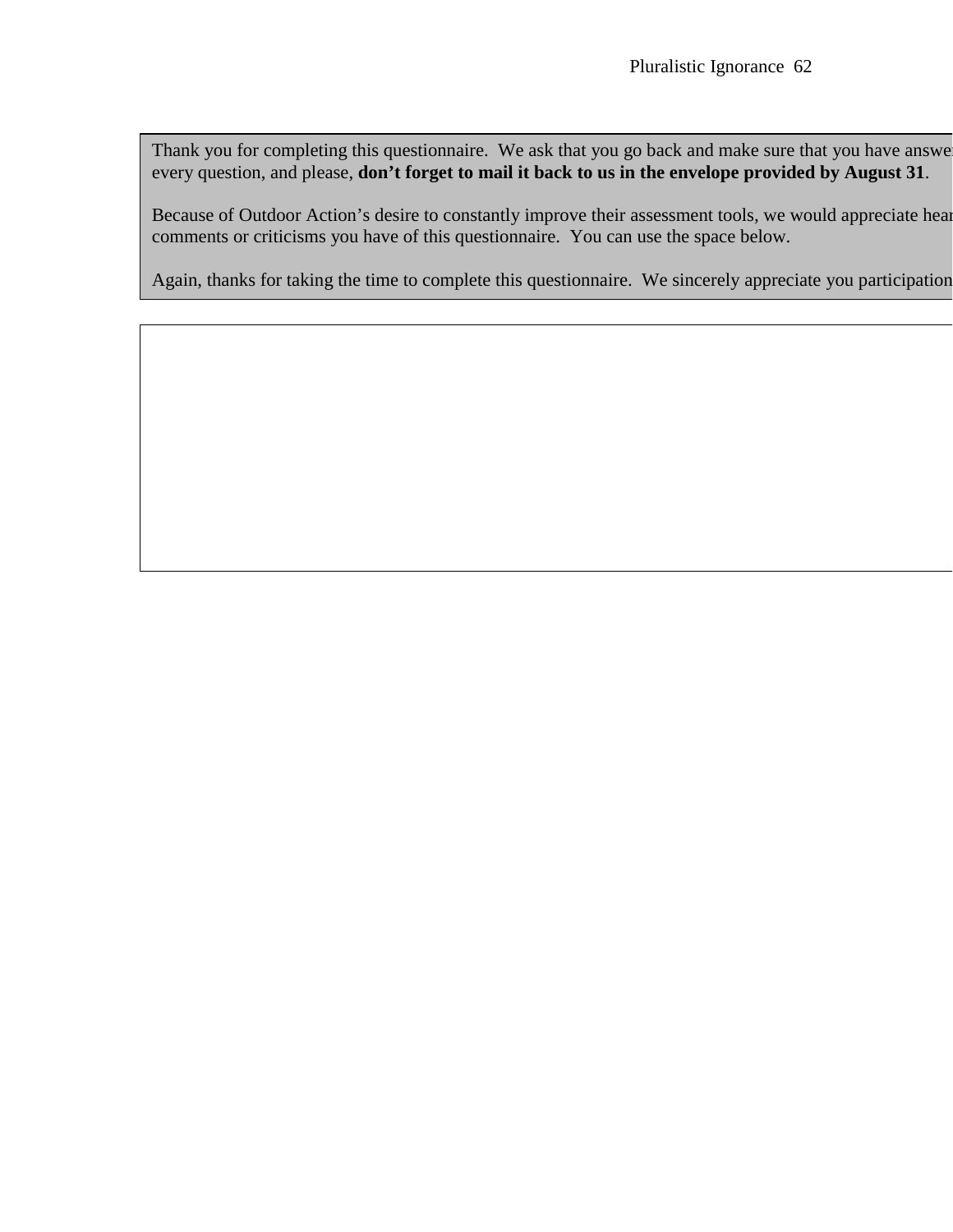Appendix D – Cover Letter for Post-Trip Questionnaire

Dear Frosh Trip Participant,

Now that you are at the end of your Frosh Trip, please take this time to reflect on your experience. Think of the various feelings you had about Princeton before your Frosh Trip. How do you feel about Princeton now, after your Frosh Trip? What did you get out of this experience that you plan on taking back with you to Princeton? What kind of issues did you have to deal with on your Frosh Trip that you will also deal with at Princeton? In other words, how does the experience that you had for the past six days relate to your upcoming year at Princeton? Once you have thought about these questions for a few minutes, please take the time to complete this questionnaire*.*

Your name needs to go on this sheet so that your identification number can be matched to your questionnaire. Just like with the original questionnaire, your data will be encoded according to your identification number, not your name, and all analyses will be based on group averages, never individuals.

Again, thank you for your cooperation with this study and I wish you the best of luck during your first year at Princeton!

Sincerely,

Brian Wardwell

Your name (Please print)

First Last

Your trip  $\frac{1}{\sqrt{1-\frac{1}{2}}\cdot\frac{1}{\sqrt{1-\frac{1}{2}}}}$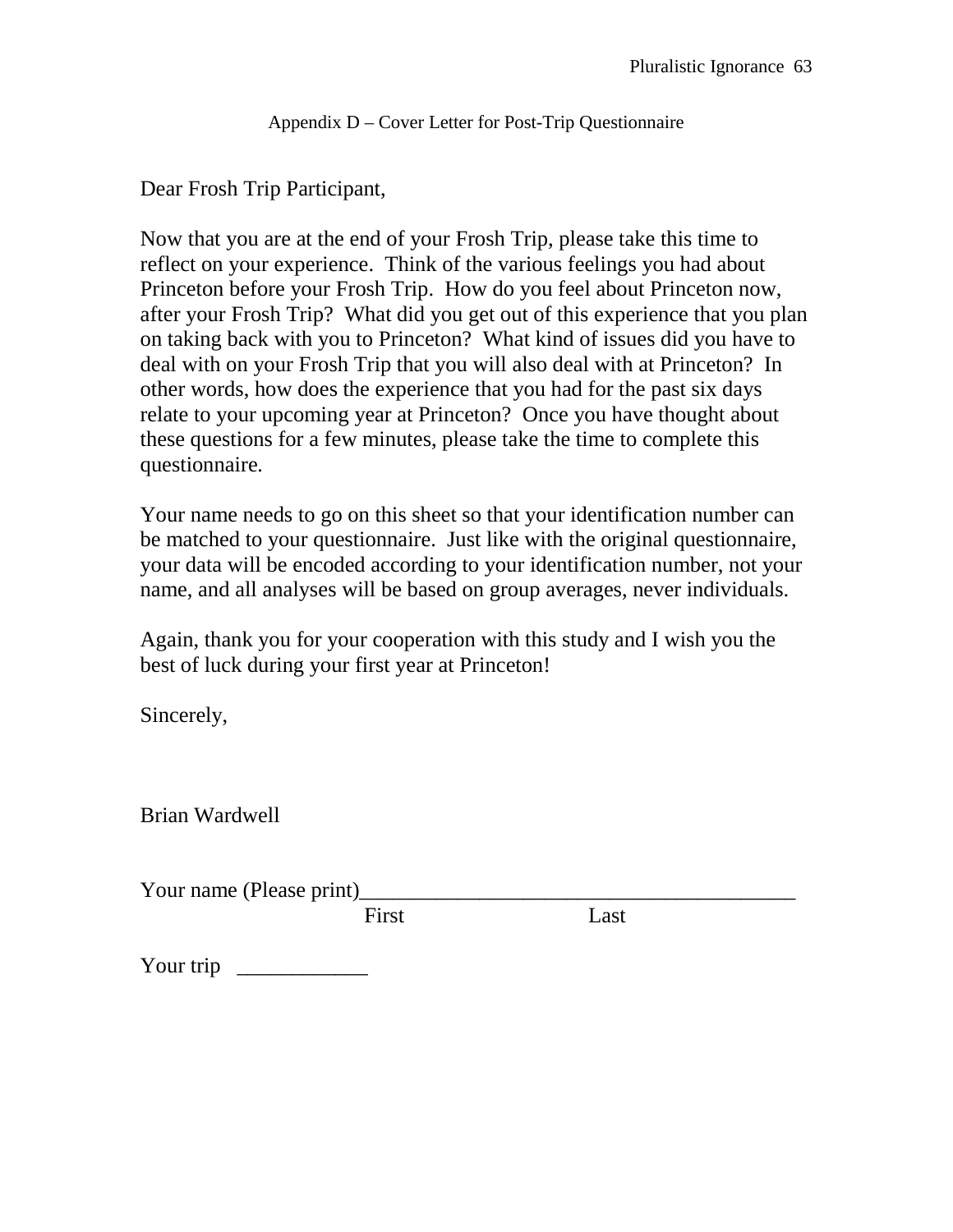Appendix E - Follow-Up Questionnaire (From Internet)

# Frosh Study

Conducted by Brian Wardwell and Professor Dale Miller

Welcome. This questionnaire is a follow-up to the surveys that you completed at the begining of the school year. Before we begin, we would like you to answer a couple of background questions about yourself. Your social security number is needed so that we can match the data from this questionnaire with the data from the earlier surveys. Thank you for taking the time to complete this questionnaire and feel free to contact me if you wish to see the results.

If you are having difficulty viewing this page, make sure your browser window is opened to its maximum size.

Background questions

Social Security Number (with no dashes eg., 123456789)

Residential College

Answer the following questions about the social environment at Princeton.

Not at all -------------- Extremely

How well do you fit into the social scene at Princeton?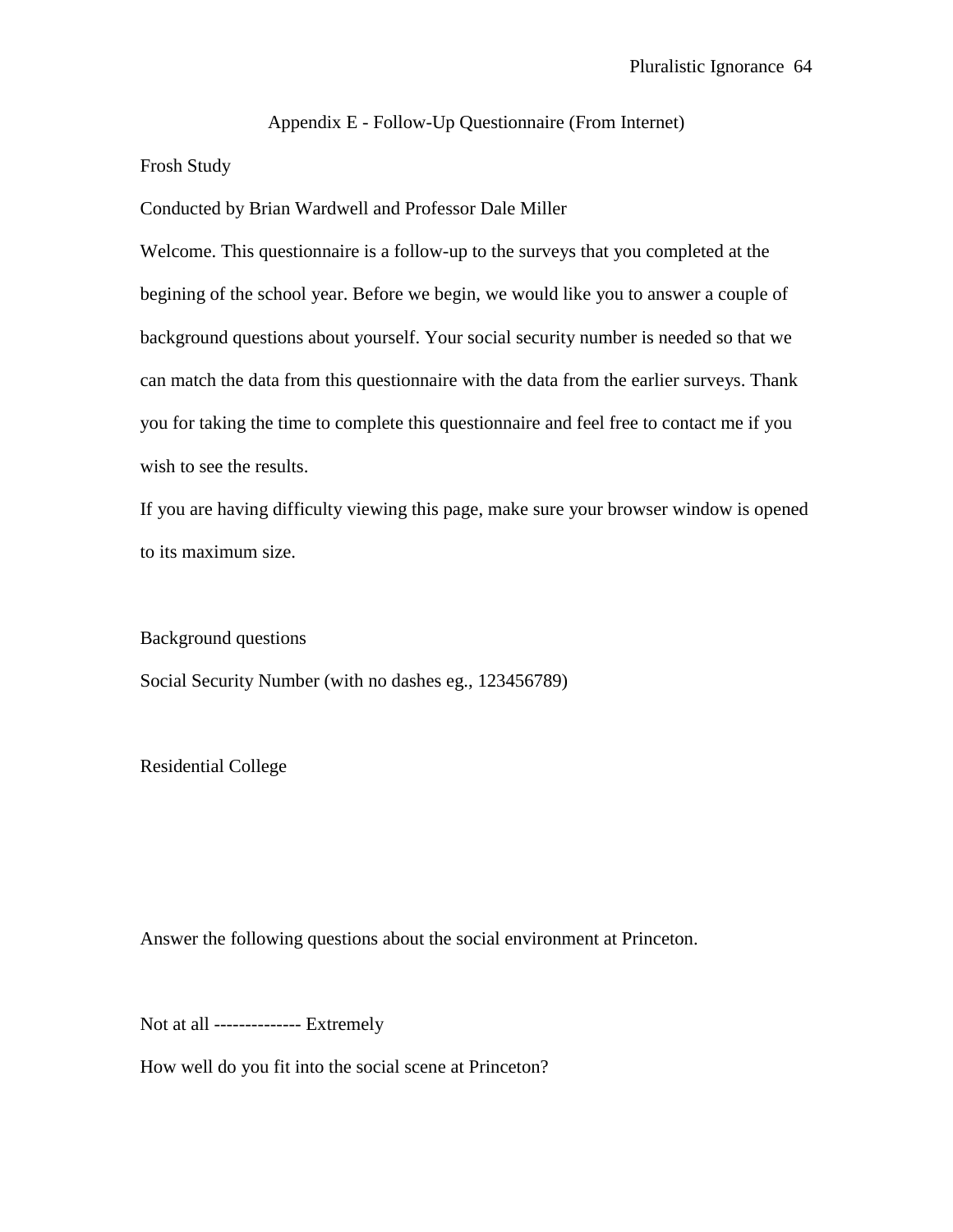How important is it to you that you fit into the social scene?

How easy have you found it to make friends at Princeton?

How similar are you to other Princeton students in terms of general attitudes and beliefs?

How much do you identify with Princeton?

How strong are your ties to Princeton?

How much do you see yourself belonging to Princeton?

How involved will you be with Princeton after graduation?

How many nights per week do you go out?

How many nights per week do you drink?

Answer the following questions about how typical students perceive the social environment at Princeton.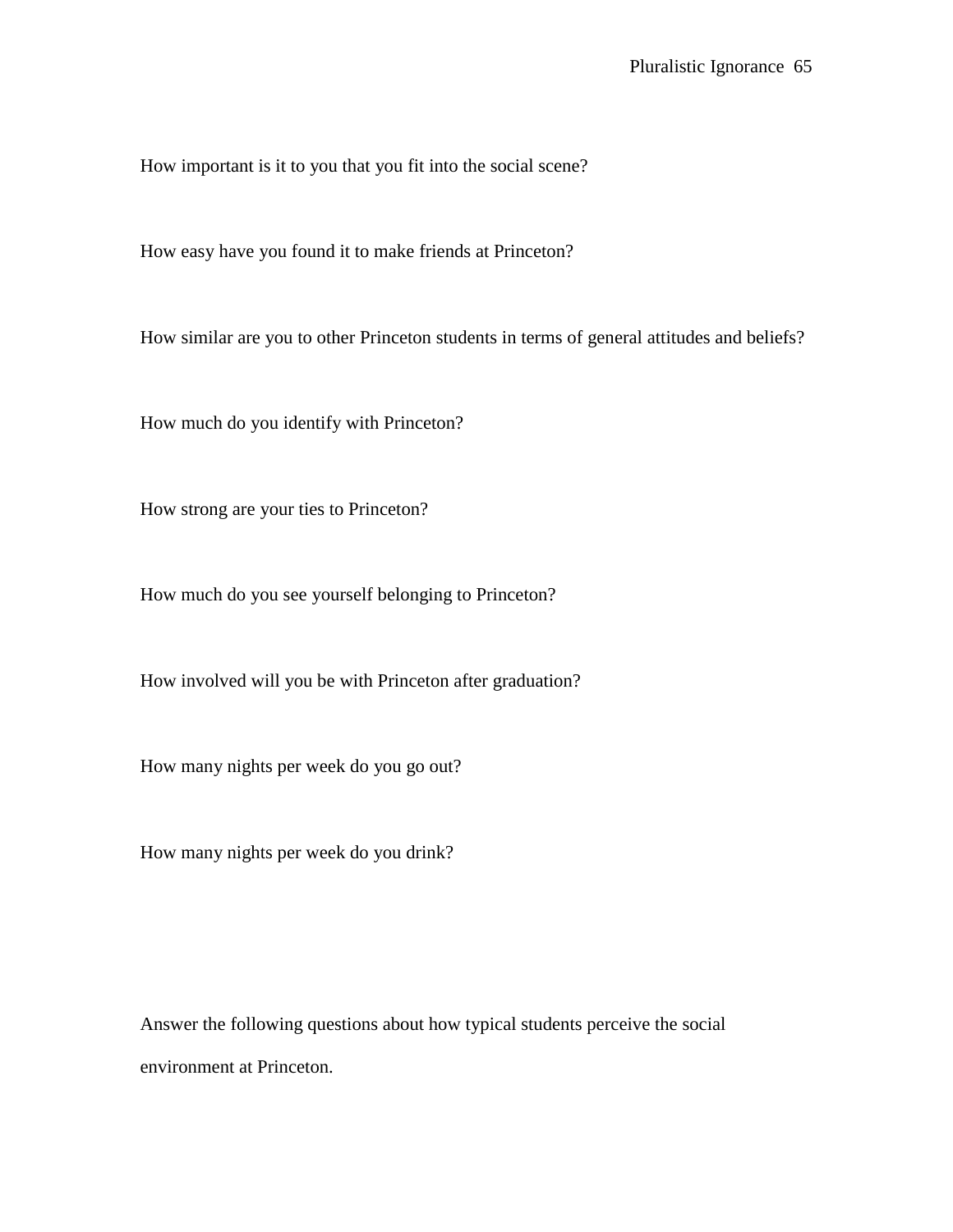Not at all -------------- Extremely

How well do typical students fit into the social scene at Princeton?

How important is it to typical students that they fit into the social scene?

How easy have typical students found it to make friends at Princeton?

How much do typical students identify with Princeton?

How strong are typical student's ties to Princeton?

How much do typical students see themselves belonging to Princeton?

How involved will typical students be with Princeton after graduation?

How many nights per week do typical students go out?

How many nights per week do typical students drink?